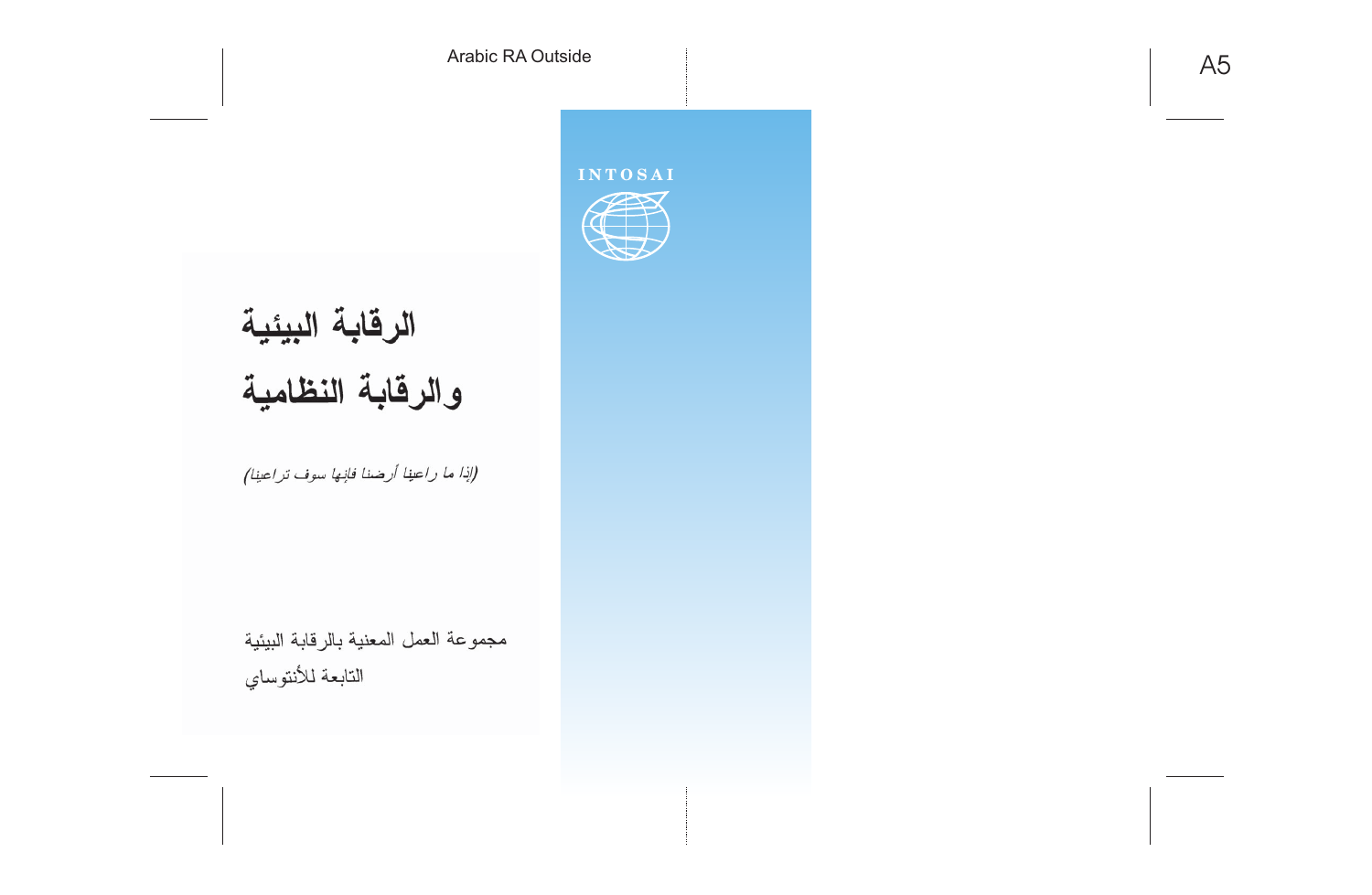تود أمانة مجموعة العمل المعنية بالرقابة البيئة أن نشكر الأجهزة العليا للرقابة النالية على ترجمة هذه الوثيقة.

العربية: الجهاز المركزي للمحاسبات لمصر الفرنسية والاسبانية: مكتب المراجع العام لكندا الألمانية: ديوان المحاسبة للنمسا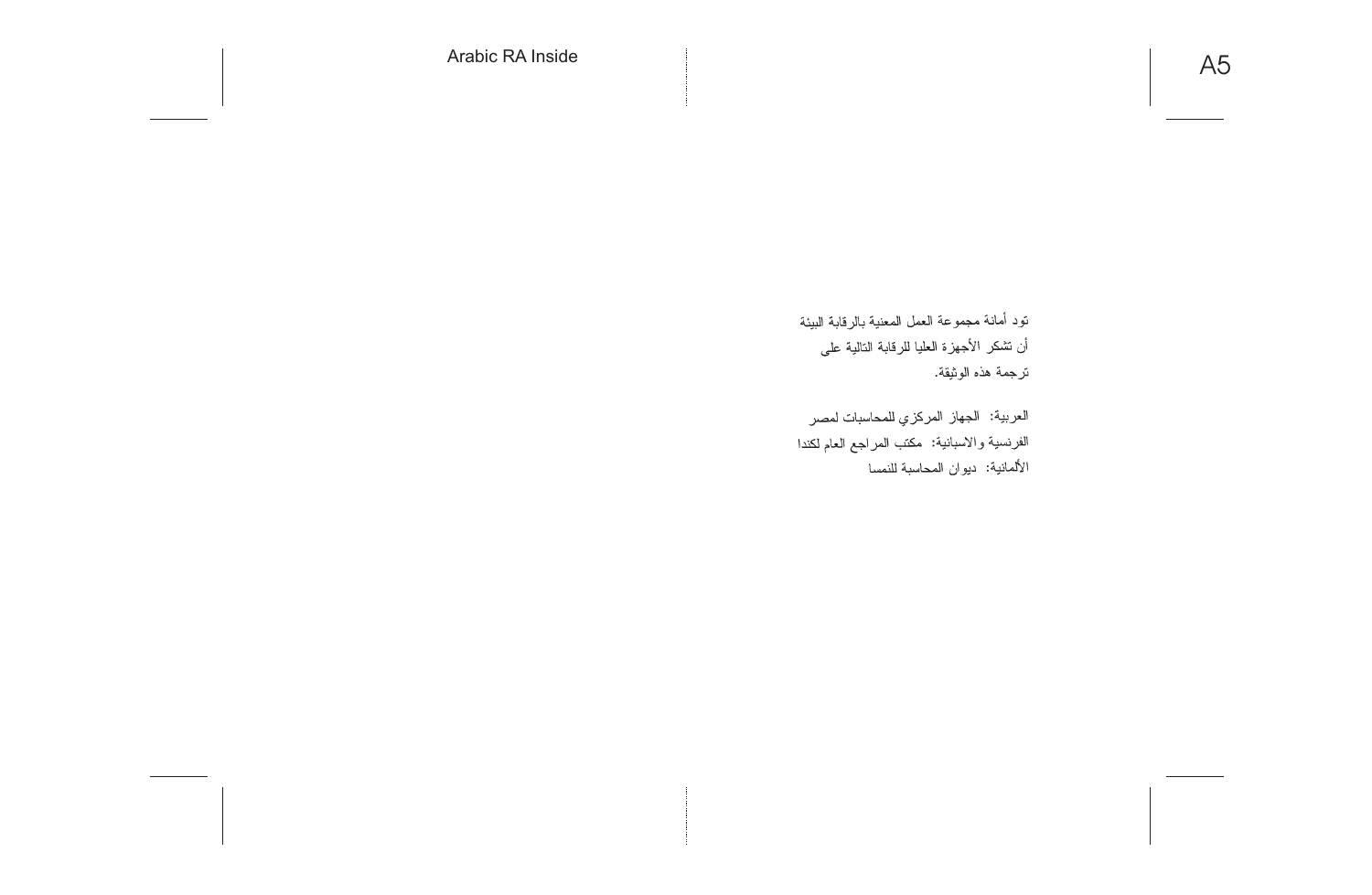### الرقابة البيئية والرقابة النظامية

(إذا ما راعينا أرضنا فانِها سوف تراعينا)

مجموعة العمل المعنية بالرقابة البيئية التابعة للأنتوساي

2004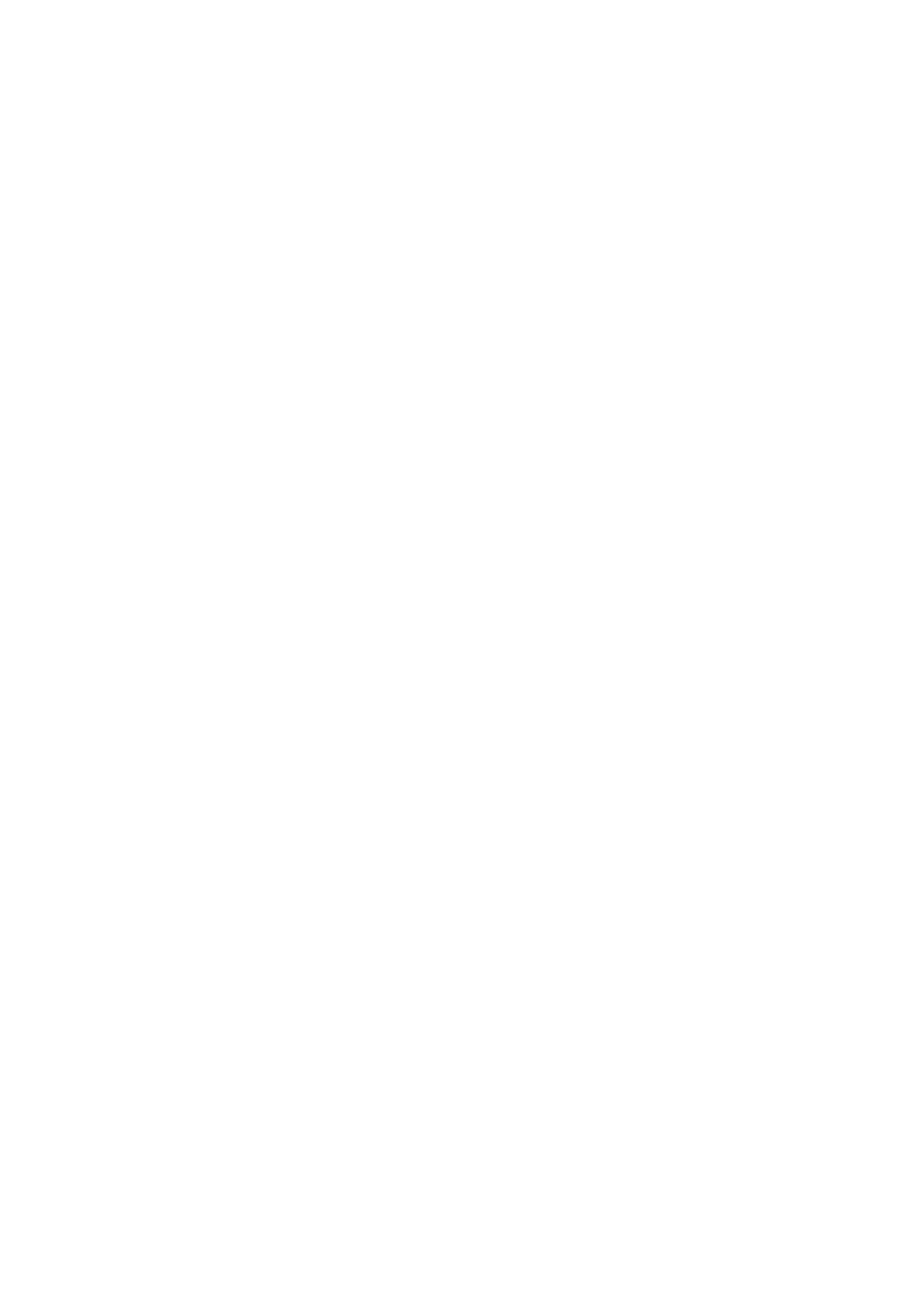مع نز ايد و عي الناس بالأخطار التي تهدد بيئة العالم، از داد أيضاً الو عي بمسؤوليات قطاع الصناعة ومسؤوليات جميع مستويات الحكومة لمعالجة القضايا البيئية. وأصبح المواطنون الأفراد والجماعات وحتى المؤسسات المالية تركز فحصبها بشكل منزايد على قضايا المساءلة المتعلقة بالقضايا البيئية. وقد أعطي هذا الفحص دفعة أخر ي إلى الجهود التي تبذلها الحكومة وفطاع الأعمال والرامية إلى إضافة المشاغل البيئية في خططهم وفرار اتهم المتخذة. ونتيجة لذلك، از دادت القو انين البيئية التي تسنها السلطات الوطنية و المحلية بشكل كبير مما أدى إلى حدوث إجر اءات النز ام وتكاليف جديدة أو إضافية بالنسبة للقطاع العام والقطاع الخاص على حد سواء.

إن محاسبة ومساءلة الحكومة وقطاع الصناعة بشأن أنشطتهما المتعلقة بالبيئة أدى إلى بروز حاجة إلى إعداد نقارير عن نتائج أنشطتهما. ويُتوقع أيضا أن تخضع هذه النقارير بدورها إلى رقابة مستقلة. ويلعب المراقبون دورا هاما في معالجة هذه المشاغل بصفتهم مصدرا لتزويد المعلومات موثوق به وموضوعي وعلى أساسه يتم تقييم الأداء واتخاذ القرارات.

غير أنه من الصعب إدراج الرقابات البيئية ضمن صلاحية العديد من الأجهزة العليا للرقابة المالية والمحاسبة. وقد تمت إثارة موضوع العقبات التي تعترض عملية القيام بالرقابات البيئية في إطار صلاحية نظامية في الاجتماع الثامن لمجموعة العمل المعنية بالرقابة البيئية التابعة للإنتوساي الذي انعقد في مدينة كاب تاون في جنوب إفريقيا.

نقدم هذه الورقة التي نحمل عنوان "الرقابة البيئية والرقابة النظامية" التوجيه للأجهز ة العليا للر قابة المالية و المحاسبة بشأن كيفية إجر اء الر قابات البيئية من خلال تطبيق ممارسات الرقابة النظامية (المالية والالتز امية). وهي تبين

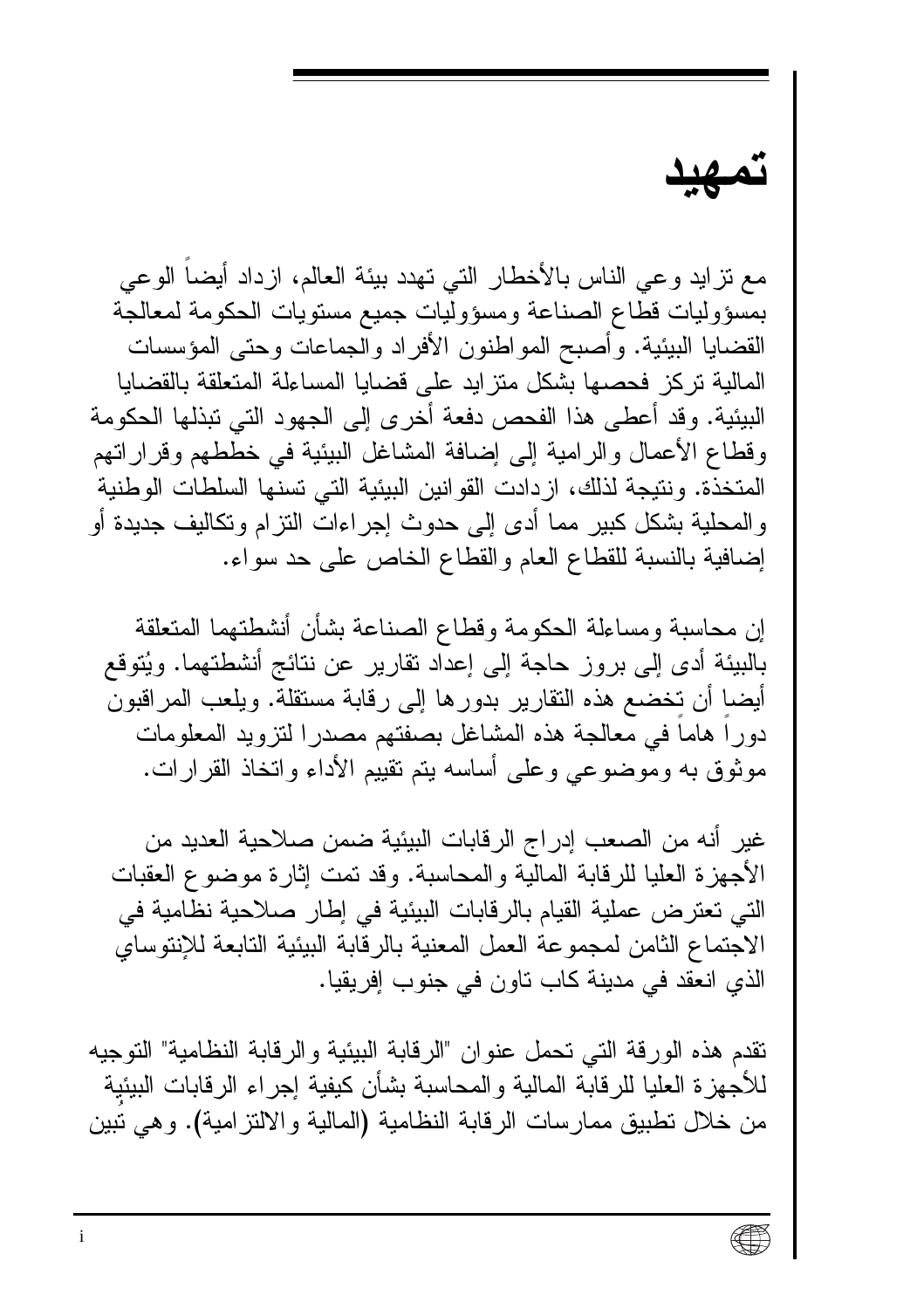أن الأجهز ة العليا للر قابة المالية و المحاسبة لا تحتاج بالضرورة إلى صلاحية إجراء رقابة أداء من أجل إجراء رقابة ذات تركيز بيئي.

في سنة ٢٠٠١، قام مكتب المراقب العام لنيوزلندا بتوزيع مسودة مسبقة من هذه الورقة لمناقشتها في الاجتماع السابع لمجموعة العمل المعنية بالرقابة البيئية المنعقد في مدينة أوتوا بكندا. وتم تقديم نسخة مستحدثة منها في السنة التالية إلى اجتماع اللجنة التوجيهية لمجموعة العمل المنعقد في لندن بإنجلتر ا. وقد اقترحت اللجنة التوجيهية بأن نتم الموافقة على هذه الورقة من قبل لجنة العمل المعنية بالر قابة البيئية وتقديمها لاعتمادها كوثيقة ر سمية من وثائق أنتوساي. تم اعتماد هذا الاقتراح بالإجماع في مدينة وارسو ببولندا أثناء انعقاد جمعية مجموعة العمل المعنية بالرفابة البيئية في شهر يونيو /حزيران ٢٠٠٣.

وفي شهر أكتوبر/تشرين الأول ٢٠٠٣، تم إبلاغ مجلس إدارة إنتوساي بهذه النية، فوافق على إجراءات توزيع هذه الورقة على أعضاء منظمة إنتوساي للنعليق عليها ومراجعتها. وفي أوائل عام ٢٠٠٤، جمعت مجموعة العمل المعنية بالرقابة البيئية وجهات نظر وأراء أعضاء منظمة إنتوساى وأدخلت التعديلات اللازمة على الوثيقة لإدراج مساهمتهم في إعداد هذه الورقة. فجاءت هذه الورقة كثمرة لنلك المشاورات. ويسرنا أن نعرضها كوثيقة رسمية لإنتوساي أثناء المؤنمر الدولمي الثامن والعشرون للأجهزة العليا للرقابة المالية والمحاسبة الذي سينعقد في شهر أكتوبر/تشرين الأول القادم لسنة ٢٠٠٤ في بودابيست بهنغاريا.

ونود أن نشكر السيد كيفن بر ايدي، المر اقب العام لنيوز لندا، على ر ئاسته لمهذا المشروع نيابة عن مجموعة العمل المعنية بالرقابة البيئية. كما نود أن نشكر السادة والسيدات مارتن بينكارد، ووندي فنتر، وغاريث إليس من مكتب المراقب العامل لنبوزلندا على جهودهم الحثيثة لإعداد هذه الورقة وإعدادها للنشر . ونود أيضا أن نشكر أعضاء مجموعة العمل المعنية بالرقابة البيئية والأجهزة العليا للرقابة المالية والمحاسبة الأخرى على نقديم تعليقاتهم و آر ائهم لإثر اء محتوى هذه الوثيقة ولمساهمتهم في إتمامها.

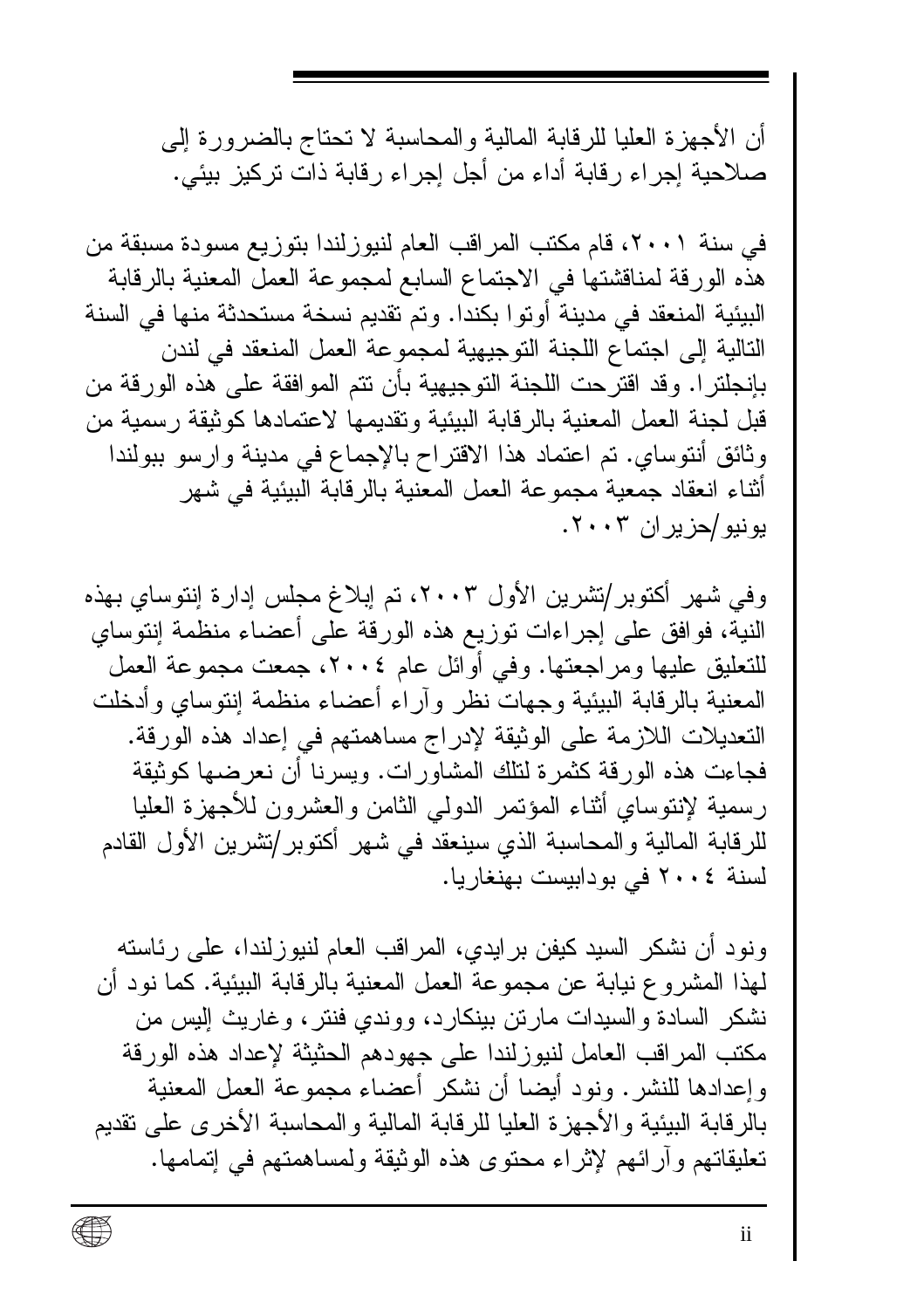هذه الوثيقة متوفر ة بجميع اللغات المعتمدة في منظمة إنتوساي و يمكن الاطلاع عليها في موقع الإنترنت لمجموعة العمل المعنية بالرقابة البيئية علَّمِ الْعِنْوِ انِ النَّالِّيِ : (www.environmental-auditing.org). ونحن واثقون بأن و ثبقة " الر قابة البيئية و الر قابة النظامية " ستو فر فهما و تو جيهات أفضل للمر اقبين الذين يمارسون الرقابة البيئية على أساس منتظم وكذلك المر اقبين الذين لهم إلمام بسيط بهذه الر قابة.

ونفضلوا بقبول فائق النقدير والاحترام.

Sheila Fraces

Jolanne Gélinas

شيلا فر ايز ر رئيسة مجموعة العمل المعنية بالرقابة البيئية التابعة لمنظمة إنتوساي المر اقبة العامة لكندا

جو هان غاليناس مساعدة رئيسة مجموعة العمل المعنية بالر قابة الببئبة التابعة لمنظمة إنتوساى مفوضة البيئة والتتمية المستدامة مكتب المر اقب العام لكندا

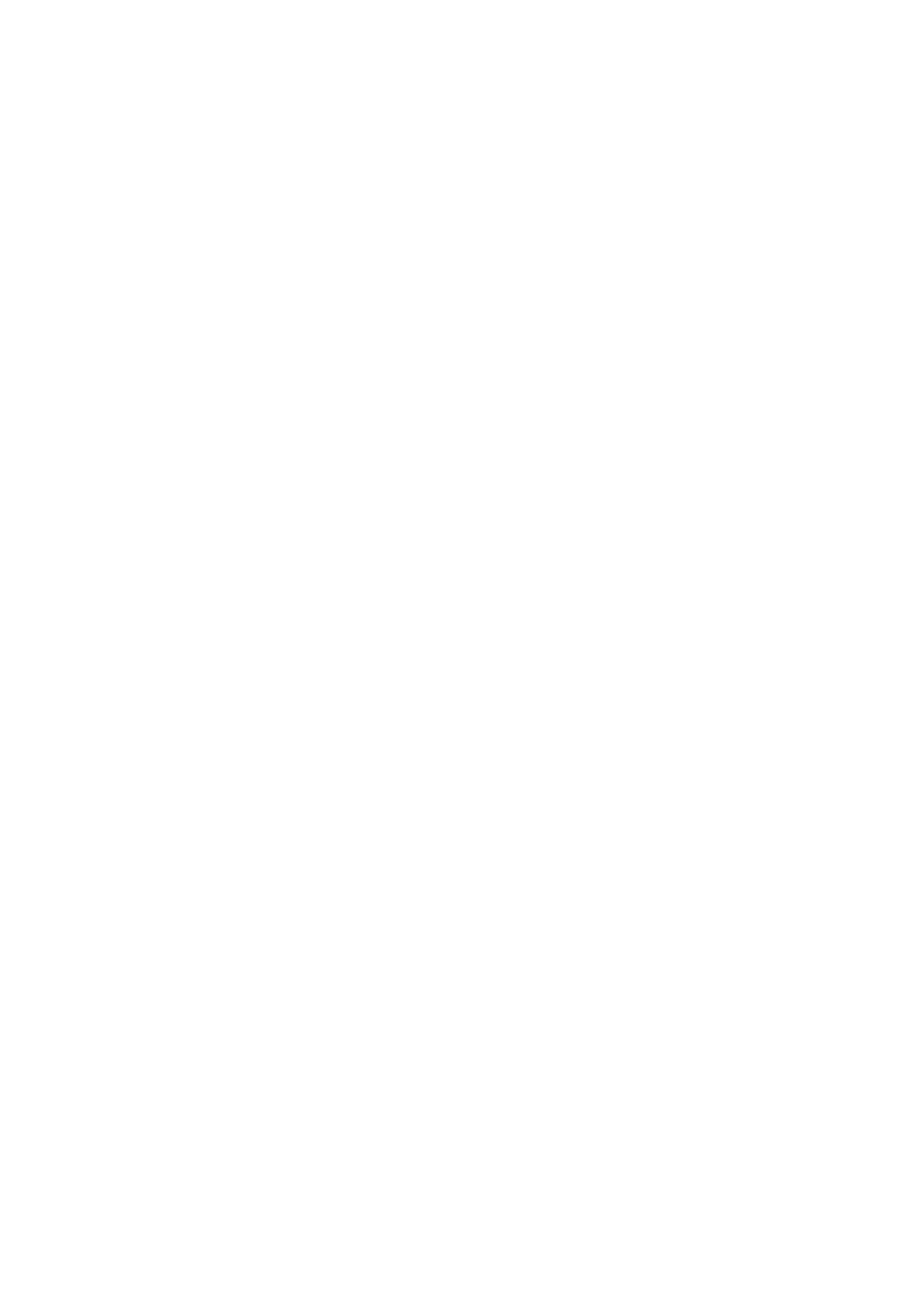### المحتويات

| i   | تمهيد                                                      |
|-----|------------------------------------------------------------|
| ١   | الملخص التنفيذي                                            |
| ۲   | ما هي الرقابة البيئية؟                                     |
| ٤   | لماذا التطرق إلى تلك القضية؟                               |
| ٦   | الرقابة المالية                                            |
| ٦   | هدف القوائم المالية                                        |
| ٨   | أهداف الرقابة                                              |
| ۸   | القضايا البيئية                                            |
|     | المحاسبة باستخدام الأساس النقدي مقابل المحاسبة باستخدام    |
| ٩   | أساس الاستحقاق                                             |
| ١.  | كيف تؤثر الفضايا البيئية على الفوائم المالية               |
| ١.  | المحاسبة باستخدام الأساس النقدى                            |
| ۱۳  | المحاسبة باستخدام أساس الاستحقاق                           |
| ١٧  | رقابة الالتزام                                             |
| ۱۹  | ما الذي يمكن للقائم بالرقابة النظامية فعله؟                |
| ۱۹  | اكتساب معرفة عن المسائل البيئية                            |
| ۱۹  | نقدير المخاطر الكامنة ونظم الرقابة الداخلية ومراقبة البيئة |
| ۲١  | مراعاة القوانين واللوائح                                   |
| ۲۲  | نتفيذ الإجراءات الأساسية                                   |
| ۲۲  | إعداد التقارير                                             |
| ۲۲  | تقارير أداء الخدمات                                        |
| ه ۲ | أشكال أخرى من إعداد النقارير                               |
| ۲٦  | خاتمة                                                      |
| ۲۹  | ملحق – ملاحظات إرشادية                                     |
|     | ملحق – أعضاء مجموعة العمل المعنية بالرقابة البيئية التابعة |
| ۳۳  | للاتوساى                                                   |
|     |                                                            |

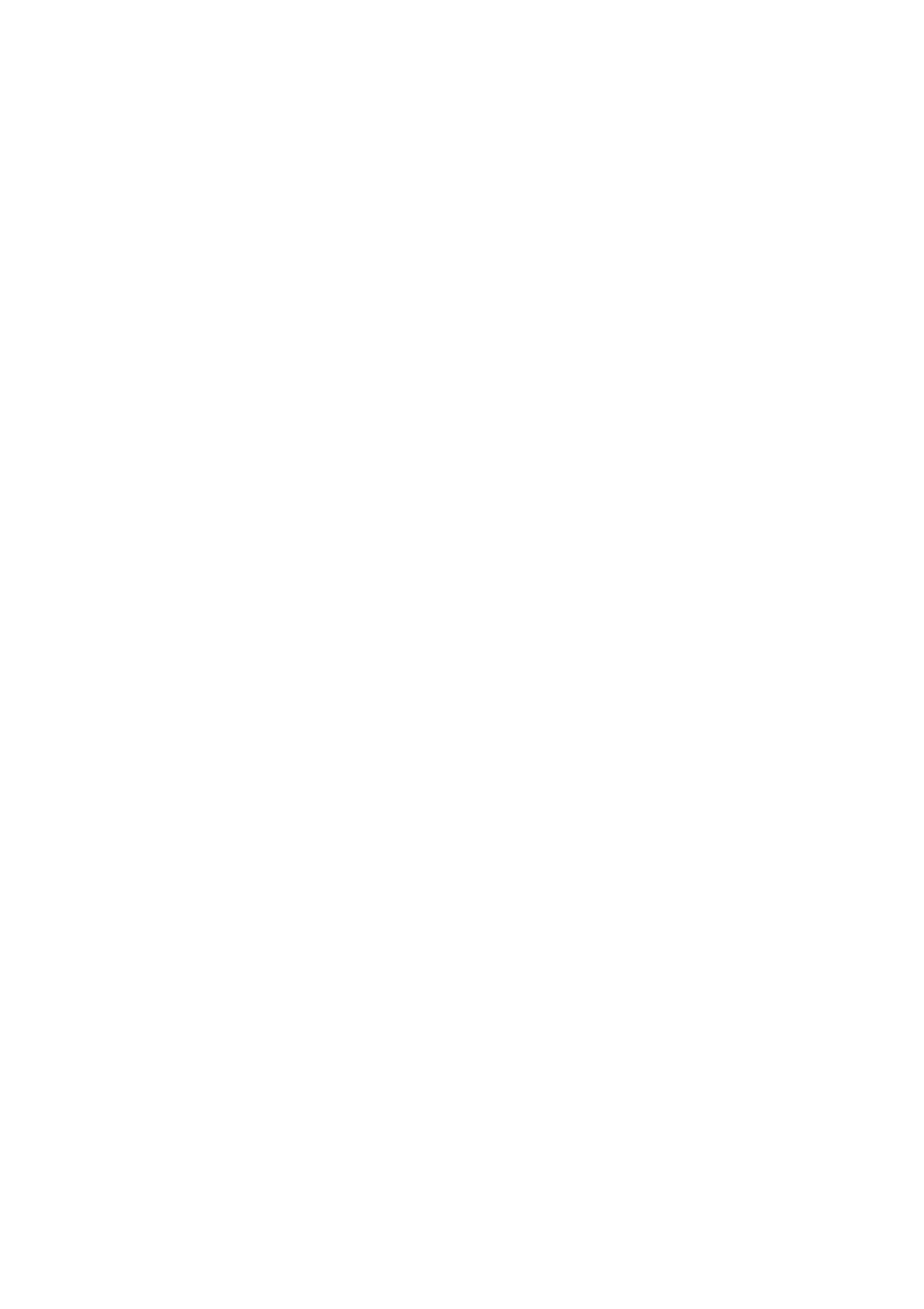الملخص التنفيذي

بمكن للجهاز الأعلى للرقابة المالية و المحاسبة أن يشر ع في إجراء مر اجعة مع التركيز على الجانب البيئي باستخدام التفويض الخاص بالقيام بالمهام النظامية (المالية والالتزام) . وليس من الضروري أن يكون هناك تفويض بر قابة الأداء كي يقوم بإجر اء تلك المر اجعة. وقد يشعر الجهاز الأعلى للر قابة المالية و المحاسبة أن أعظم مهار اته وخبر اته تقع في محبط موضوعات الرقابة المالية والالتزام. وسيكون مقبولا وذا معنى لديهم إذا ما تم استخدام والاستفادة من هذا الأساس من الخبرة في مر اجعة الأنشطة مع النركيز على الجانب البيئي. ونشرح هذه الورقة البحثية إمكانيات إجر اء مر اجعات مع النر كيز ً على الجانب البيئي باستخدام الإطار المالي و الالتز ام.

إن ما نتفقه الحكومات من تكاليف على تطوير وتتفيذ السياسات  $-\tau$ البيئية و النز امـها نـعد ذات أهمية منز ايدة. و إننا كأجـهز ة عليا للر قابـة ينعين علينا التسليم بأن التكاليف البيئية و الالتز امات وقلة الأصول من شأنها التأثير علمي إعداد ومراقبة القوائم المالية. كما أنه سوف بحتاج المراقبون النظاميون إلى نقويم مدى اكتمال ودقة الأرقام التي جاءت في النقرير .

إن المهدف من مراجعة القوائم المالية هو تمكين المراجع من تكوين  $-\tau$ رِ أي عن الكيفية التي تم بها إعداد القوائم المالية، من جميع الجوانب المادية، و فقا لإطار محدد لإعداد النقار بر المالية. وكما أو ضحنا فإن الجو انب المادية بِمكن أن نرتبط بشكل مباشر بالنكاليف البيئية والالتز امات والآثار . وفي هذا السياق، فإن رقابة القوائم المالية تتطلب من المر اقب اعتبار القضايا البيئية جز ءا من الر قابة النظامية.

تو جيهات مجمو عة العمل المعنية بالر قابة البيئية بخصوص تنفيذ العمليات الر قابية على النشاطات ذات المنظور البيئي، فقرة ١٢٤.

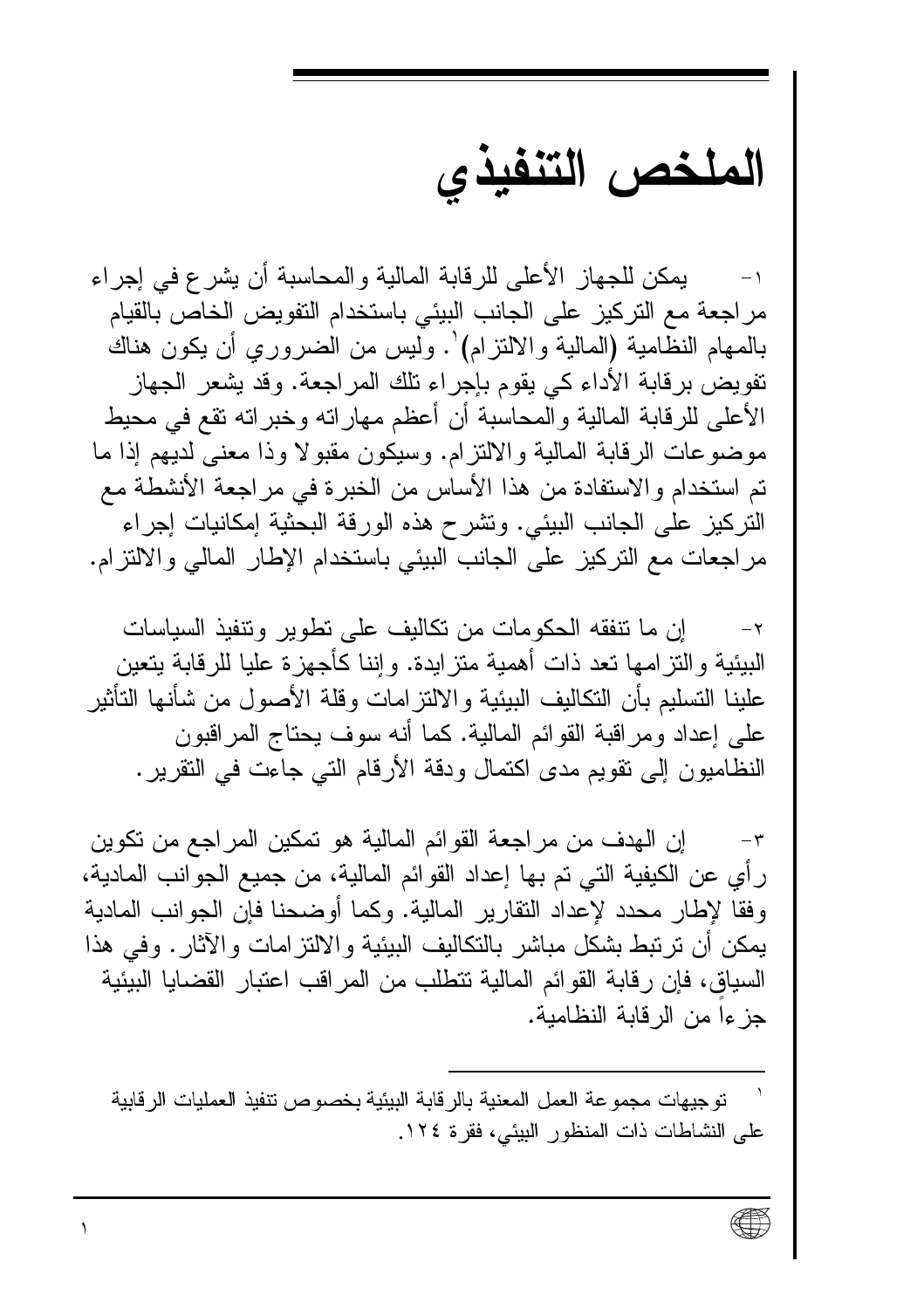### ما هي الرقابة البيئية؟

إن المحاسبين والمر اقبين عادة لا يعتد بكونهم جزء من حركة المحافظة على أو حماية البيئة. غير أنه نظر أ لكونهم معدين ومقدمين للمعلومات والنقارير ولما بقومون به من الناكد من سلامة الأساس الذي تقو م عليه الأعمال و القر ار ات الحكو مية، فهناك اتجاهاً متز ابداً نحو ادر اجهم ضمن النطاق البيئي. وقد جاء نفوذ وتأثير المحاسبين والمر اقبين نظر اً لسهولة الوصول – التي يتمتعون بها – للمعلومات المالية والخاصة بالأداء. ويتبلور دورهم في تحليل وإعداد النقارير وإبلاغ المعلومات التي تتخذ على أساسها القرارات ونقييع الأداء. ومن خلال دورهم هذا يمكنهم تعزيز مزيد من الشفافية و اتخاذ القر ار ات المتعلقة باستخدام المو ار د و أثر الأنشطة على النتائج البيئية دون تشويه معايير المحاسبة القائمة.

في وثيقتها التي تحمل عنوان "توجيهات بخصوص تنفيذ العمليات  $-\circ$ الرقابية على النشاطات ذات المنظور البيئي"، حددت مجموعة العمل المعنية بالرِ قابة البيئية ثلاثة أنو اع من الرِ قابات التي يمكن من خلالها معالجة القضايا البيئية<sup>٢</sup>. وهذه الرقابات هي رقابات التقارير المالية، ورقابات الالتز امرور قابات الأداء.

أثناء ر قابة النقار ير المالية، يمكن للقضايا البيئية أن نشمل ما يلي:  $-1$ 

- مبادرات منع والحد وإصلاح الأضرار التي تصيب البيئة؛
	- حفظ الموارد القابلة للتجديد وغير القابلة للتجديد؛

توجيهات مجموعة العمل المعنية بالرقابة البيئة لإنتوساي بخصوص تنفيذ العمليات الرقابية على النشاطات ذات المنظور البيئي ٢٠٠٠.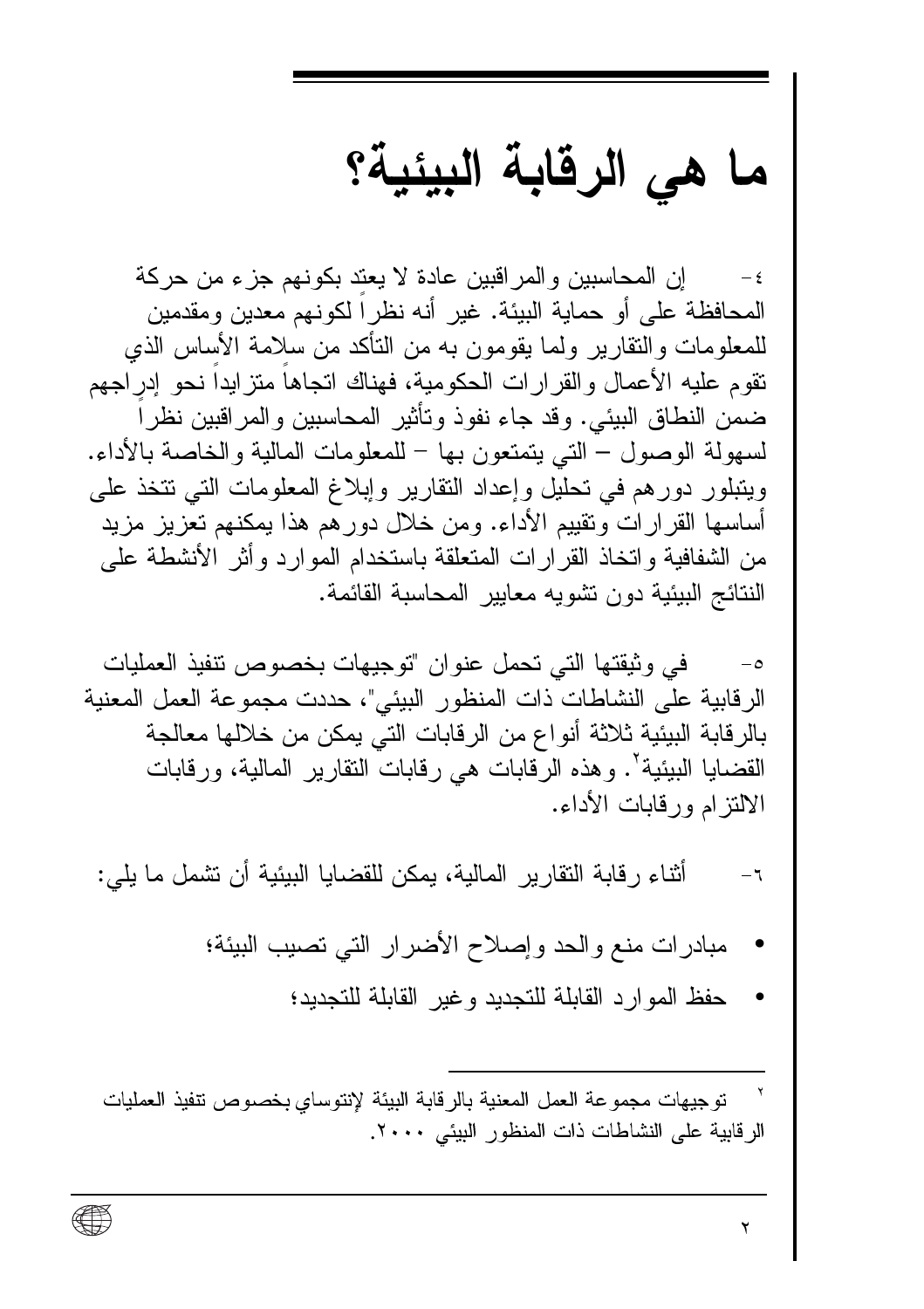- عو اقب انتهاك القو انين و الأنظمة البيئية؛ و
- عو اقبٍ مسوَّ ولية الغير التي تفر ضبها الدولة.

قد تتعلَّق ر قابة الالتز ام الخاصة بالقضايا البيئية بتوفير ضمانات  $-\vee$ بإجر اء الأنشطة الحكومية وفقا للقو انين و المعايير و السياسات البيئة المناسبة على الصعيدين الوطني والدولي (حيثما كان مناسبا).

> قد تشمل ر قابة الأداء للأنشطة الببئبة ضمان  $-\lambda$

- بأن نكون مؤشر ات الأداء ذات الصلة بالبيئة (عندما توجد في تقار بر المساءلة) مر آة تعكس بشكل نز به أداء المؤسسة التي خضعت للر قابة؛ و
- تنفيذ البر امج البيئة بطريقة اقتصادية ونتسم بالكفاءة والفعالية".

ر غم أن هذه الو ثبقة تتاقش الر قابة البيئية و الر قابة النظامية، فانها  $-9$ تعتر ف بأنه يمكن معالجة رقابات التتمية المستدامة بنفس الطرق المذكورة هنا. وبمكن للقر اء أن بر اجعوا و ثبقة مجموعة العمل المعنبة بالر قابة الببئة لإنتوساي التي تحمل عنوان "التنمية المستدامة: دور الأجهزة العليا للرقابة" للحصول على المزيد من المعلومات بخصوص هذا الموضوعُ .

تصف توجيهات مجموعة العمل المعنية بالرقابة البيئية بخصوص نتفيذ العمليات الرقابية على النشاطات ذات المنظور البيئي لسنة ٢٠٠٠ بالمزيد من التفصيل ا نماط المباشر ة للر قابات التي يمكن إجر اؤ ها (الفقر ة ٢١٠).

<sup>.</sup>www.environmental-auditing.org

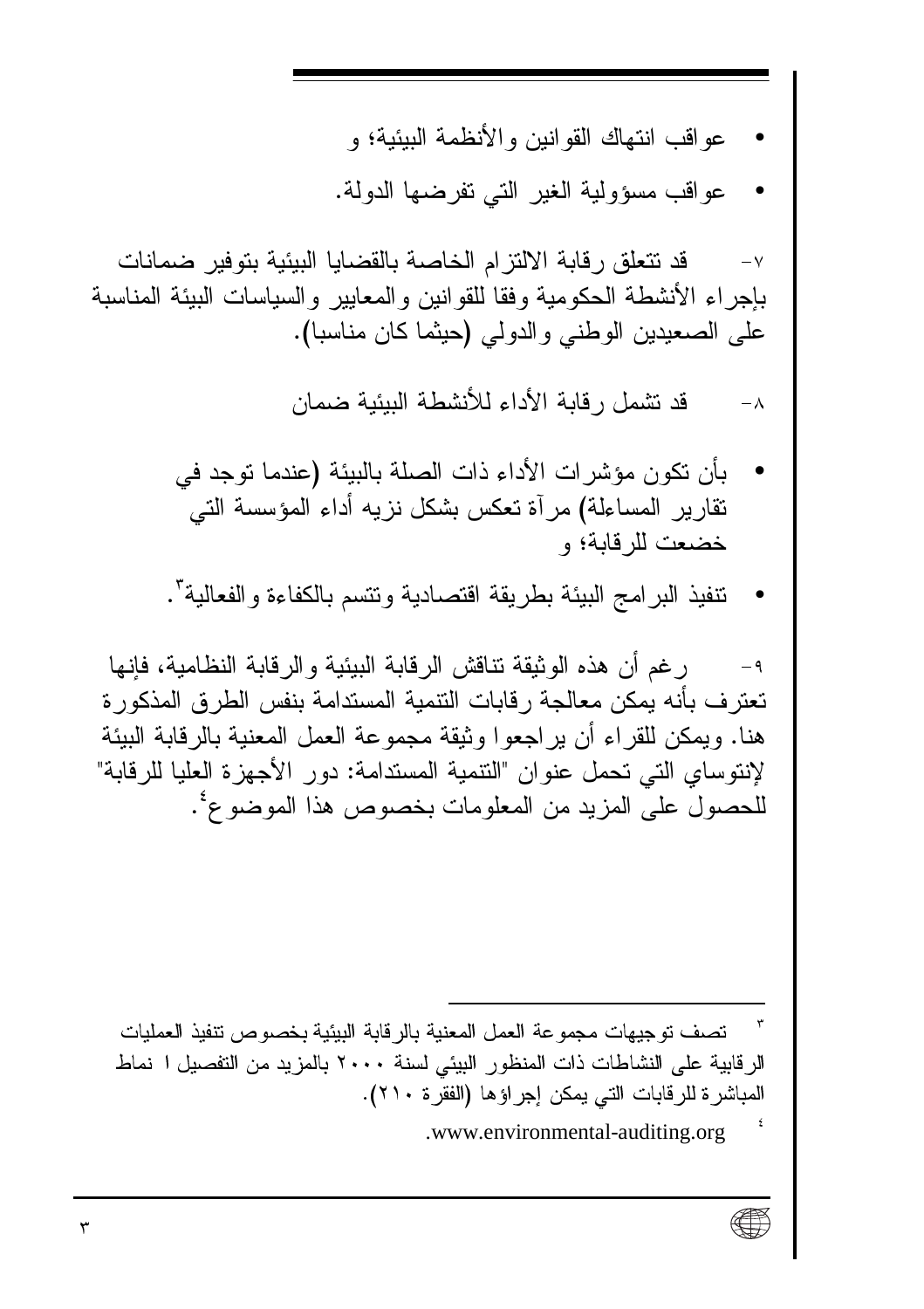### لماذا التطرق إلى تلك القضية؟

أثناء الاجتماع السادس لمجمو عة العمل المعنية بالر قابة البيئية  $-1$ . التابعة لإنتوساي والذي عقد في كيب تاون – جنوب إفريقيا في (أبريل/نيسان ٢٠٠٠) أَثيرت الصعوبات الناجمة عن نتفيذ الرقابة البيئة في إطار نظامي "المالي والالتزام". وكان ذلك بصفة خاصة حالة تلك الأجهز ة العليا للر قابة التي لا تتمتع باختصاص محدد لر قابة الأداء أو إذا ما كان الجهاز الأعلى للرقابة المالية والمحاسبة يتمتع بمهارات وخبرات أكبر في مجال المر اقبة للقضايا الحسابية الخاصة بالالتز ام °.

١١- وأثناء الاجتماع السابع لمجموعة عمل الانتوساي للرقابة البيئية، و الذي عقد في أو تو ا بكندا في سبتمبر /أيلو ل ٢٠٠١، بينت ور قة مناقشة مدى وثاقة الصلة لهذا الموضوع بأنشطة جميع الأجهزة العليا للرقابة المالية و المحاسبة. و نتيجة لذلك، فقد ر أت مجمو عة عمل الانتوساي المعنية بالر قابة البيئية أنه من الأهمية بمكان العمل في هذا المجال لإعداد ور فة مناقشة لشرح وتفسير الكيفية التي يمكن بها للمراجعة – مع التركيز على الجانب البيئي – أن نو اكب الأنشطة المالية و الخاصة بالالتز ام للجهاز الأعلى للر قابة المالبة والمحاسبة.

تهدف هذه الور قة إلى تقديم دليل إرشادي عن كيفية إجر اء ر قابات  $-11$ بِيئِية من خلال تطبيق ممارسات الرقابة النظامية.

نتائج استبيان مجموعة عمل الانتوساي المعنية بر قابة البيئة من عام ١٩٩٧ والذي أظهر أن عدداً من ا جهزة العليا للرقابة تعمل في ظل تفويض مقيد ومحدد. يبدو أنه يتناقص بمرور الوقت بينما نطور ا جهزة الرقابية قدراتها ومهامها الجديدة. ونوصل الاستبيان إلى أن ٩٤% من ١ جهز ة العليا للر قابة لديها بعض أشكال التفويض لإجر اء مر اجعات بيئية .

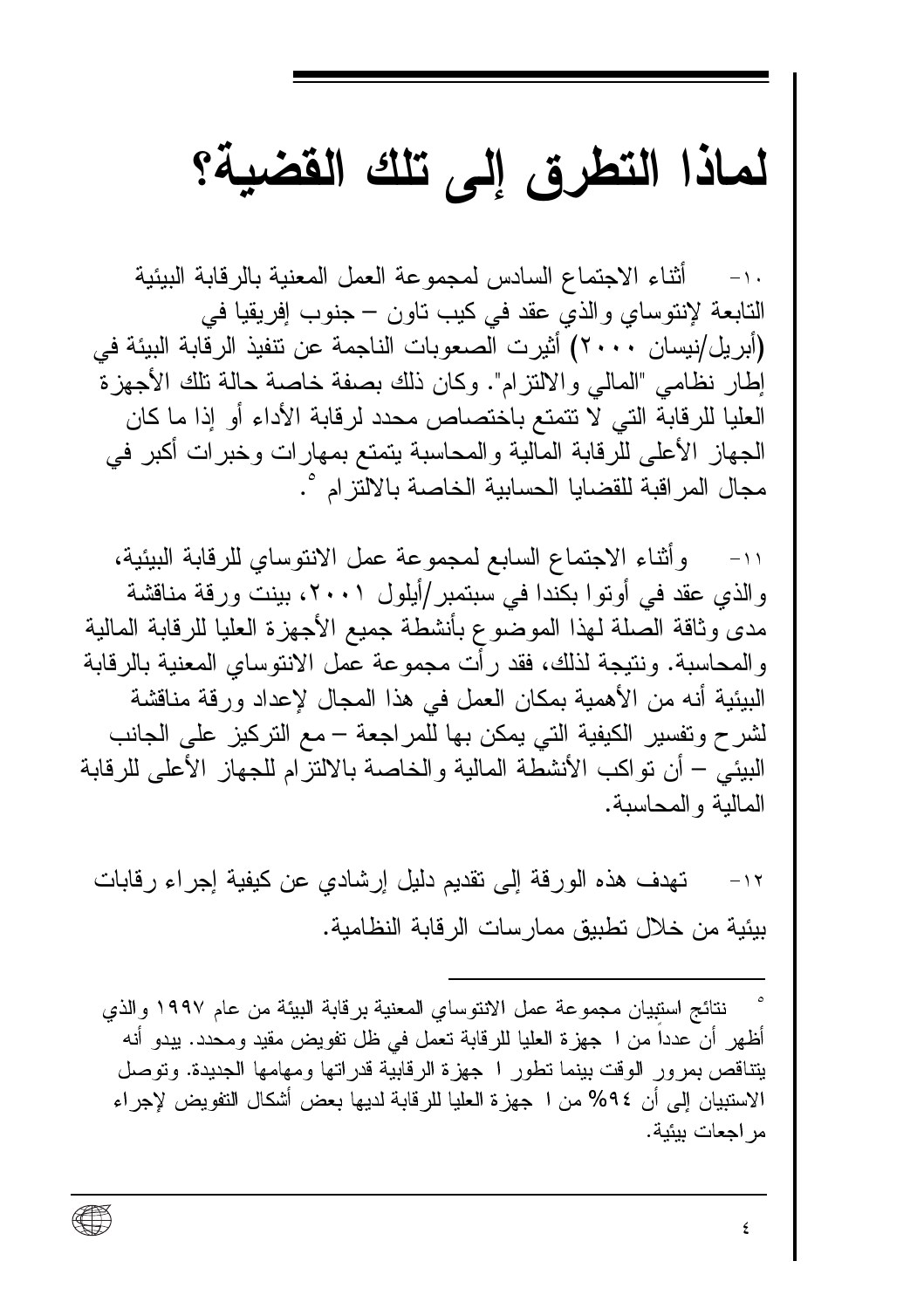### الرقابة النظامبة

تنص وثيقة إنتوساي التي تحمل عنوان "قواعد الآداب والمعابير  $-11$ الر قابية" ` على أن النطاق الكامل للرقابة البيئية يشمل الرقابة النظامية ور قابة الأداء.

تشمل الرقابة النظامية، كما تحددها هذه المعابير ، ما يلي:  $-1$  {

- التصديق على صحة المحاسبة المالبة للوحدات الخاضعة للمحاسبة ويتضمن ذلك فحص وتقويم السجلات المالية وكذلك إبداء الرأى في القو ائم المالية.
	- التصديق على المساءلة المالية للوحدات الحكومية.
- مر اجعة الأنظمة المالية والصفقات النجار ية بما في ذلك نقويم مدى المطابقة مع اللوائح والقوانين السارية والملائمة.
	- مر اجعة الر قابة الداخلية ومهام المر اجعة الداخلية.
- النحقق من نزاهة وملائمة القرارات الإدارية التي يتم اتخاذها داخل الوحدة الخاضعة للمر اجعة.
- إعداد نقرير عن أية موضوعات أخرى تنشأ نتيجة للمراجعة أو تتعلَّق بها وير ي الجهاز الأعلى للر قابة المالية و المحاسبة أنه يتعين الكشف عنما.

معابير مراجعة أنتوساي، بونيو ١٩٩٢.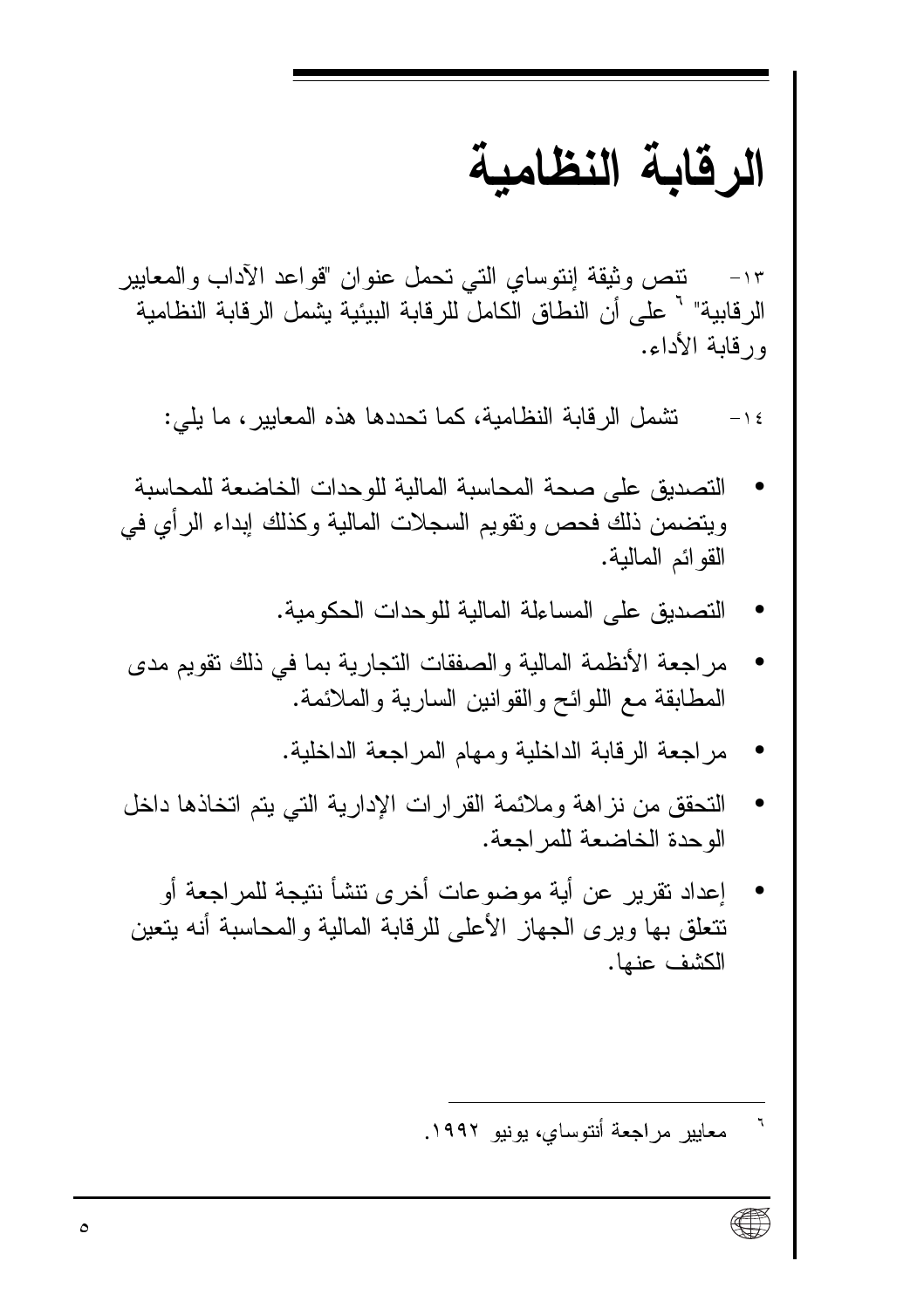وتتص المعابير على أن رقابة الأداء تتعلق برقابة الاقتصاد  $-10$ والكفاءة والفعالية وتشمل:

- ر قابة اقتصاد الأنشطة الادارية طبقا لمبادئ إدارية وسياسات إدارية سليمة.
- ر قابة الاستعمال الكفء للموارد البشرية والمالية والموارد الأخرى التي تشمل فحص أنظمة المعلومات وإجر اءات الأداء وتر تيبات الر صد و الإجر اءات المتبعة من قبل الو حدات الخاضعة للر قابة لمعالجة أوجه الخلل المحددة.
	- رقابة فعالية الأداء فيما يتعلق بتحقيق أهداف الوحدة الخاضعة للر قابة ور قابة الأثر الحقيقي للأنشطة مقار نـة مـع الأثر المنشود.

كما نقر هذه الوثيقة بأنه بالإمكان حدوث تداخل بين الرقابة  $-11$ النظامية ورقابة الأداء، وفي مثل هذه الحالات سيتوقف تصنيف عملية رقابة معبنة على الغرض الأساسى لتلك الرقابة.

لذلك، تشمل الرِّ قابة النظامية الرِّ قابة المالية ورِّ قابة الألِّتز ام. وقد  $\rightarrow$   $\sqrt{ }$ يتعلق الالتزام بالرقابة النظامية بالمطابقة بالمعايير الحسابية و/أو المطابقة بالقو انين و المعاهدات البيئية ذات الصلة.

#### الر قابة المالبة

#### هدف القوائم المالية

ينبغي للقوائم المالية أن توفر معلومات عن المركز المالي والأداء  $-1\Lambda$ و التدفقات النقدية للو حدة و التي تكون ذات نفع لنطاق و اسع من المستخدمين عند اتخاذ القرارات ونقويمها والخاصة بتخصيص الموارد. وعلى وجه الخصوص، فإن الأهداف المتوخاة من إعداد التقارير المالية المعبر ة عن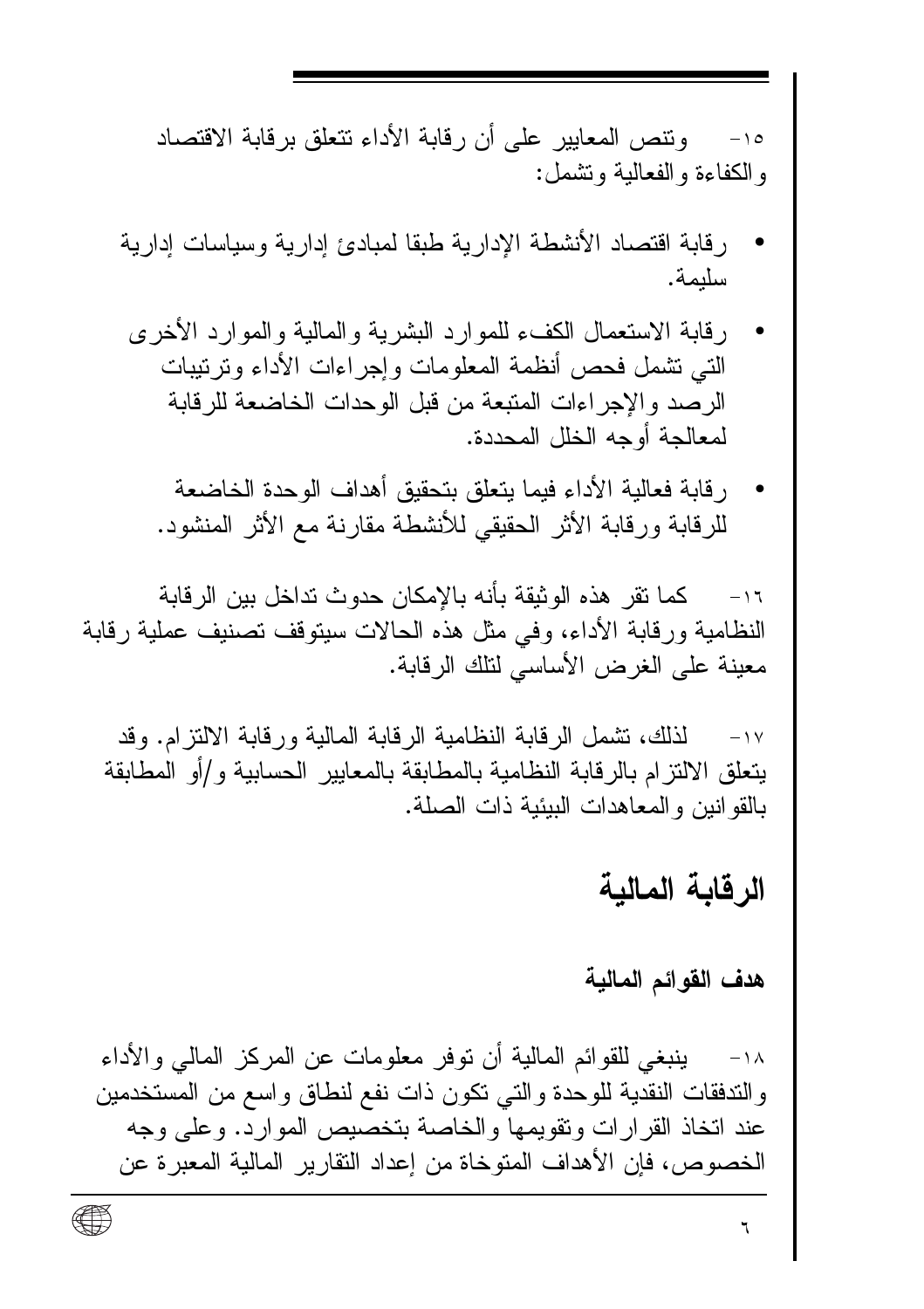النتائج العامة في القطاع العام يتعين أن نتمثل في توفير المعلومات النافعة لصانع القرار ولإظهار وشرح العمليات المحاسبية للوحدة للموارد المعهود ىها اليها<sup>"</sup>.

وبصفة عامة، فإن القوائم المالية للحكومات (أو للوحدات الحكومية  $-19$ المنشأة) تميل إلى تجنب القضبايا البيئية. ر غم ذلك، هناك إدر اك متز ايد بوجود القضايا والمسائل المتعلقة بالتكاليف والالتز ام والأداء المصاحبة للسياسات البيئية والالتزامات والتى يتعين أن تعكسها النقارير المالية.

الحسابات السنوية للمملكة المتحدة الخاصة بهبئة الطاقة الذرية لفتر ة  $Y \cdot Y - Y \cdot Y$ 

تشمل الحسابات السنوية للملكة المتحدة الخاصة بهيئة الطاقة الذرية لفتر ة ٢٠٠٢ - ٢٠٠٢ الوثائق التالية:

- تقرير بشأن الأداء يستند إلى مؤشر الأداء البيئي وهو عبارة عن مقياس رقمي يعمل على نعزيز الإدارة البيئية من الطراز الأول. وندعم خطط الإدار ة البيئية المعمول بها في هيئة الطاقة الذرية عملية تصديقها بموجب المعابير البيئية ١٤٠٠١ لمنظمة ISO.
- تقرير بشأن الخصائص الرئيسية لمشر وع النر ميم البيئي لجميع المواقع التي تعتبر هيئة الطاقة الذرية مسؤولة عنها؛
	- كشف مفصل لنكاليف وقف تشغيل المنشآت النووية ونرميع مواقعها (وتُحسب التكاليف المقدر ة).

معيار المحاسبة الدولية للقطاع العام رقم (١) IPSASI: نقديم و عرض القوائم المالية أصدر ها الاتحاد الدولى للمحاسبين مايو ٢٠٠٠.

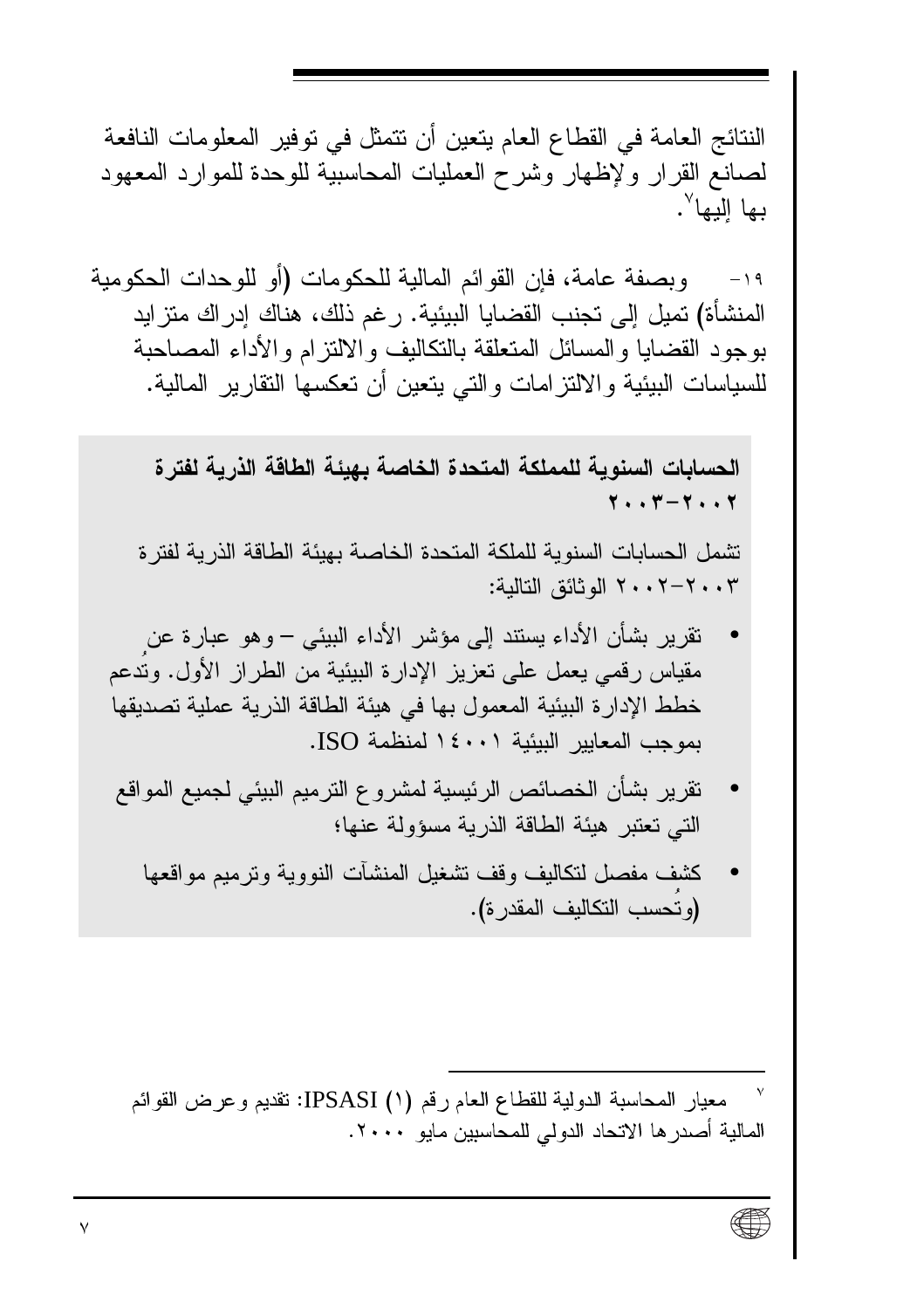أهداف الرقابة

ان الهدف من اجر اء عملية رقابة القوائم المالية هو تمكين المر اقب  $-\mathbf{Y}$ . من إبداء الرأى عما إذا كانت القوائم المالية قد تم إعدادها وفقا لجميع الجوانب المادية ووفقا لإطار محدد لإعداد النقار بر المالية^.

القضايا البيئية

٨

لقد أصبحت القضابا الببئبة ذات أهمبة لعدد منز ابد من الحكومات  $-\lambda$ و الكيانات و مستخدمي القو ائم المالية. كما أن تلك القضايا تحظى باهتمام متزايد من قبل مستخدمي القوائم المالية. فبعض المنظمات تعمل في قطاعات قد يكون للقضايا البيئية آثار ٍ مادية على القوائم المالية بها.

وقد حددت لجنة ممارسات المراجعة الدولية(IAPC) القضايا البيئية  $-\tau$ في إطار وسياق المر اقبة المالية كالتالي:

- "المبادر ات المبذولة لمنع والتخفيف من ومعالجة الأضر ار البيئية  $\sqrt{ }$ أو للتعامل مع و الحفاظ على المو ار د المتجددة (تلك المبادر ات قد تستلزمها القوانين واللوائح البيئية أو العقود أو قد يتم تنفيذها بشكل تطوعي)؛
- (ب) عواقب انتهاك القوانين واللوائح البيئية. (ج) عواقب الأضرار البيئية التي تحدث لآخرين أو للموارد الطبيعية.

المعابير الدولية للمر اجعة ISA۲۰۰ - ا هداف والمبادئ العامة التي تحكم مراجعة القوائم المالية.

∰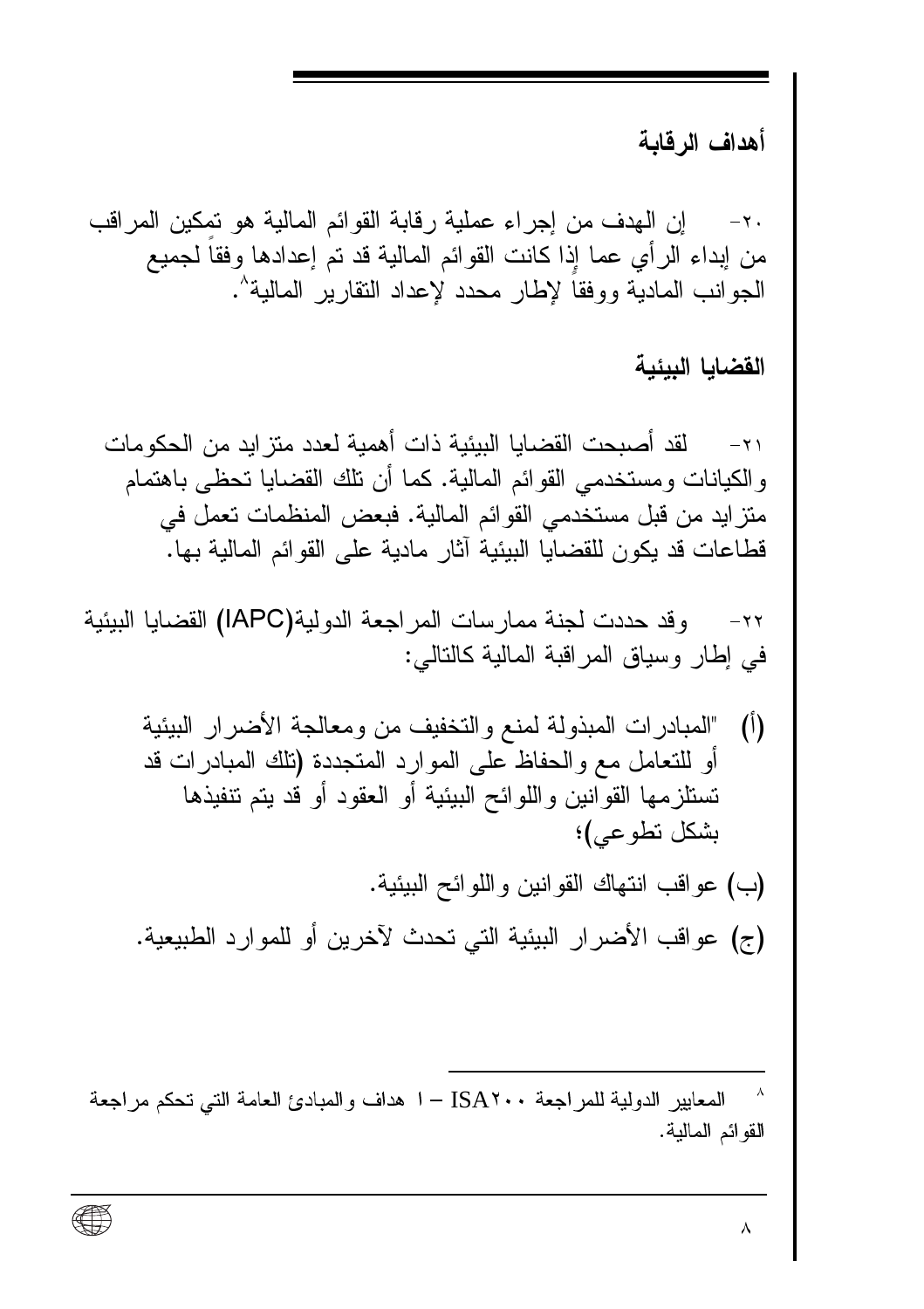(ه) نتائج الالتز امات المتعددة التي يفر ضـها القانون (مثل الالتز ام أو المسئولية القانونية الخاصة بالأضرار التي نتجت أو تسبب فيها ملاك سابقين)."<sup>۹</sup>

٢٣- إلى حد اليوم، ركزت فطاعات المحاسبة و الرفابة على الالتز امات البيئية. ور غم أن القوائم المالية لمنظمة ما قد نشمل أصول أر ض (تُحدد قيمتها على نفس الأساس الذي تحدد عليه الممتلكات الأخر ي)، فقد تم التركيز مؤخراً على "الأصول البيئية" – وهي الأصول الطبيعية التي لا توفر مصدر موار د لكنها توفر خدمات بيئية مثل السكن والفيضانات والتحكم في المناخ بالإضافة إلى وظائف غير اقتصادية أخرى مثل نلك التي لديها قيمة جمالية أو صحية. وتؤكد هذه الفكرة أن الهيئات مسؤولة ليس فقط أمام المساهمين فيها بل أيضاً أمام المجتمع من أجل العناية بالبيئة الطبيعية. إن فكرة الأصول البيئية مازالت في المرحلة الأولى من مراحل النطوير حيث نجد القطاع الخاص يحتل منصب الطليعة في هذا الميدان.

المحاسبة باستخدام الأساس النقدي مقابل المحاسبة باستخدام أساس الاستحقاق

تتميز تقارير البيئة للقطاع العام بسلسلة من الممارسات بين  $-\tau$ المحاسبة باستخدام الأساس النقدى والمحاسبة باستخدام أساس الاستحقاق ونتبني الحكومات على مسنوى العالم عدة ممار سات لإعداد النقار بر على نطاق نلك السلسلة.''

القوائم المالية للرقابة الدولية ١٠١٠: أخذ القضايا البيئية في الاعتبار عند رقابة القوائم المالية. مارس/آذار ١٩٩٨.

الاتحاد الدولي للمحاسبين – لجنة القطاع العام – إعداد التقارير المالية – القضايا المحاسبية والممارسات العملية. مايو/أيار ٢٠٠٠.

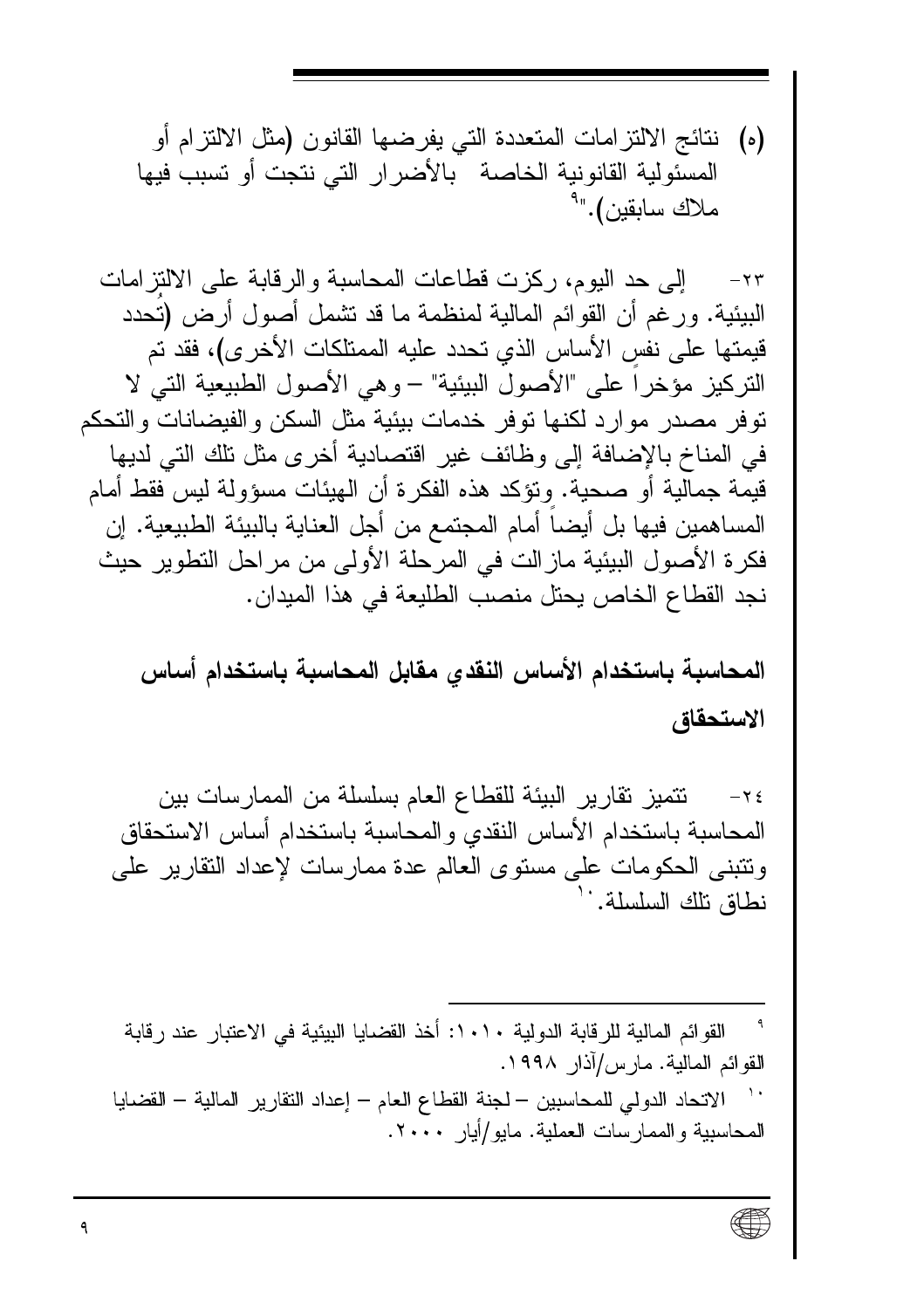ويعتر ف الأساس النقدي للمحاسبة بالصفقات و المعاملات التجار ية  $-\lambda$ والأحداث الأخرى عند نلقى أو دفع المبالغ النقدية (بما في ذلك أشباه النقود) ونقوم المحاسبة باستخدام الأساس النقدى بقياس الناتج المالي الكلي عن الفتر ة وفقا للفرق بين النقود التي تم تلقيها والنقود المدفوعة وتعد القائمة المالية الأساسية هي قائمة الندفقات النقدية.

و بالمقار نــة فـإن أسـاس الاستحقاق للمحـاسبـة يعتر ف بـالصـفقات  $-\gamma$  $\overline{\gamma}$ والمعاملات النجارية والأحداث الأخرى عند حدوثها (ليس فقط عند نلقى أو دفع النقود أو أشباه النقود). ووفقاً لأساس الاستحقاق للمحاسبة فإن العناصر التي بتم الاعتراف بها في القوائم المالية هي الأصول والخصوم وصافي الأصول وحقوق الملكية والإيرادات والمصروفات.

هذه الورقة تقوم بدراسة أثر القضايا البيئية على القوائم المالية التي  $-\mathbf{y}$ تم إعدادها وفقا لكلا الأساسيين المستخدمين في المحاسبة وما يتعين على الجهاز الأعلى للرقابة المالية والمحاسبة دراسته عند رقابة القوائم المالية.

#### كيف تؤثر القضايا البيئية على القوائم المالية

المحاسبة باستخدام الأساس النقدى

٢٨- بمكن للقضايا البيئية أن تؤثر على القوائم المالية التي تم إعدادها وفقا للأساس النقدى للمحاسبة ببنما نكون الآثار على نلك القوائم المالية محدودة لأن الأساس النقدي بركز على الاعتراف بالآثار أثناء سنة المحاسبة المعنية بالأمر (من خلال مدفو عات خصوصية، وفي قوائم الخسائر ، من خلال مدفو عات خاصة). و لا تقتصر الآثار البيئية بالضرور ة على الفتر ات الخصوصية وقد تكون هناك حاجة بالتنبؤ بها. وعليه، قد ينظر المراقبون في إعداد منهاجية لدر اسة آثار الأنشطة على القضايا البيئية لفتر ات تز يد عن سنة المحاسبة المعنية بالأمر .

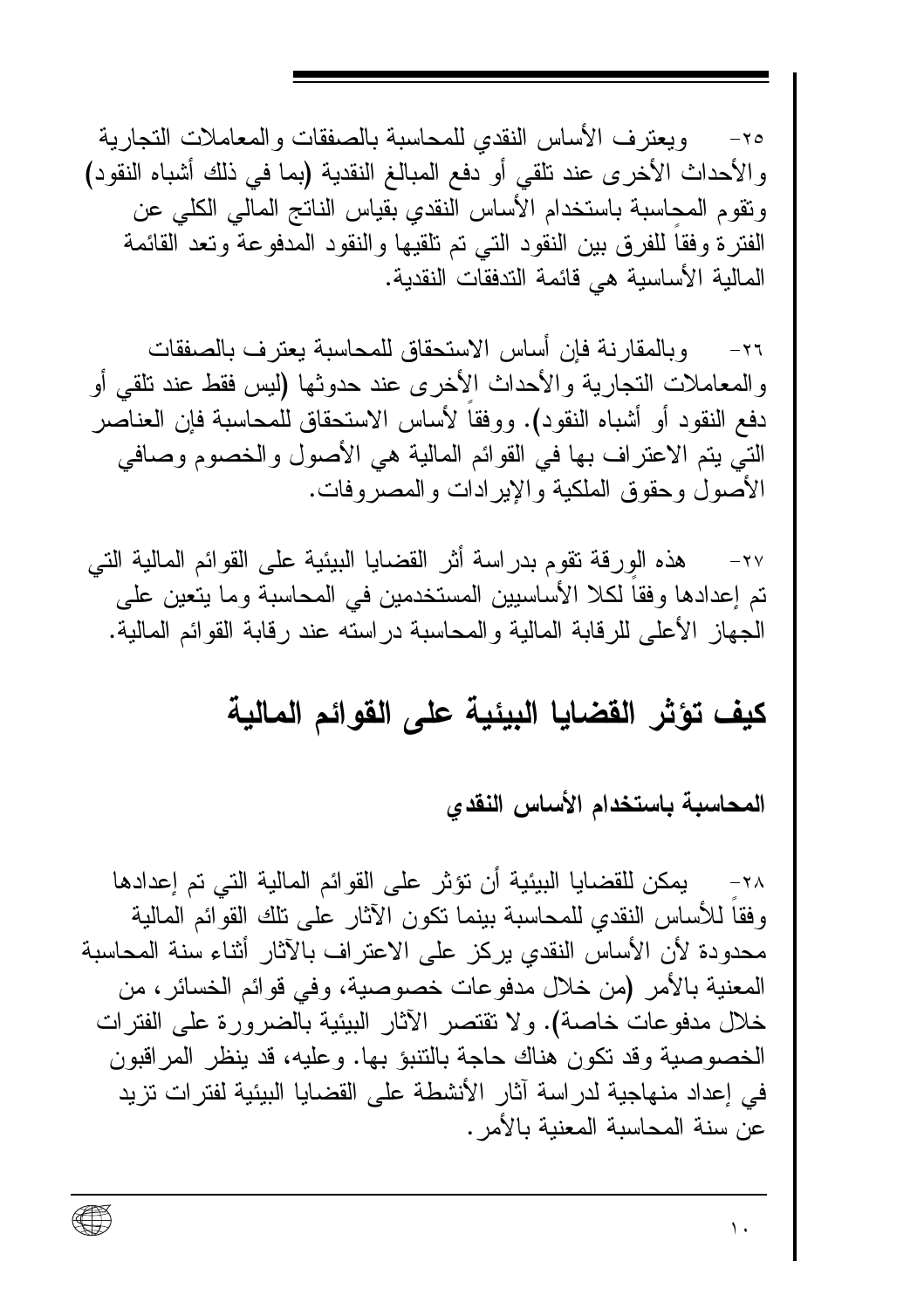كما بمكن للقضايا البيئية أن تؤثر ً على الندفقات النقدية للوحدة خلال  $-\gamma$  ۹ فترة إعداد التقرير . بالإضافة إلى ذلك قد بكون هناك تأثير أثناء تضمين تقر بر المطابقة في التقر بر المالي للحكو مة، فعلي سبيل المثال حيث يتطلب الأمر من الوحدة إظهار المطابقة مع القوانين واللوائح البيئية. يمكن الإبلاغ بعدم الالتزام من خلال تفاصيل خصوصية أو تقارير خاصة تستعمل مبادئ الر قابة المالبة ور قابة الأداء.

انسكاب النفط من سفينة "أبولو سي" في جمهورية جنوب أفريقيا في أواسط التسعينات أدى انسكاب النفط في عرض الشواطئ الغربية لمدينة "كايب" في جنوب إفريقيا إلى تلوث منطقة ساحلية تعد من أجمل المناطق الساحلية في العالم وقبلة للسياح الذين يؤمون إليها بفضل جمال طبيعتها.

إن مسؤولية التعامل مع تسر ب النفط تم تقاسمها بين عدة هيئات حكومية. غير أنه تم تكليف إدار ة حكومية و احدة تقوم بإعداد قو ائم مالية وفقا للأساس النقدي للمحاسبة تم تكليفها بالسياسة التأمينية لاسترجاع التكاليف.

كما أن مزيدا من الإفصاح لمختلف البنود كان مطلوبا، بما في ذلك الخسائر و الالتز إمات المتربِّبة و التكاليف الطاريَّة. ونظر أ لأن تسوية حسابات مقدمي الخدمات وإنهاء مستحقات (مطالبات) التأمين قد امتدتا على مدى عدد من الفتر ات المالية، فإن الإفصاح عن التكلفة الحقيقية في الحسابات النقدية كان غير حاسم وغير نهائي. وكان يتعين دراسة تأثير ذلك على الإفصاحات الإضافية بصفة مستمرة. وذلك يعني أن المراقبين قد اضطروا إلى رصد الموقف على مدى فتر ات مالية عديدة إلى حين تسويتها، رغم أنها كانت مرتبطة ارتباطاً رئيسيا بالأساس النقدي للمحاسبة.

وقد قامت الجهة القائمة بالتأمين بعرض تسوية ١٥ مليون راند (مالي) جنوب إفريقي استنادا إلى البيانات الفريبية المتاحة، بينما أوضح تحليل شامل أن بعضا من ٢٥ مليون راند (مالي) جنوب إفريقي قد تم صرفها من قبل أجهزة مختلفة. وبما أن المسؤولية قد تقاسمتها عدة هيئات مختلفة، فإن هذه الاعتبار ات كانت لمها علاقة بعدة عمليات ر قابية.

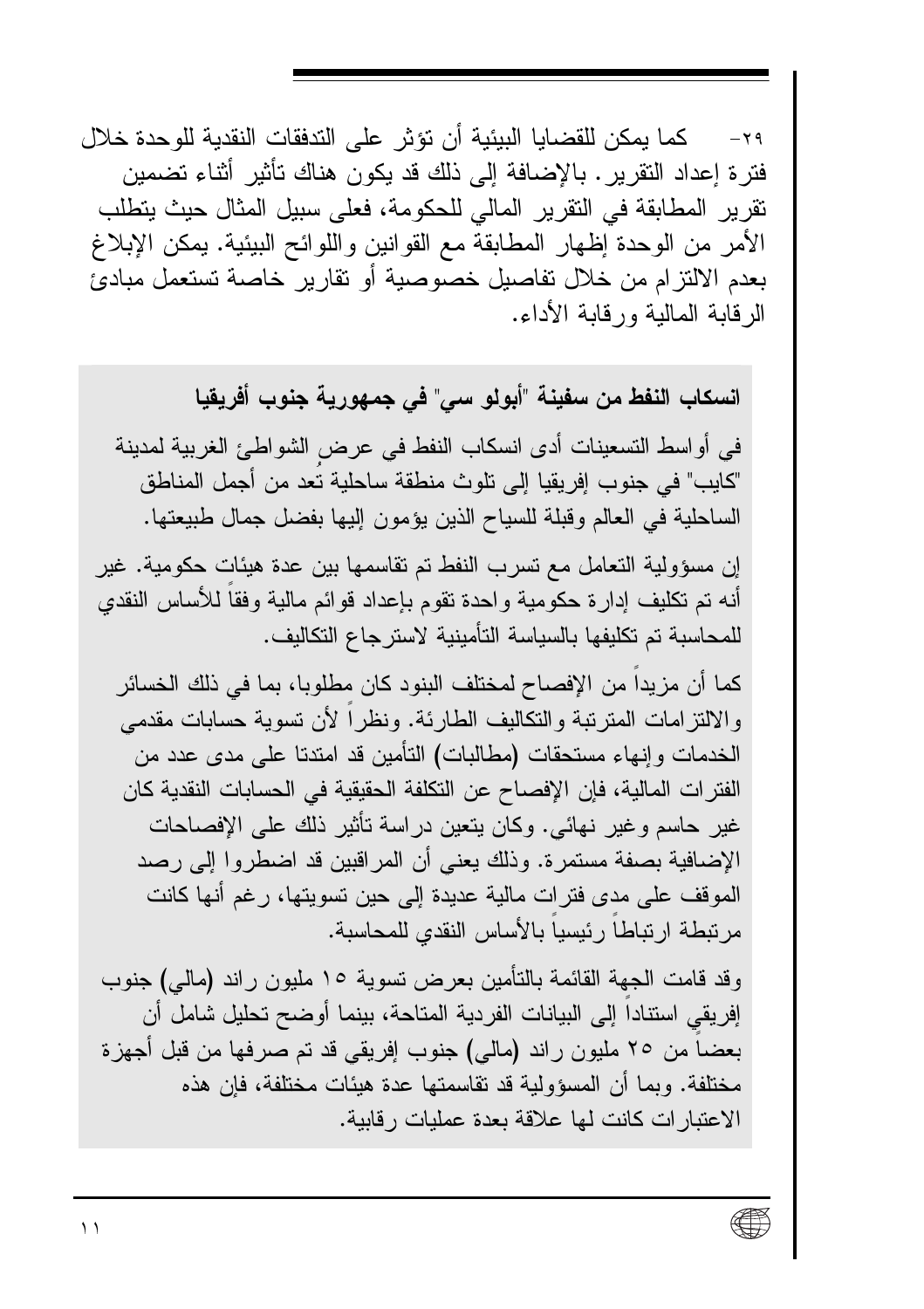ففي هذه الحالة، استطاع الجهاز الأعلى للرقابة المالية والمحاسبة أن يعلق على النكلفة الكاملة للكارثة البيئية وعلى موضوعات النتسيق بين مختلف الأجهز ة، و هي شيء قد لا يكون ملائما في النقار ير الر قابية الفر دية الخاصة بكل جهاز .

و هناك حالات أخر ي قد يأخذ المر اقب فيها بالحسبان أن قضية معينة قد لا تكون لها أهمية داخل وكالة معينة لكنها قد تكون مهمة بالنسبة لعدد من الوكالات. فعلي سبيل المثال، قد لا يكتسى موضوع إدار ة البيئة بطريقة فعالة أهمية لدى وكالة معينة لكنه قد يساعد عددا من الوكالات على ادخار مبالغ کېږ ة.

الر قابة النظامية و الموضوعات البيئية – بو لندا

إن الرقابة النظامية (جوانب مالية ونطابق مع القوانين واللوائح) التبي أجرتها غر فة الر قابة العليا لبولندا قد نتاولت قطاعا و اسعا من القضايا البيئية ونتائجها متضمنة:

- تنفيذ برنامج زراعة الغابات.
- برنامج حماية البيئة واستصلاح الأراضبي فيما بعد التعطين (صناعة الكبر يت).
	- الوفاء بالتعهدات بموجب أحكام اتفاقية هلسنكي.
	- تحصيل واستخدام الرسوم والغرامات بالنسبة لتمليح المياه السطحية.

تنفيذ برنامج زراعة الغابات

قامت الغرفة العليا للرقابة، بعد الانتهاء من مراجعة هذا البرنامج، بنقديم تقرير للبرلمان بشأن أوجه قصور هذا البرنامج متضمناً:

- عدم نوافر الظروف الموانية لمؤازرة التنفيذ الناجح للبرنامج.
- عدم نوافر سياسة مشتركة لإدارة الغابات والأماكن الفضاء.

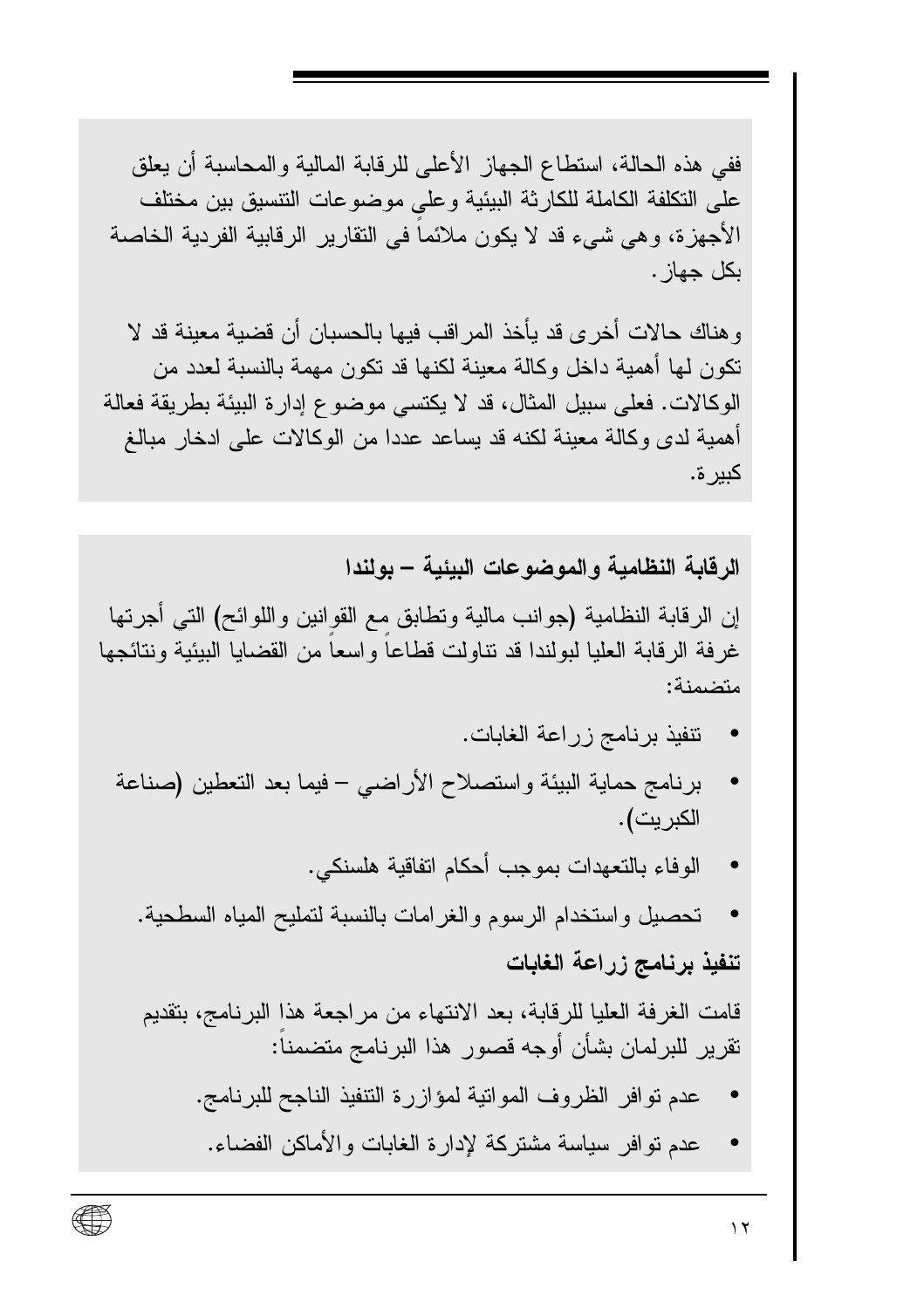- التتسيق غير الفعال من جانب الإدار ة الحكومية.
	- قصور الموارد المالية.
- الاستخدام القاصر وغير الملائم للمبالغ المخصصة للبرنامج.

الحفر وصبانة ثقب الحفر – زبمبابو ي

هذه عملية ر قابية أجراها صندوق نتمية المحافظة District Development Fund الذي يهدف إلى نوفير ٍ ماء الشرب السليم إلى سكان الريف وذلك عن طريق حفر ثقب نمتلكها جماعات ونقع فيها. وقد تم إبلاغ البرلمان بالسلبيات التالية:

- لم يكن نظام إدارة والرقابة المالية مناسبا لعمليات الحفر الإقليمية؛
- تم تقديم خدمات حَفر الحُفر إلى أشخاص يوجدون خارج نطاق صلاحية صندوق نتمية المحافظة؛
	- لم ينجح صندوق نتمية المحافظة في تحقيق سوى ٤٥ في المائة من نتائجه المخطط لها خلال الفتر ة التي خضعت للر قابة.

#### المحاسبة باستخدام أساس الاستحقاق

ان القضابا البيئية قد تكون ذات تأثير على القوائم المالية المعدة  $-\tau$ . وفقا لأساس الاستحقاق بالعديد من السبل. فهناك معايير دولية للمحاسبة تتناول المبادئ العامة لإقرار المسائل البيئية وقياسها والإفصاح عنها في النقر بر المالم ْ '' . لذلك، قد نضع الأجهزة العليا للرقابة المالية والمحاسبة

على سبيل المثال: فإن أحكام معيار المحاسبة النولمي رقم (٣٧) الخاصة بالخصوم الطارئة وا صول الطارئة نوفر اعتبارات عامة نتطبق على الإفصاح والتسليم با حكام و الخسائر ِ الطار ئة متضمنة تلك الناجمة عن مسائل بيئية. كما أن هناك كذلك أمثلة متو فر ة عن الخصوم البيئية.

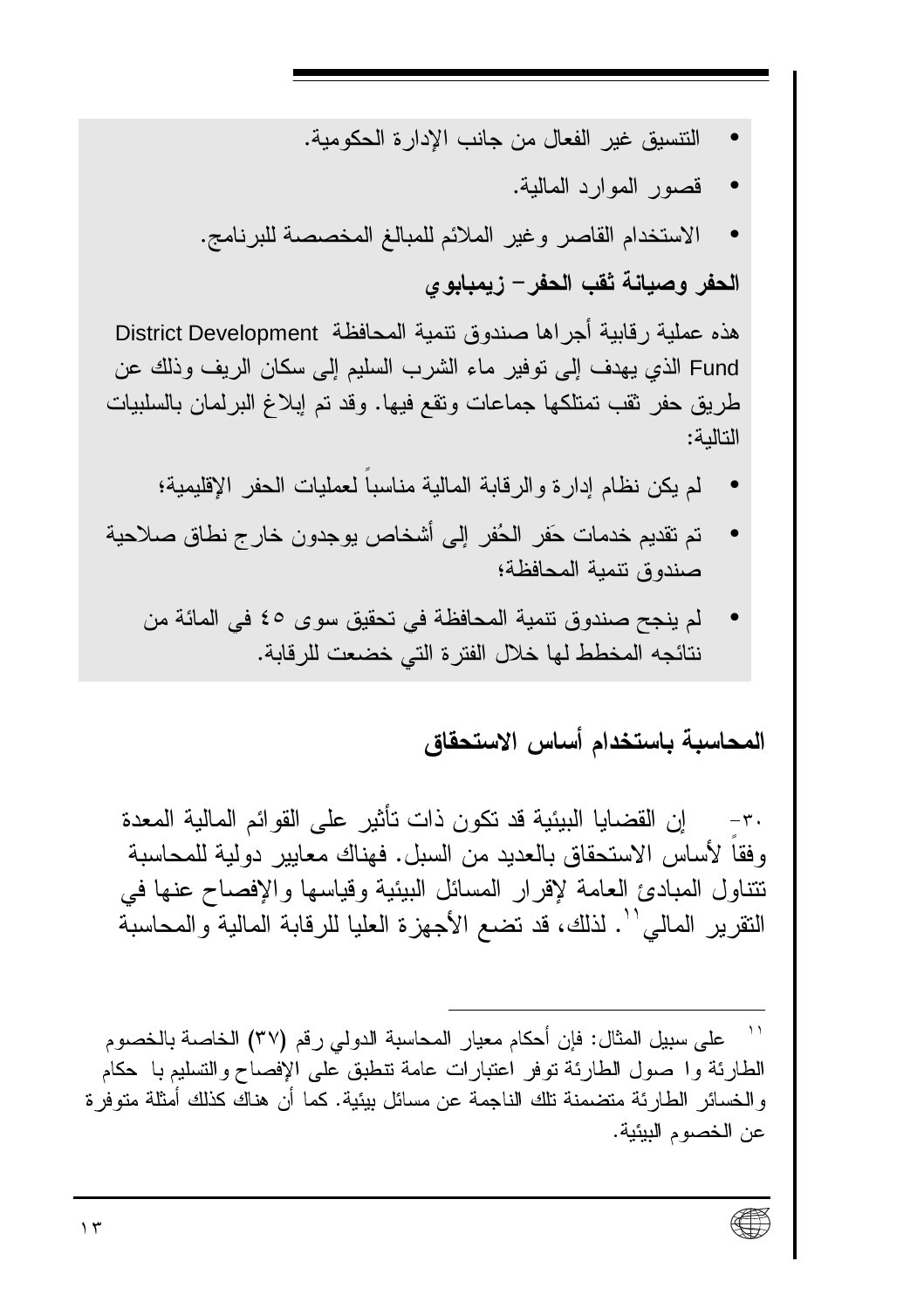معايير رقابية تتماشى ومعايير المحاسبة الدولية بالتعاون مع أجهزتها القطر بة للمحاسبة.

إن إدخال التشريعات والقوانين البيئية قد ينطوى على تعهد للإقرار  $-\tau$ بنلقيات الأصول، وبالنالي بالحاجة إلى تخفيض القيمة الدفترية.

إن الإخفاق في النو افق مع المتطلبات القانو نية المتعلقة بالمسائل  $-\tau\tau$ البيئية مثل الانبعاثات و التخلص من النفايات قد بتطلب استحقاقا للأعمال العلاجية و التعويضية أو التكاليف القانونية. و على سبيل المثال، فإن الفشل في النطابق مع قو انين مر اقبة النلوث قد يؤدي إلى غر امات وجز اءات بالنسبة للجهة.

تعد بعض تكاليف التشغيل السنوية بيئية في طبيعتها. فمثلا يمكن  $-\tau\tau$ اعتبار تكاليف الطاقة تكلفة بيئية، إذ أن استخدام الوقود المستخرج من الأرض يعد مصدرا لثانبي أكسيد الكربون ولنلوث الهواء.

قد تكون بعض الوحدات في حاجة إلى الاعتراف بالالتزامات  $-\tau$ البيئية لخصوم في القوائم المالية، على سبيل المثال الالتز امات المر تبطة بالإفصاح عن دفن النفايات الصلبة، وكذا بالاستشفاء والعناية بالناقهين المر تبطة بعمليات التعدين.

قد نكون الوحدة في حاجة إلى الإفصاح عن النزام بيئي محتمل  $-\tau \circ$ على أنه خصوم طارئة حيثما كان:

- الالتزام المحتمل فائما على الوفوع المحتمل لحدث مستقبلي،
- مقدار الالتزام الحالي لا يمكن نقديره بصورة حقيقية أو معتدلة،
- التدفقات الخارجية للموارد الخاصة بتسوية الالتزامات غير متوقعة.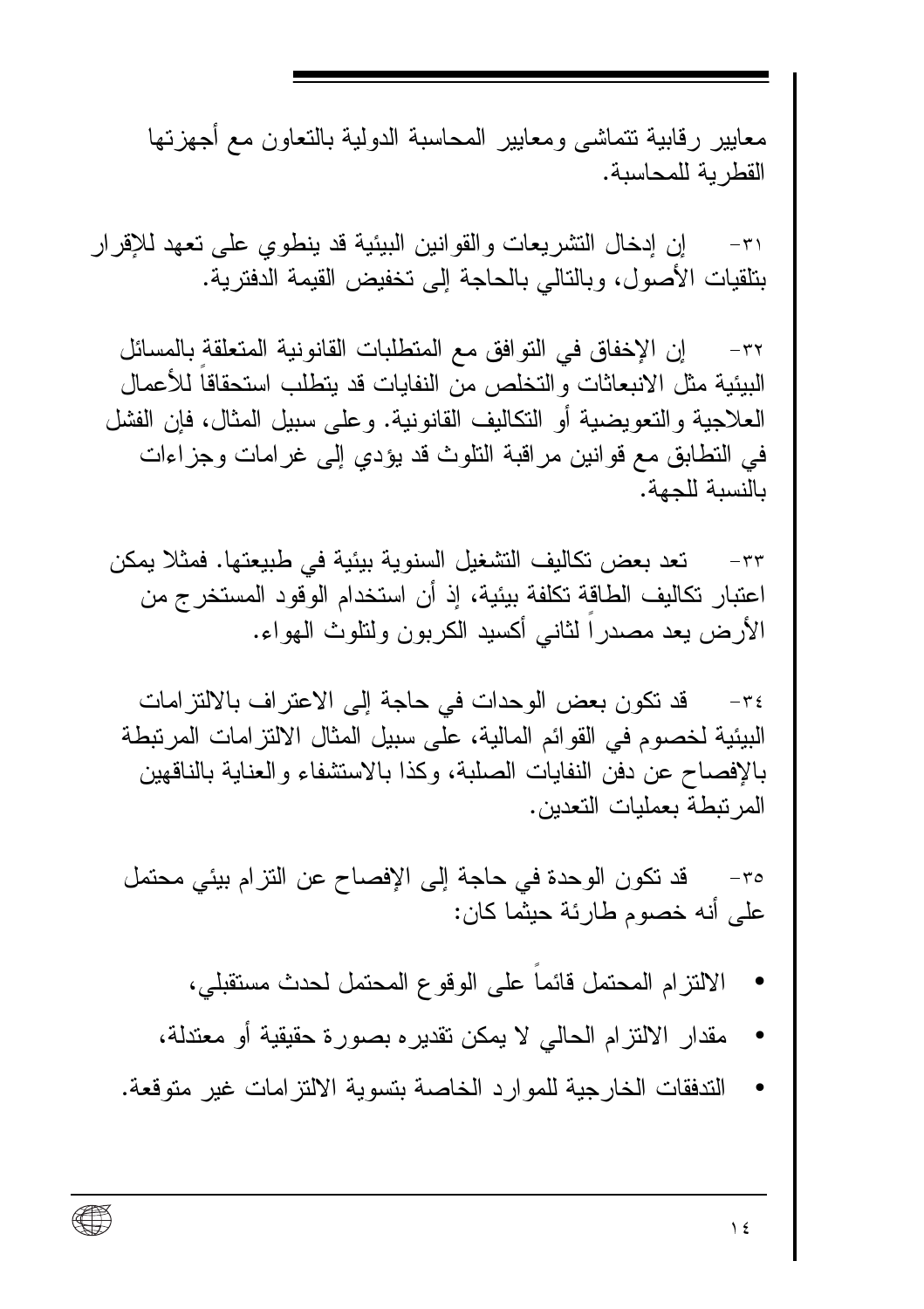قد يتطلب الأمر ً في غضون الوفاء بالمتطلبات المتعلقة بمعايير  $-\tau$ المحاسبة، عمل مز بد من الافصاحات في المذكر ات التو ضبحبة بالقو ائم المالبة. وقد تتضمن الأمثلة:

- النشاط الذي تشتغل به الوحدة والقضايا البيئية المرتبطة بها.
- المعالجة المحاسبية المتبناة بالنسبة للتكاليف البيئية، بمعنى ما تم تضمينه عند صر ف بنود معينة أو رسملتها، وكذلك كيفية استهلاك ديو نها في مقابلة الدخل....إلخ.
	- الغرامات والجزاءات التي تم تحملها في ظل تشريع بيئي معين.
		- خصوم الاستر داد الببئي متضمنة شكوك قباسات عدم التأكد و الطبيعة و الز من.

بغض النظر عن التركيز المتزايد على المحاسبة البيئية، فإن نظام  $-\mathbf{r}\mathbf{v}$ المحاسبة الاستحقاقية لا يعترف فقط بالتكاليف البيئية في الوقت الذي تحدث فيه (مثل الحسابات النقدية، إلخ) بل أيضا يعترف ببنود أخرى مثل الخصوم البيئية، سو اء على المدى البعيد أو المدى القصير ، وذلك بإدخال أحكام مالية في الميز انية والإفصاح على الخصوم الطارئة في موقع آخر في القوائم المالية. ويمكن تعديل قيمة الأصول الثابتة أيضا – من خلال انخفاضات دائمة في القيمة، مثلا لعكس النقص. لذلك، فإن المعايير الراهنة يمكنها أن تستوعب القضايا البيئية وسيكون لدى المر اقبين معيار يستخدمونه لتقييم عملية إدخال القضايا البيئية في القو ائم المالية.

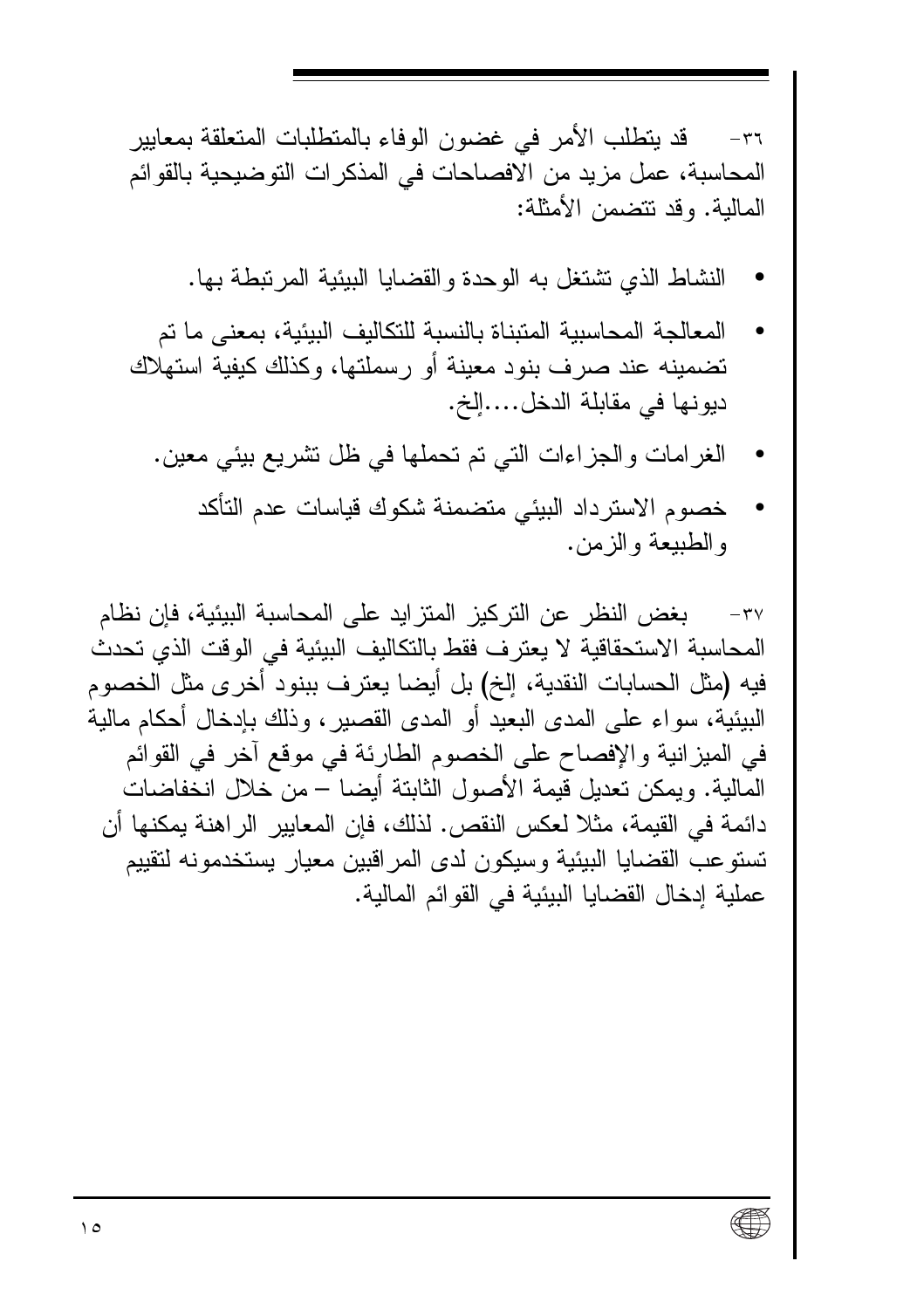المحاسبة بالنسبة للأصول الأساسبة للبيئة التحتبة في نبوز بلندا

تعد الحكومة المحلية في نيوزيلندا، مسئولة عن تقديم خدمات بيئية هامة كتوصيل المياه العذبة ومعالجة التخلص من المياه الفاسدة بالإضافة إلى التخلص من النفايات الصلبة. كما تقوم الحكومة المحلية بإدار ة التشر يع البيئي الأساسى ''.

قام الجهاز ِ الأعلى للرقابة المالية و المحاسبة بنيوز يلندا في عام ١٩٩٣ بتقديم تقرير للبرلمان مفاده أنه لا يمكن إعطاء أي توكيد بالنسبة للأمان المالي طويل الأمد للحكومة المحلية وذلك بسبب انعدام المعر فة بشأن الموقف الر اهن للأصول الرئيسية للبنية التحتية وغياب التخطيط الاستر اتيجي لصيانة وتطوير مثل نلك الأصول. وقد شكل المراجع العام وجهة النظر هذه استنادا إلى نتائج الرقابة النظامية التي تم إجراؤها على قطاع الحكومة المحلية.

وقد تسبب تقرير المراجع العام في إحداث تغيير في قانون الحكومة المحلية مطالبا الهيئات السلطات المحلية بتقييم الوضع الراهن لبنيتهم التحتية ولمتطلبات الخدمات المستقبلية (لكلا من المستفيدين بالخدمات والبيئية). وفي حين كان السبب الرئيسي في إثار ة هذا الموضوع يعد سببا ماليا، إلا أن النتائج تضمنت:

- زيادة هامة في مستوى المعلومات المتاحة بشأن الأصول الأساسية للبنية التحتية البيئية مثل توصيل المياه والمياه الفاسدة ونظم المعالجة.
	- صبانة مطورة قصبرة الأجل لأصول البنية التحتية واستثمار طويل الأجل خاص بالإحلال لنلك الأصول من أجل نلبية احتياجات المستفيد بالخدمات والمعابير الببئبة.
- وأداء محسن لمثل نلك النظم ونقليل المخاطر بالنسبة للبيئة والتبي نقبع في إخفاق هذه النظم.

 $\overline{11}$ قانون البناء وقانون إدارة الموارد لعام ١٩٩١ يعدان مثالان لذلك.

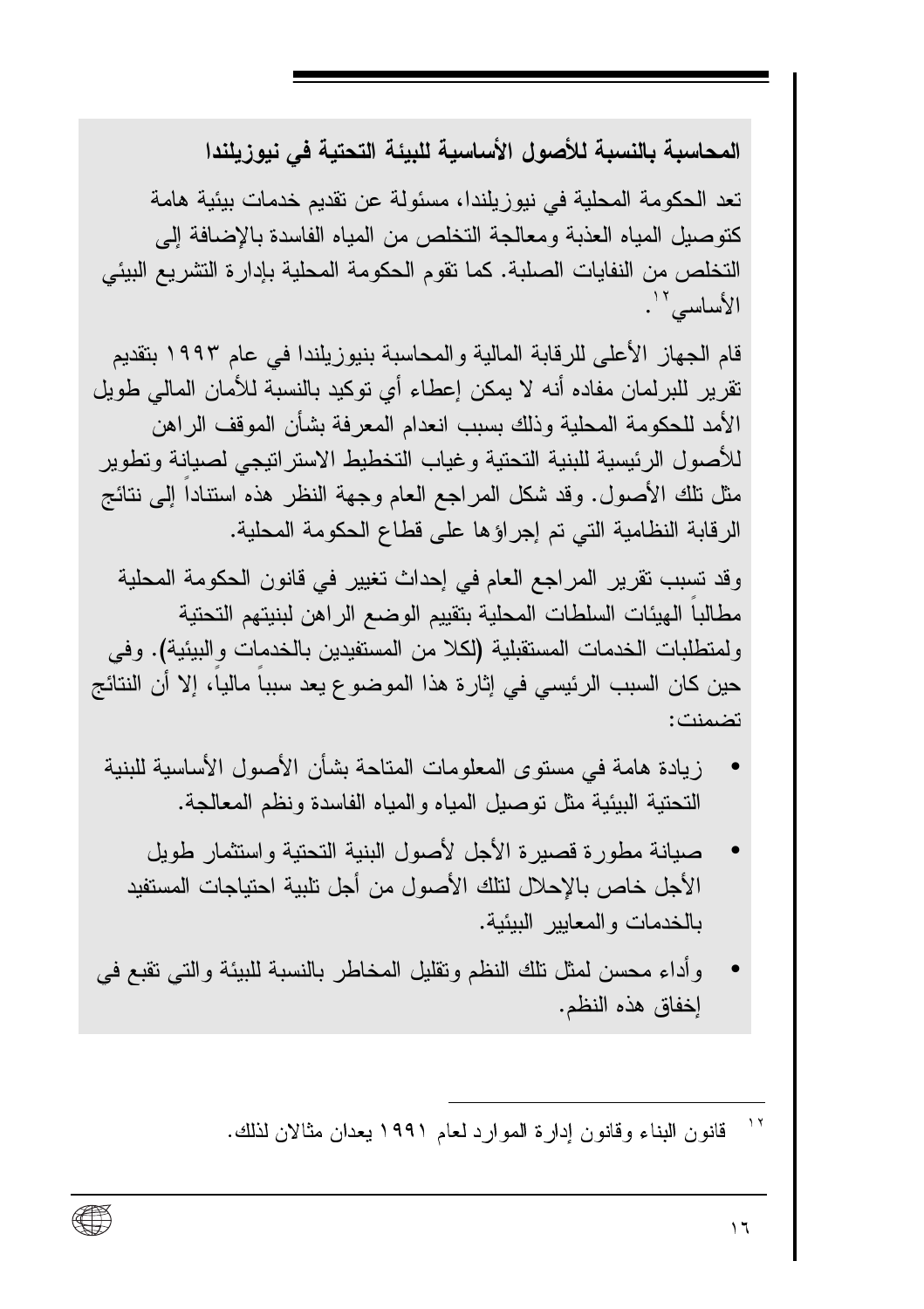#### رقابة الالتزام

كما هو مذكور في الفقرة الأولى، ندخل مراقبة الالتزام ضمن  $-\mathbf{r}$ تعريف إنتوساي للرقابة النظامية. وقد تفحص رقابات المطابقة التزام المؤسسات بمجموعة من القضايا. أو لا، فقد تفحص التز ام مؤسسة بالسلطات المالية المخولة لها والممارسات الحسابية (مثلا، الرقابات التشريعية مثل المبالغ المخصصة للإنفاق من قبل المؤسسات). ثانيا، بمكنها أن تفحص مطابقة القو انين و المعاهدات البيئية. وقد ير غب المر اقبون في مر اقبة الالتز ام بالقوَّانين والمعاهدات نظرًا لأن عدم الالتزام قد يؤثِّر على القوائم المالية للمؤسسة. كما قد ير غب المر اقبون في ر قابة الالتز ام لأنه، باستثناء أي أثر قد بكون له على القو ائم المالية، سيؤدي حتما إلى إضافة النفقات وبذلك قد نكون له صلة بالاستخدام الأوسع للأموال العامة.

قد تجرى بعض الأجهز ة العليا للر قابة المالية و المحاسبة النو ع  $-\tau$ ۹ الثاني من ر قابات الالتز ام بموجب صلاحية ر قابة الأداء. و لذلك، قد تدخل المطابقة في دائرة صلاحيات الرقابة النظامية ورقابة الأداء.

تسمح رقابة الالتزام للجهاز الأعلى للرقابة المالية والمحاسبة أيضا  $-\epsilon$ . تقييم أداء الالتزام لمؤسسة معينة. وقد تساعد الحكومة (ووكالاتها) على ردم الفجوة بن الوعود والنتائج التي تسفر عنها سياساتها وبر امجها. فعلم سبيل المثال، قد يتم تمويل وز ار ة لتنظيم الأنشطة البيئية مثل منح الر خص لاستغلال خشب الأشجار . هل لديها الأنظمة اللاز مة لأداء وظبفتها؟ هل بتم التبليغ عن أنشطتها بصفة نزيهة ودقيقة؟

> يستطيع هذا النوع من الرقابة أن يقوم بما يلي:  $-51$

- دعم المطابقة أو تقديم المزيد من الضمانة بشأن الالتزام بالسياسات والنشريعات البيئية الموجودة والقادمة.
	- الحد من الأخطار وخفض النكاليف المرتبطة بعدم الالتزام بالقو انين.

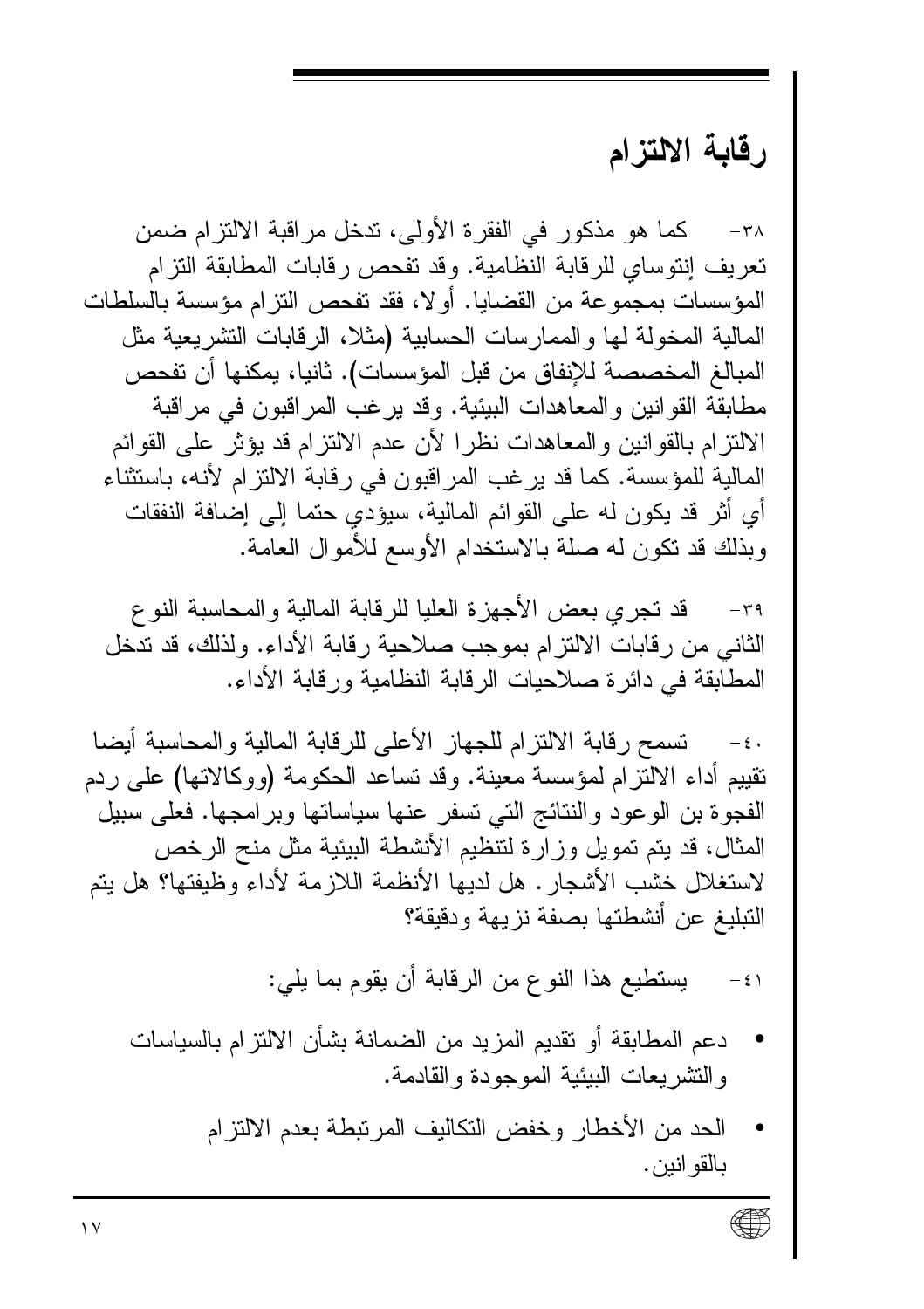• تحديد المسؤوليات والأخطار .

مدفوعات بناء الطريق الرئيسي ورصد جودة الماء – ديوان المحاسبة اليونان

تقتصر ٍ مهمة ديو ان المحاسبة في اليونان على الرقابة المالية؛ فليس لديه صلاحيات مباشرة لإجراء "رقابات خضر اء". فيمكنه أن ير اقب

- (أ) هل سيتم إنفاق الأمو ال العامة أو تم إنفاقها بطر بقة تتعار ض والقواعد البيئية (الالنتزام).
- (ب) هل تم إنفاق الأموال العامة المقرر إنفاقها لحماية البيئة بصفة فعالة لمهذا الغرض.

وقد نص هذا الدبوان أن رقابة النفقات العامة لا بقتصر فقط على تطبيق القو انين المالية بل يشمل أيضا تطبيق قو انين حماية البيئة.

وقد أجرى الديوان رقابة على الأموال التي تم دفعها لبناء طريق رئيسي و خلصت إلى أن النهج المعتمد لتوسيع الطريق كان الأفضل من الناحية الاقتصادية. لكنه لم تتم الموافقة على تمويل المشروع لأن المنطقة الساحلية التي ستشيد فيها الطريق كانت محمية من الدستور بصفتها ملك بيئي عام.

كما قام الديوان بر قابة تتفيذ بر نامج لحماية مياه السباحة. وكان الهدف من هذا البرنامج هو وضع ألية رصد لاختبار جودة مياه السباحة. ولاحظ الديوان أنه تم إنفاق الأموال العامة ليس على منشأة دائمة لكن لدفع أجور المؤسسات الخاصة والأفر اد، ليتعاونو ا من حين إلى آخر ٍ مع قطاع الخدمة المدنية. وقد أثار الديوان استفسارات حول أحقية مثل هذه النفقات. ورأى أن الـهدف الذي كان يسعى إليه البرنامج هو إنشاء شبكة ربط مناسبة ذات موظفين ذي كفاءات عالية. فكان من الضر ورية إيجاد بنية تحتية لإنشاء خدمة مدنية جديدة.

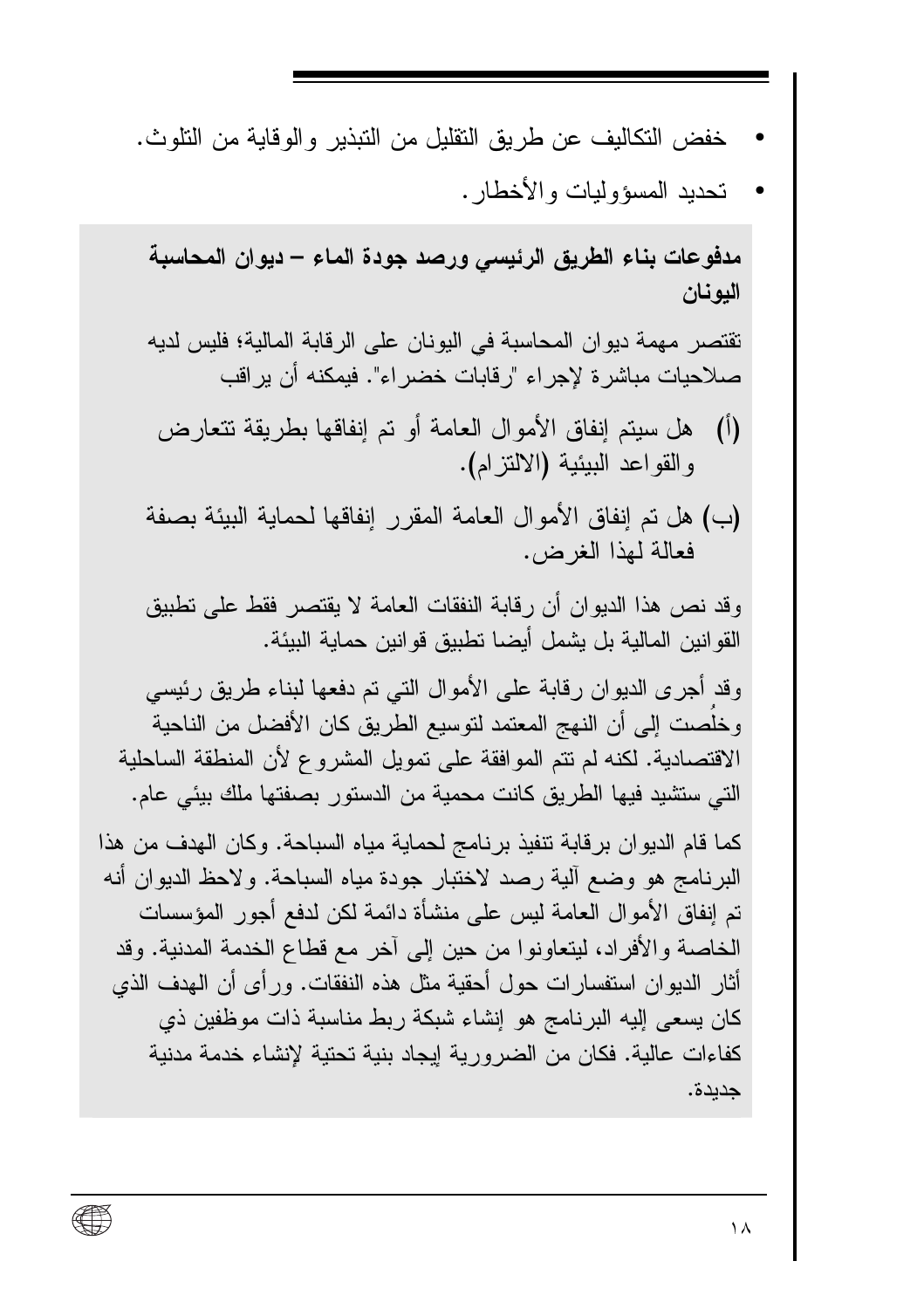## ما الذي يمكن للقائم بالرقابة النظامية فعله؟

اكتساب معرفة عن المسائل البيئية

إن اكتساب معر فة و افية عن القطاع المعنى بالأمر ، في كافة  $-\xi$   $\Upsilon$ الرقابات، أمر مطلوب لتمكين المراقب من تحديد وفهم مسائل قد تكون ذات تأثيرًا هاما على القوائم المالية وعلى عملية المراقبة، وكذا النقرير الرقابي (معيار ٣١٠ للمحاسبة الدولية، فقرة ٢).

من غير المتوقع أن يكون المراقب ملما بمعلومات نزيد عن التي  $-\epsilon$  ۳ لدي الإدار ة أو خبر اء الببئة.

يتعين على القائم بالرقابة النظامية مراعاة الصناعة التي تشتغل بها  $-55$ الو حدة، إذ قد يبين التو اجد المحتمل للطو ار يً و الخصوم البيئية. فهناك صناعات بعينها تكون أكثر عرضنة للمخاطر البيئية كالصناعات الكيماوية والبنزولية والغاز والأدوية والنعدينية أو الأجهزة الحكومية ذات المسئوليات تجاه إدار ة أو تتظيم البيئة.

تقدير المخاطر الكامنة ونظم الرقابة الداخلية ومراقبة البيئة

يقوم المر اقب، بعد حصوله على معرفة وافية المؤسسات التجارية،  $-\epsilon$  0 بتقدير مخاطر الخطأ المادي في بيانات القوائم المالية، وسيتضمن هذا مخاطر البيانات والخاطئة بسبب مسائل بيئية، ألا وهي المخاطر البيئية.

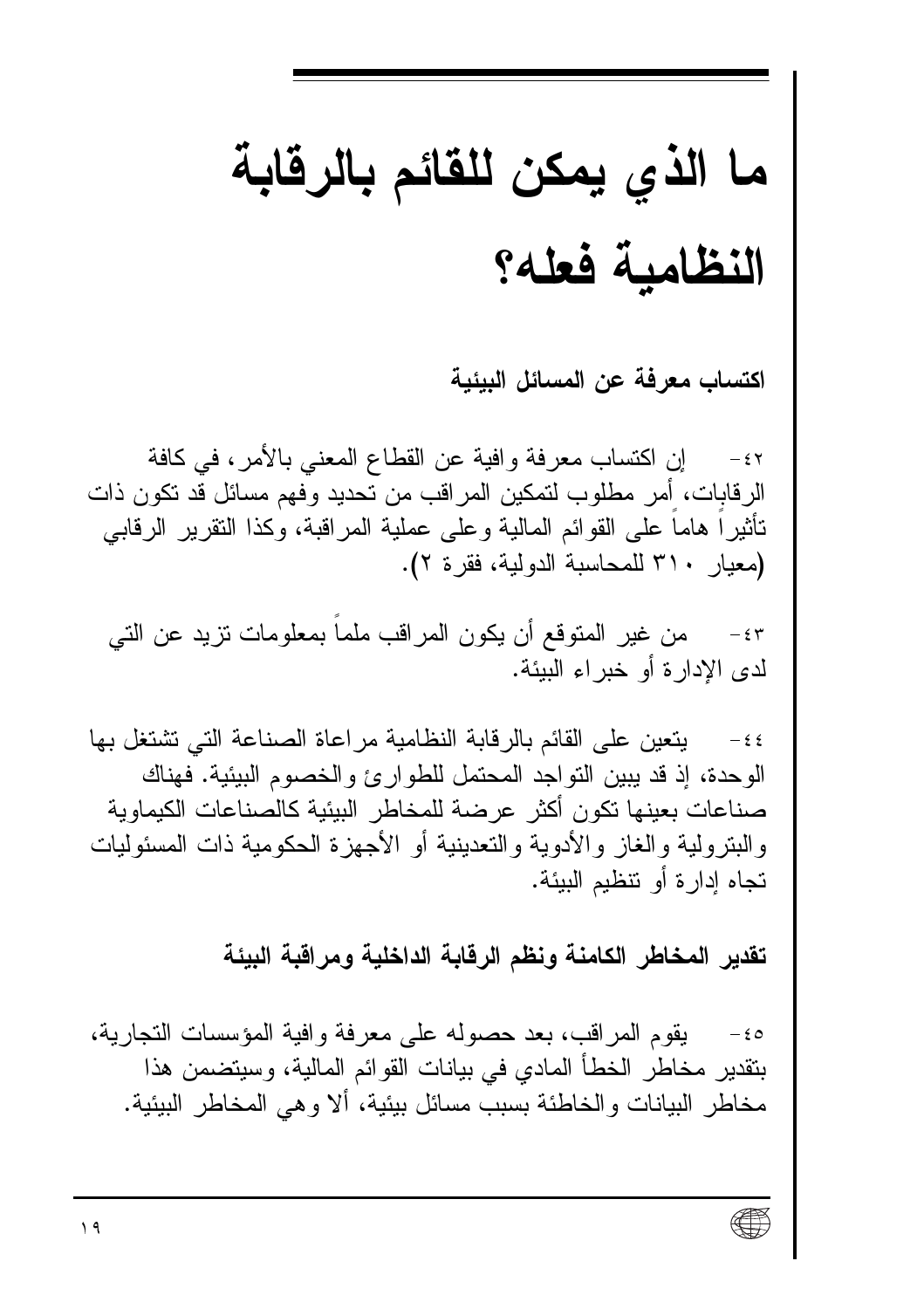تتضمن أمثلة المخاطر الببئبة كلا من:  $= 57$ 

- تكاليف التطابق المنبثقة عن التشر بع.
- أثر عدم النطابق مع النشريعات والقوانين الببيئية.  $\bullet$

هذا كما يمكن أن تتبنى الجهة الخاضعة للرقابة مناهج مختلفة  $-\xi V$ لتحقيق الر قابة على المسائل المتعلقة بالبيئة. و قد نقوم و حدات أصغر أو وحدات ذات عر ضنة منخفضة للمخاطر البيئية بتضمين نظم لرقابة البيئة في داخل النظم العادية للرقابة الداخلية الموجودة بها، في حين قد نقوم وحدات أخرى ذات عرضة عالية للمخاطر البيئية بتصميم وتشغيل نظام فرعى منفصل للرقابة الداخلية، "نظام إدارة البيئة" (EMS) ّ".

يستوجب على المر اقب كذلك إحراز فهم للبيئة الر قابية المتصلة  $-\epsilon \Lambda$ بالمو ضو عات البيئية. فالمجالات الو اجب فحصها تشمل على سبيل المثال لا الحصر أسلوب الإدارة والجهة النى نقوم بالإدارة ومدى وعيها بالإضافة إلى الإجر اءات المر تبطة بالر قابة الداخلية.

في حالة إذا ما اعتبر المراجع أن هناك مخاطرة تمثل في تواجد  $-\epsilon$  9 خطأ جسيم في بيانات القو ائم المالية، فستكون هناك حاجة لصياغة و اتخاذ إجراءات يعينها من أجل الحصول على دليل كاف للرقابة بعدم وجود خطأ مادى جسيم في البيانات.

تم إصدار معايير لنظام إدارة البيئة من جانب المنظمة الدولية للتوحيد القياسي ISO ٠٠١٤٠٠١: نظم إدار ة البيئة – التوصيف مع دليل إرشادي من أجل الاستخدام.

∰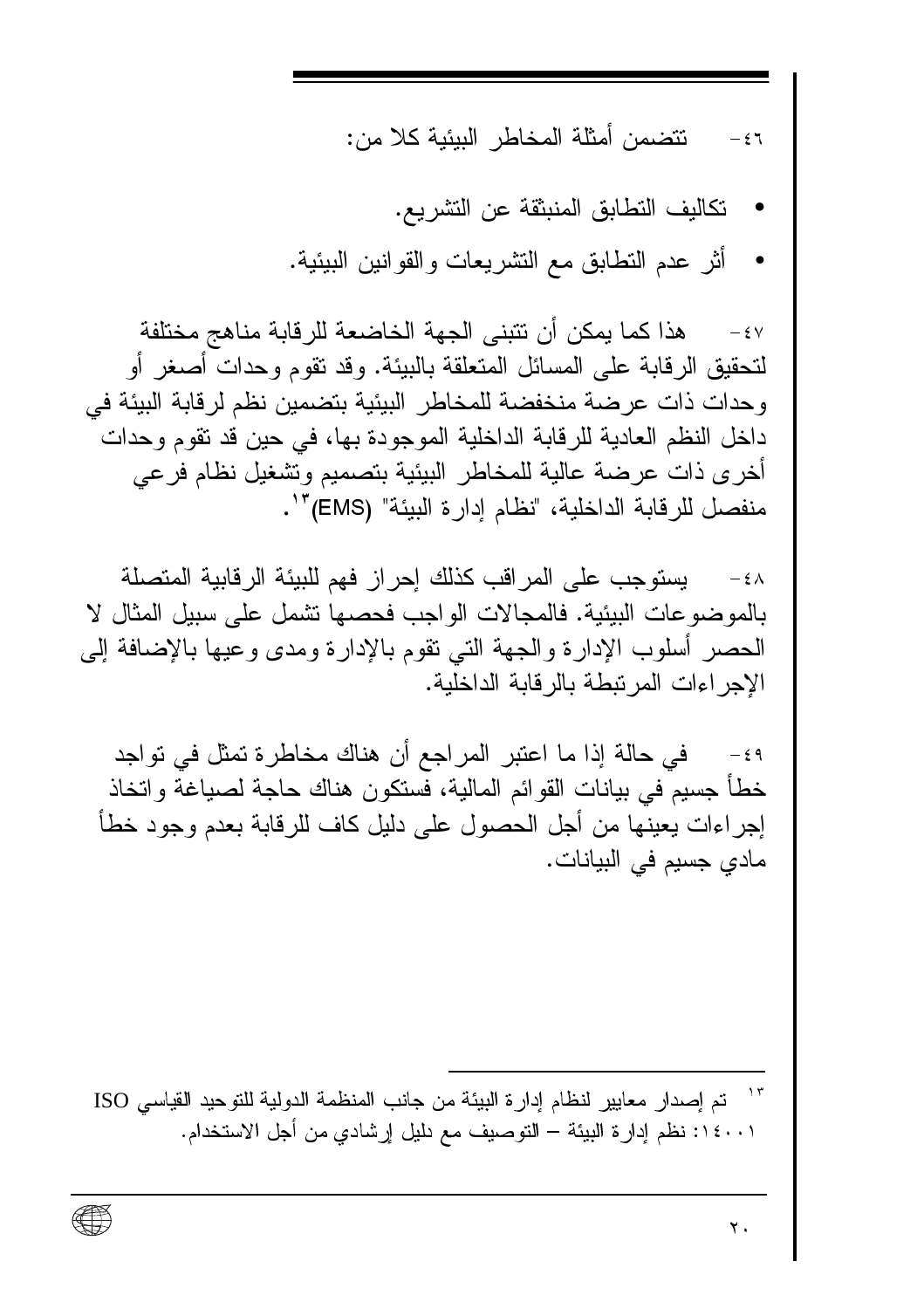ادار ة المياه و المياه الفاسدة – النمسا

قامت محكمة المحاسبة النمساوية مؤخر ا بإجر اء در اسة للمنح المقدمة من الوز ار ة الفيدر الية من أجل الزراعة والغابات والبيئة وإدارة المياه. وقد اشتملت الأبعاد الرئيسية للدراسة على فحص للجهة وتمويل النظام. وقد اعتبرت المبالغ المالية المرصودة وتوزيعها أمرآ هامآ إذ أنه كلما كان النظام كافياً، كلما أمكن تمويل مزيد من المشر و عات وتحقيق مزيد من الفوائد البيئية الممكنة.

مراعاة القوانين واللوائح

قد بقوم المر اقب النظامي عند تخطيط وتنفيذ عملية المر اجعة بتقييم  $-\circ$ . مدى المطابقة مع القوانين واللوائح السارية عندما يؤثر عدم الالتزام بشكل ملموس على القوائم المالية أو عندما يؤدي الالتزام إلى نفقات من الأموال العامة. غير أنه لا يُنتظر من عملية المراجعة الكشف عن عدم الالتزام و النقيد بكافة اللو ائح و القو انين<sup>ء ١</sup>٠

وفي سبيل ذلك يتفهم المراجع النظامي بشكل عام كافة اللوائح  $-\circ$ و القو انين البيئية التي قد ينجم عنها خطأ ملموس بالقو ائم المالية أو تلك التي قد يكون لمها تأثير جوهر ي على أنشطة أي جهة من الجهات.

إن من غير المتوقع للمراقب أن يتحلى بالخبر ة أو الكفاءة المهنية  $-\circ 7$ اللازمة لتحديد مدى التز ام المنشأة باللوائح والقوانين البيئية إلا أن بإمكانه استخدام ما لديه من ندر بب و تجر بة و تفهم للمنشأة للتعر ف على مو اضـع التصرفات التي نشكل عدم التزام والتي تستوجب المزيد من نصح الخبراء.

معيار المحاسبة الدولي رقم (٢٥٠) عن مراعاة القوانين واللوائح عند القيام بمراجعة القوائم المالية.

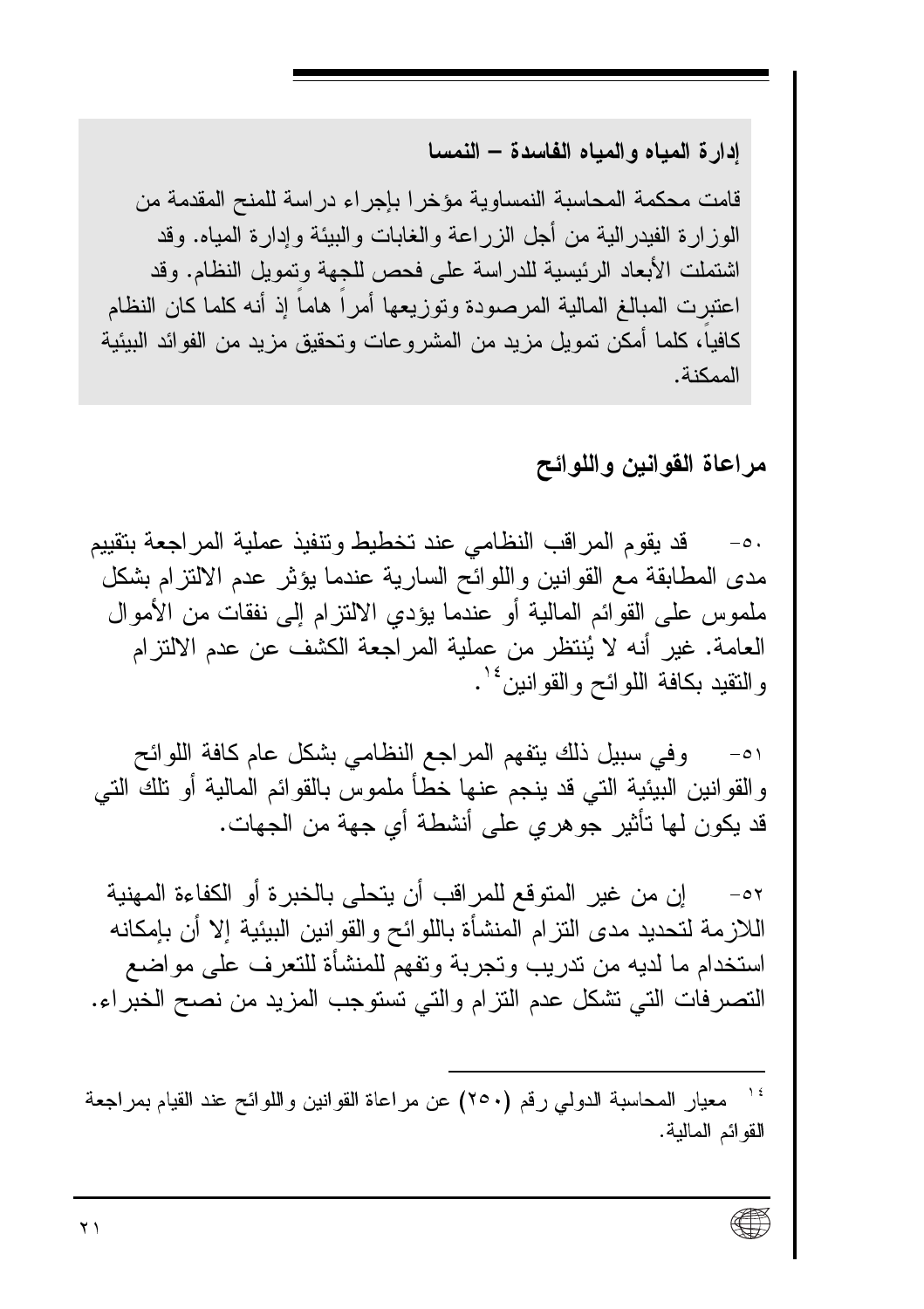تنفيذ الاجراءات الأساسية

كذلك بحصل المر اقب النظامي على دلبل اثبات لتأبيد الافصاحات  $-\circ r$ البيئية الواردة بالقوائم المالية من خلال الاستعلامات الإدارية من المسئولين عن إعداد نلك القوائم وغير هم من المسئولين عن مختلف الأمور الببيئية.

فإذا ما كان بالمنشأة و ظيفة ر قابة داخلية نتولى فحص كافة الأوجه  $-$  0  $\epsilon$ البيئية لأنشطة الجهة فإنه من الواجب على المر اقب عندئذ مر اعاة استخدام ذلك، وفي يعض الحالات قد يشار ك أحد خير اء البيئة في أحد النتائج المعترف بها أو التبي تم الإفصاح عنها بالقوائم المالية ومثال ذلك ما هو وارد عند قياس وتقدير طبيعة ومدى التلوث ومر اعاة الطرق البديلة لاستعادة الموقع...إلخ. وفي بعض الحالات بكون من الواجب على المر اقب مر اعاة أثر عمل الخبر اء على القوائم المالية والكفاءة المهنية وموضوعية خبر اء النئة.

ومن الجوانب الأخرى التي يمكن للمراقب النظامي أن ينظر فيها  $-\circ \circ$ هو استخدام أي دخل قد تكون المؤسسة مسؤولة عن جمعه، مثل الأموال التي يتم جمعها بموجب نموذج "الملوث يدفع". وقد ير اجع المراقب الأنظمة والرقابات المالية التي نتعلق بجمع مثل هذه الأموال وكذلك قد يقوم برقابة لمعر فة هل هذه الأمو ال تستخدم للأغر اض المنشودة.

### إعداد التقارير

تقارير أداء الخدمات

نقوم بعض الحكومات بنقديم المعلومات الخاصة بأداء الخدمات  $-01$ ضمن القوائم المالية الحكومية أو القيام بتقديمها على نحو منفصل ووفق هذا

∰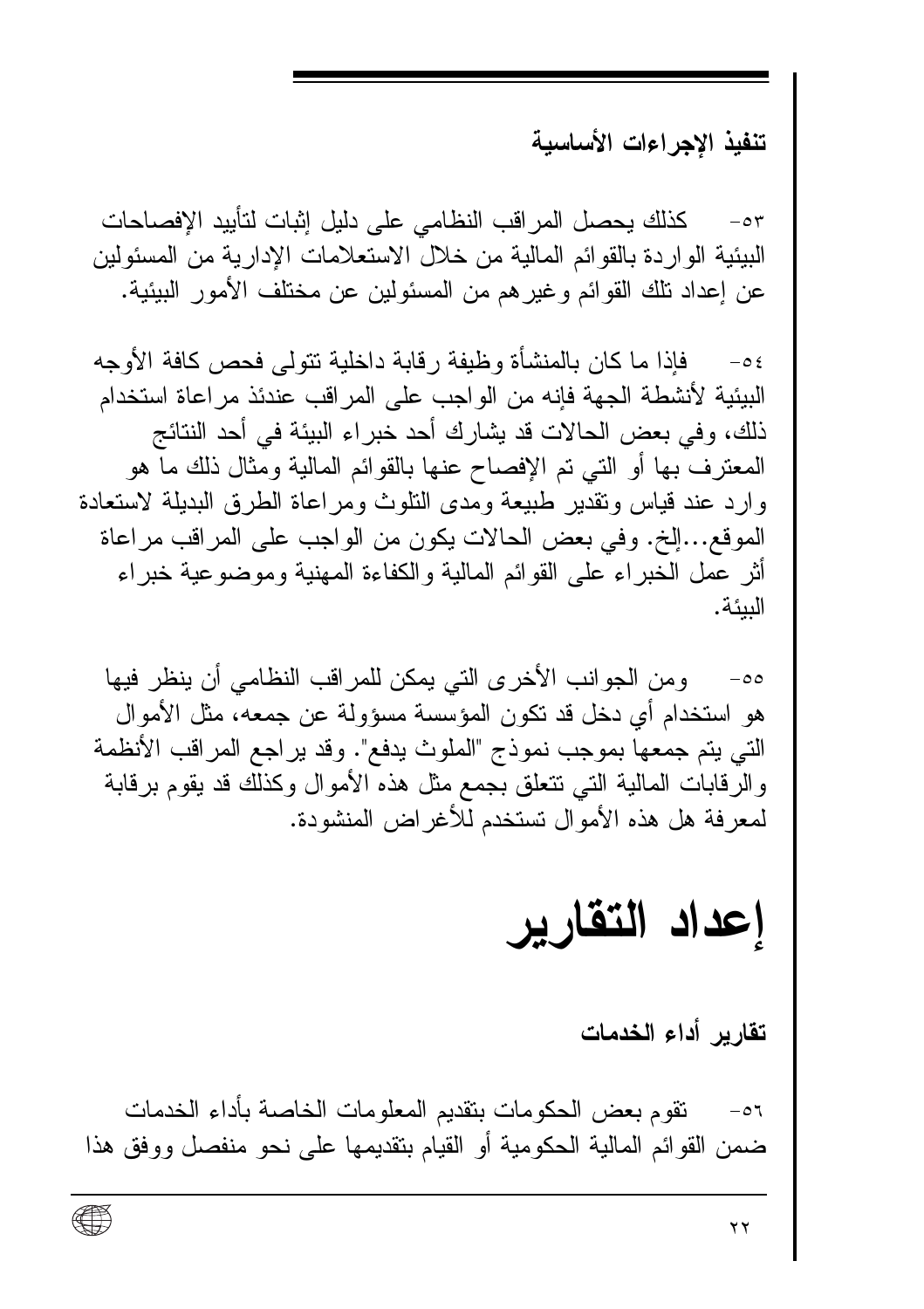السياق تكون الأجهز ة العليا للر قابة المالية و المحاسبة قادر ة على أن تتولى المسئولية المحاسبية وتقوم بإعداد النقارير عن أوجه دور ها في الر قابة النظامية لمدى أر حب.

"ومع نزايد الوعى العام أصبحت الحاجة إلى المساءلة العامة  $-\circ \vee$ للأفراد أو الجهات التي ندير الموارد العامة جلية بشكل منز ايد. إذ نزايدت الحاجة إلى إجراء عمليات مساءلة ذات فعالية°'.

ويخص هذا الاقتراح كافة الجهات التي نؤثر على البيئة والتي  $-\circ \lambda$ بِمكن تصنيفها إلى المجمو عات الثلاث التالية:

- جهات ذات عمليات وأنشطة تؤثر بشكل مباشر أو غير مباشر على البيئة سواء بالسلب أو الإيجاب كما هو الحال عن طريق إعادة التأهيل أو (على النقيض من ذلك) المنافع والنلوث.
	- جهات ذات سلطات لاتخاذ السياسات البيئية أو التأثير في تشكيلها ولوائحها سواء على الصعيد الدولي أو القومي أو المحلي.
		- جهات لها سلطة الاشر اف والر قابة على الأنشطة الببئبة للآخر بن'' .

"و من جهة أخر ي فإن تطوير نظم المعلو مات و الر قابة و التقييم  $-09$ وإعداد النقارير الكافية داخل الحكومة من شأنه تسهيل عملية المساءلة وفي

 $\lambda$ معايير المراجعة للأنتوساي: الطبعة المعدلة ١٩٩٢ – فقرات من (٢٠-٢٢).  $\boldsymbol{\mathcal{M}}$ إرشادات ا نتوساى الخاصة بإجراء المراجعات على ا نشطة ذات المنظور البيئى، ٢٠٠٠.

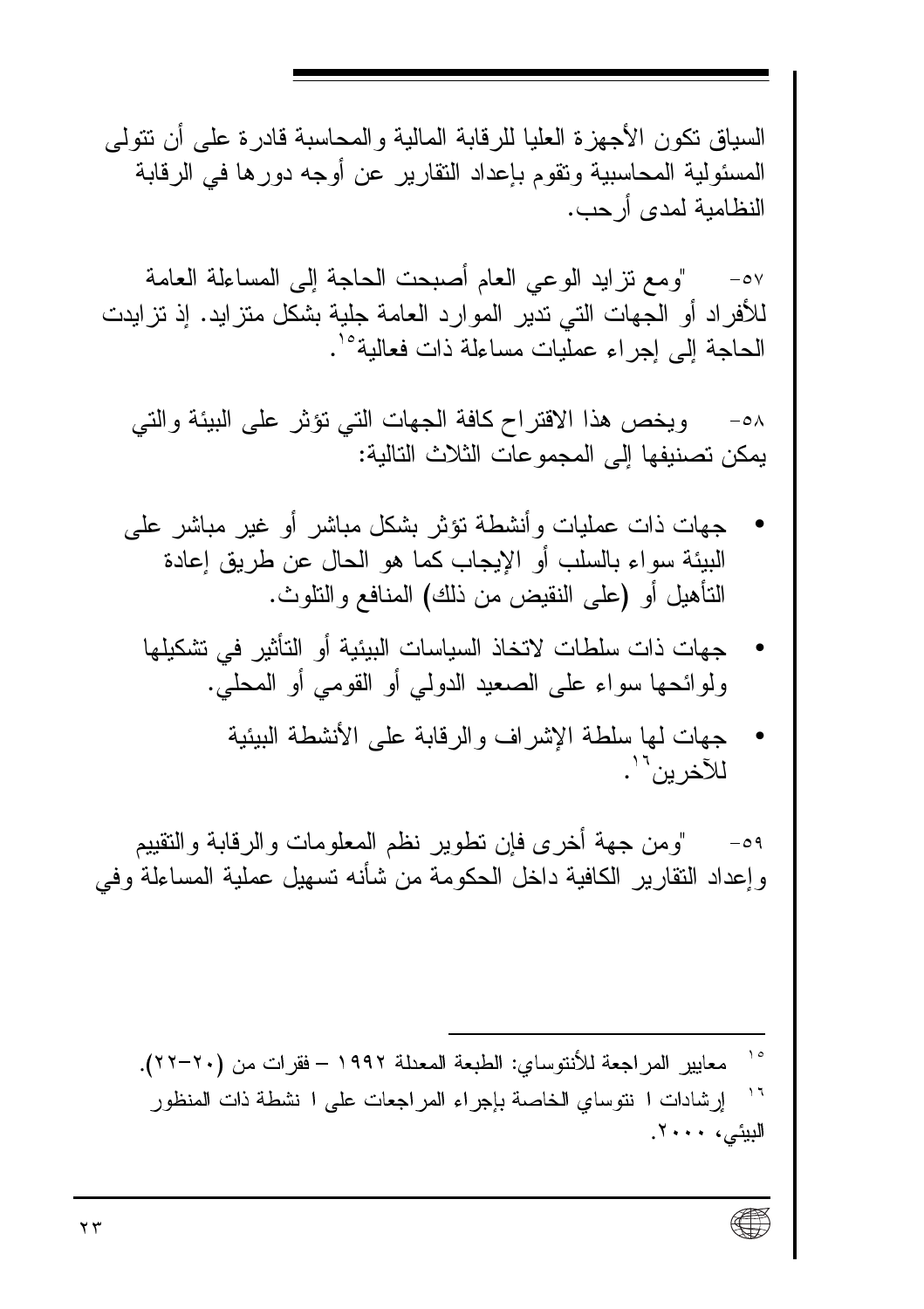ذلك تعد الإدار ة مسئولة عن تصحيح وكفاية شكل ومضمون النقار ير المالية و غير ها من المعلومات<sup>17</sup>.

٦٠- فاذا ما كانت الإدار ات أو الأجهز ة البيئية الر ئيسية مطالبة بتقديم قوائم لما نتوي القيام به (في ضوء قوائم أداء الخدمات من حيث النتائج أو المخرجات البيئية) فإنه يكون من الواجب على الأجهزة العليا للرقابة المالية والمحاسبة تشجيع الحكومات على جعل مثل هذه القوائم جزءاً من طلب الإدارة أو الجهات للميز انية. وفي كل عام يمكن مر اجعة القوائم المالية التي تم إنجاز ها في السنة السابقة كجز ء من الر قابة المالية.

ويمكن أن يشكل ذلك أساسا للرقابة السنوية للأشراف على النقدم  $-71$ نحو النتائج البيئية المرجوة ومن ثم يجب على كل جهاز أعلى للرقابة المالية والمحاسبة مراعاة مدى ملاءمة هذا النهج في ظل سلطاته الخاصة.

- إدار ة وتنمية مصابد الأسماك جمهورية جنوب أفريقيا
- قام الجهاز الأعلى للر قابة المالية و المحاسبة في جنوب أفر بقبا عام ١٩٩٧ بنتفيذ فحص لأنشطة إدار ة السياحة والشئون البيئية: إدار ة وتتمية مصبايد الأسماك البحرية وكان الهدف من وراء هذه العملية الرقابية هو زيادة عملية المساءلة المحاسبية فيما يتعلق بالشئون البيئية من خلال:
	- ر قابة القو ائم المالية؛
	- رِ قَابِهْ الْمُطَابِقَةِ أَوِ الْإِلَيْزِ إِمِّ وِ
		- رقابة الأداء.
	- وقد تضمن ذلك من بين أمور أخرى فحص:
		- استخدام وحيازة الأصول؛

 $\Delta V$ معايير المراجعة للأنتوساي، الطبعة المعدلة ١٩٩٢، الفقرنين ٢٣-٢٤.

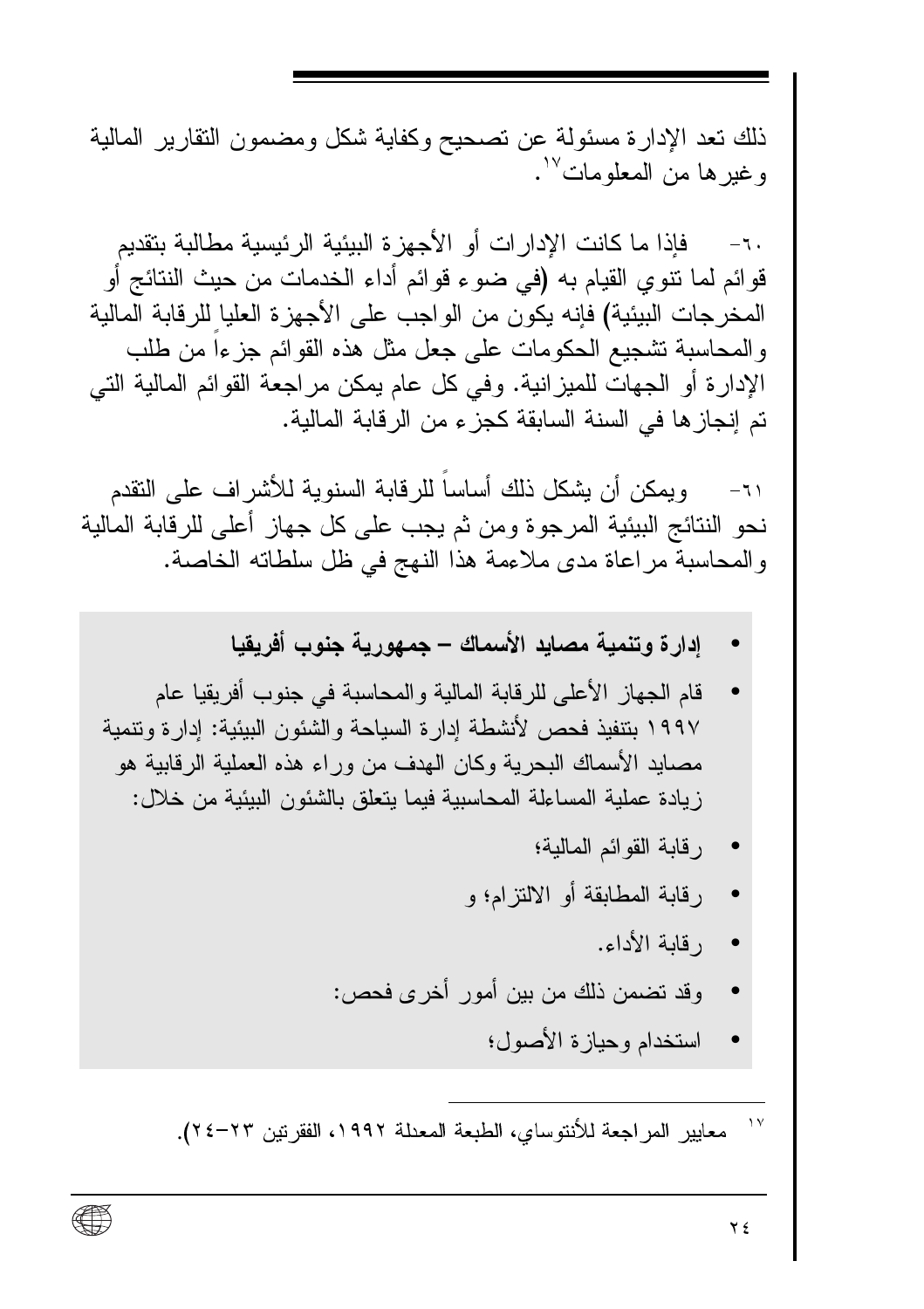- الإجر اءات الإدار بة عديمة الكفاءة والفعالية؛
- الأمور التبي تخدم المصلحة العامة والتبي يجب النركيز عليها من قبل السلطة التشر بعبة المختصة؛
- عدم المطابقة مع القوانين وغير ها من المتطلبات التي تؤثر على عرض البيانات بالقوائم المالية على نحو ملائم.
	- إن فحص الجوانب المالية والمطابقة الخاصة بأنشطة الإدار ات كان فحصـاً محورياً للمراجعة البيئية وهو ما سمح للجهاز الأعلى للرقابة المالية والمحاسبة – فيما بين أمور أخرى – للكشف عن أن:
- صباغة النقارير المالية ونقارير الأداء ونتفيذ نظم الإدارة البيئية تعد من الأمور التبي أعاقها نقص التشريع؛
	- قيود الطاقة القصوى للإنتاج تعوق الخدمات المتعلقة بالتطبيق الفعال للقانون؛
- صياغة وتنفيذ السياسات تتعرض للإعاقة من خلال عدم توافر المعلومات التحليلية للأداء البيئي وفي غياب حساب التكلفة الكاملة والمعلومات الدقيقة بشأن طبيعة المورد.

أشكال أخرى من إعداد التقارير

تحرز المنظمات في القطاع العام تقدما في مبدان إعداد إدارة  $-77$ الشركات وترتيبات إدارة المخاطر . وقد تم الابتعاد عن التركيز الواحد على المخاطر المالية والانتقال إلى المزيد من النركيز على كافة أنواع المخاطر النبي قد يكون لمها آثار على الجمهور . وقد أدت إدارة كافة أنواع المخاطر الْهامة تو اجه هيئة ما في تحقيق أهدافها إلى تغيير ات في مسؤو ليات الشركات وإعداد النقارير .

تم إعداد النقارير البيئية كوسيلة يمكن من خلالها للشركات أن تبلغ  $-7r$ عن أدائها و أثر ها البيئي إلى المساهمين؛ وقد يمكن النظر إليها كجانب جديد

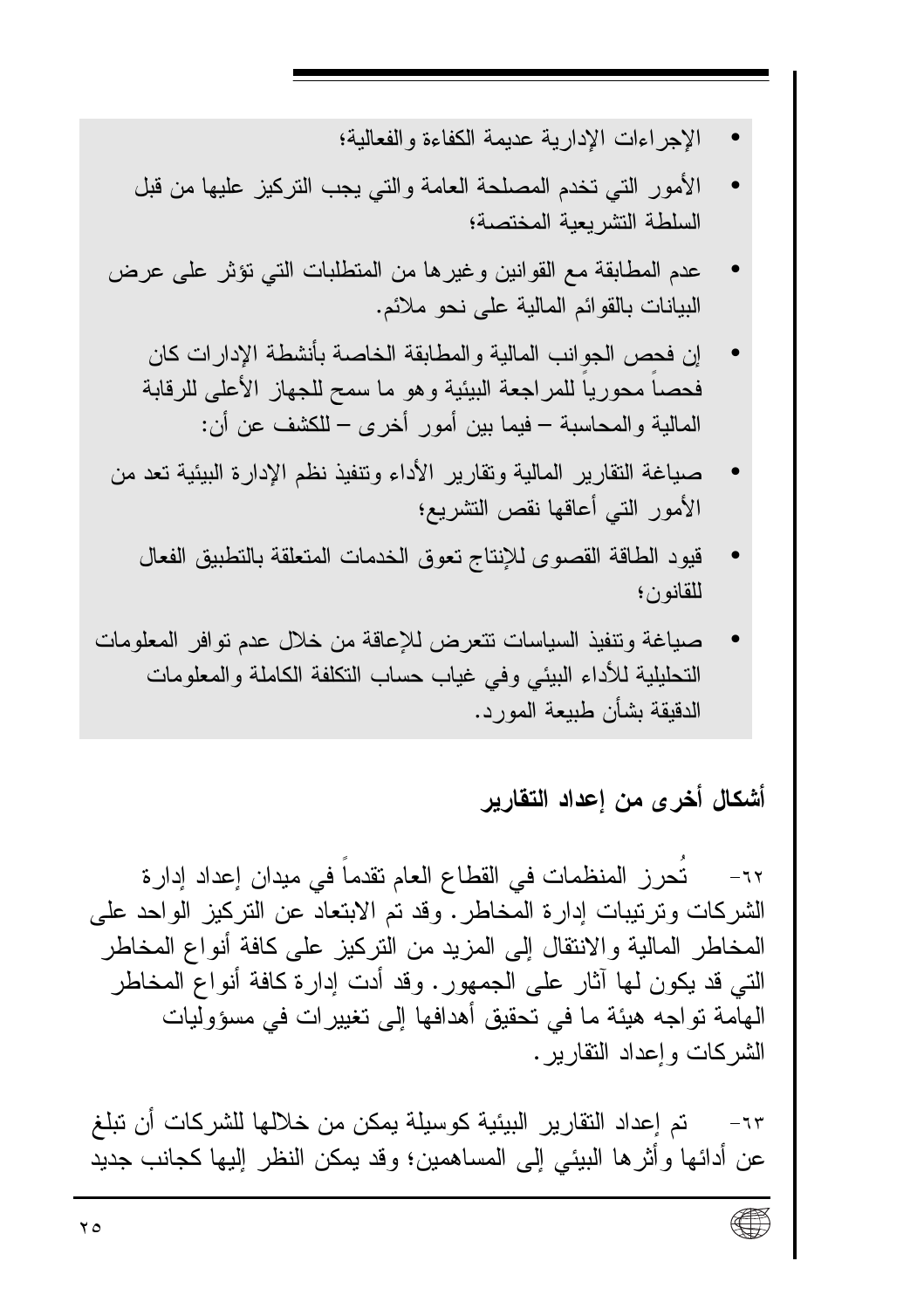و هام من جو انب إدار ة الشر كات. وقد تضمن مثل هذه النقار بر نبذة عن هبكلة الشر كة وبيان عن سياستها البيئية وتفاصيل عن أهدافها وإنجاز اتها وتفاصيل عن الأداء والالتز ام.

في القطاع العام للمملكة المتحدة، شرع عدد من الهيئات في إنتاج  $-16$ النقار بر البيئية. فعلى سبيل المثال، نشرت وكالة (إنجليش نابِتر ) و هي هيئة عامة تقرير ها البيئي الأول في سنة ٢٠٠١٠٠٠. وشرح التقرير ، من جملة ما شرح، السياسة البيئية التي تتبعها الهيئة وأبلغت عن النقاط الرئيسية التي تخص الأداء والآثار الببئبة.

#### خاتمة

إن المشاكل البيئية للعالم لن نحل بين ليلة وضحاها. كما لا يمكن  $-10$ أن تحل بو اسطة الأجهز ة العليا للر قابة المالية و المحاسبة فقط. و لكن الكثيرين يثقون في الدور الذي يمكن أن تلعبه الأجهزة العليا للرقابة بالنسبة لحل نلك المشاكل.

ان دور الأجهز ة العلبا للر قابة هو الاستجابة لتوقعات المواطنين  $-11$ وذلك عن طريق التأكد من استقلالية ومصداقية المعلومات المقدمة من قبل الأجهز ة الحكومبة بشأن أنشطتها وتأثبر تلك الأنشطة على الببئة.

وكما أوضحنا مسبقا في هذه الورقة، تهدف رقابة القوائم المالية إلى  $-1V$ تمكين المراقب من التعبير عن ر أى بشأن ما إذا كانت القوائم المالية قد أعدت عن كل الأمور ذات الأهمية، وفقا لإطار عام لإعداد النقارير المالية محددة ومعترف به، بل وصل بنا الأمر إلى نوضيح كيفية ارتباط "الجوانب المادية ذات الأهمية" مباشر ة بالتكاليف والالتز امات والنأثير ات والنتائج البيئية. وفي هذا السياق تتطلب رقابة القوائم المالية من المراقب اعتبار الجو انب البيئية جز ءا من المر اجعة النظامية.

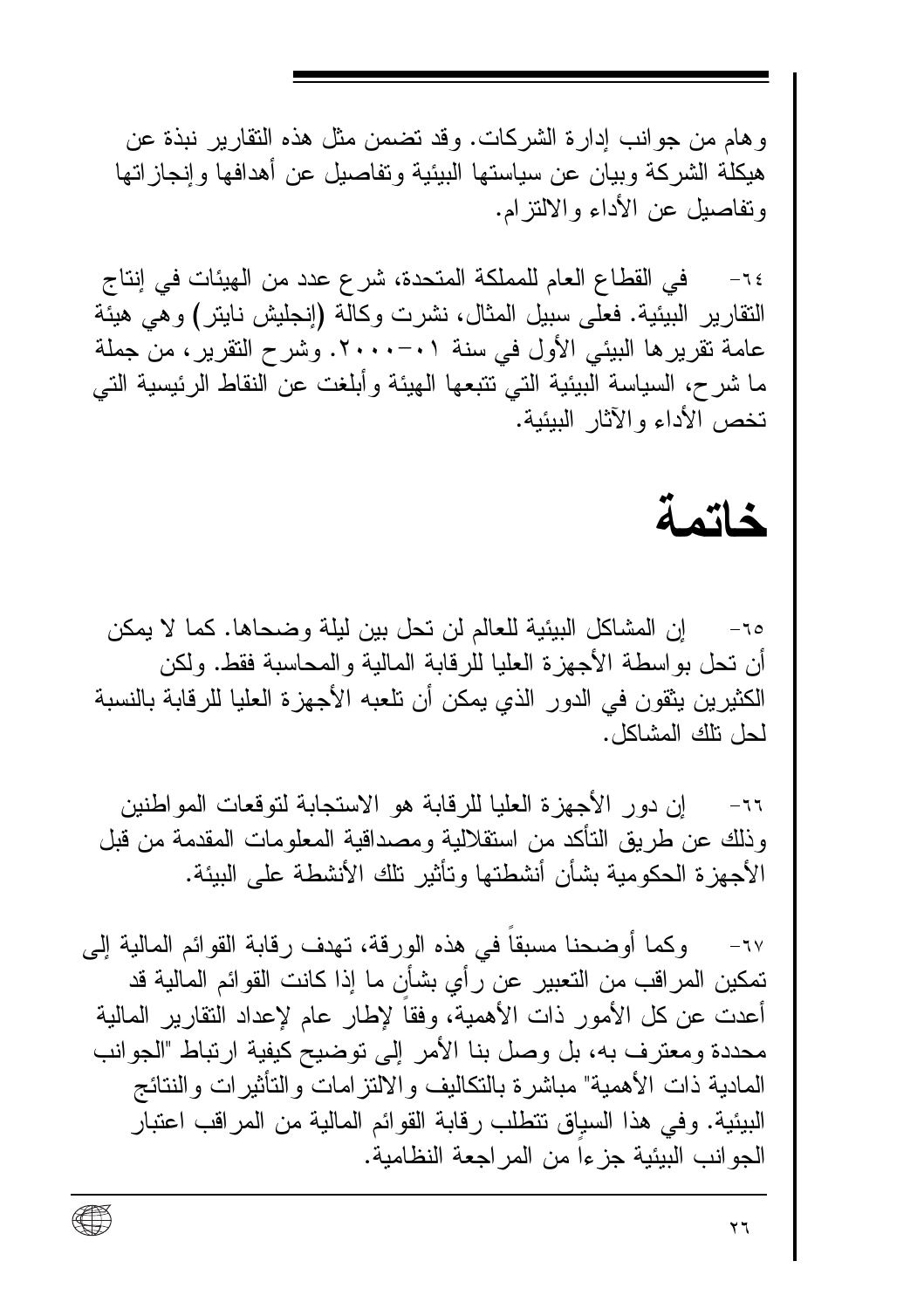إضافة إلى ذلك، يجب على المر اقببين أن يكونوا على و عي و علم  $-7<sub>A</sub>$ بالنطور ات الجار ية – مثل نتظيم الموجودات البيئية. فينبغي لهم أن يسعو ا إلى البحث عن الفرص لتشجيع زبائنهم على تبني أنظمة قد يعتبرونها ممار سات جيدة لكنها ليس إجبار ية في الحاضر – مثلا إعداد التقار ير المالية. وبما أن المعايير – بالنسبة لإعداد النقارير المالية وإدارة الشركات معاً– تسير في اتجاه إعداد نقار بر وإفصـاحات أكمل بشأن إعداد النقار بر البيئية والاجتماعية والأخلاقية، فإن على المراقبين إعادة تقييم نهجهم.

> وزارة التجارة والصناعة، فوائم حسابات الموارد الوزارية لفترة ٢٠٠٢-٠٠، المملكة المتحدة

تشمل قوائم حسابات الموارد الوزارية السنوية لوزارة النجارة والصناعة الافصاحات التالبة:

- حكماً بخصوص تغطية بعض تكاليف إعادة إصلاح الأراضي الملوثة تلوثا كبير ا في مو اقع الأشغال المتعلقة بفحم كوك — الحد الأدنى من التكاليف المطلوبة للالتزام بالمعايير البيئية الموحدة؛
- حكما، من خلال تر تبب مع هبئة الطاقة الذر بة للملكة المتحدة، لتغطبة تكاليف الخصومات من البرامج المتعلقة بها، مثل إيقاف تشغيل محطة ومرافق إشعاعية؛
- أحكام خاصة بالمسؤوليات لتغطية الأضرار التي لحقت بالعمال والناتجة عن تعرضهم لأخطار بيئية مثل غبار ودخان مناجم الفحم والاستخدام المطول للآليات التي تحدث اهتز إز ات.

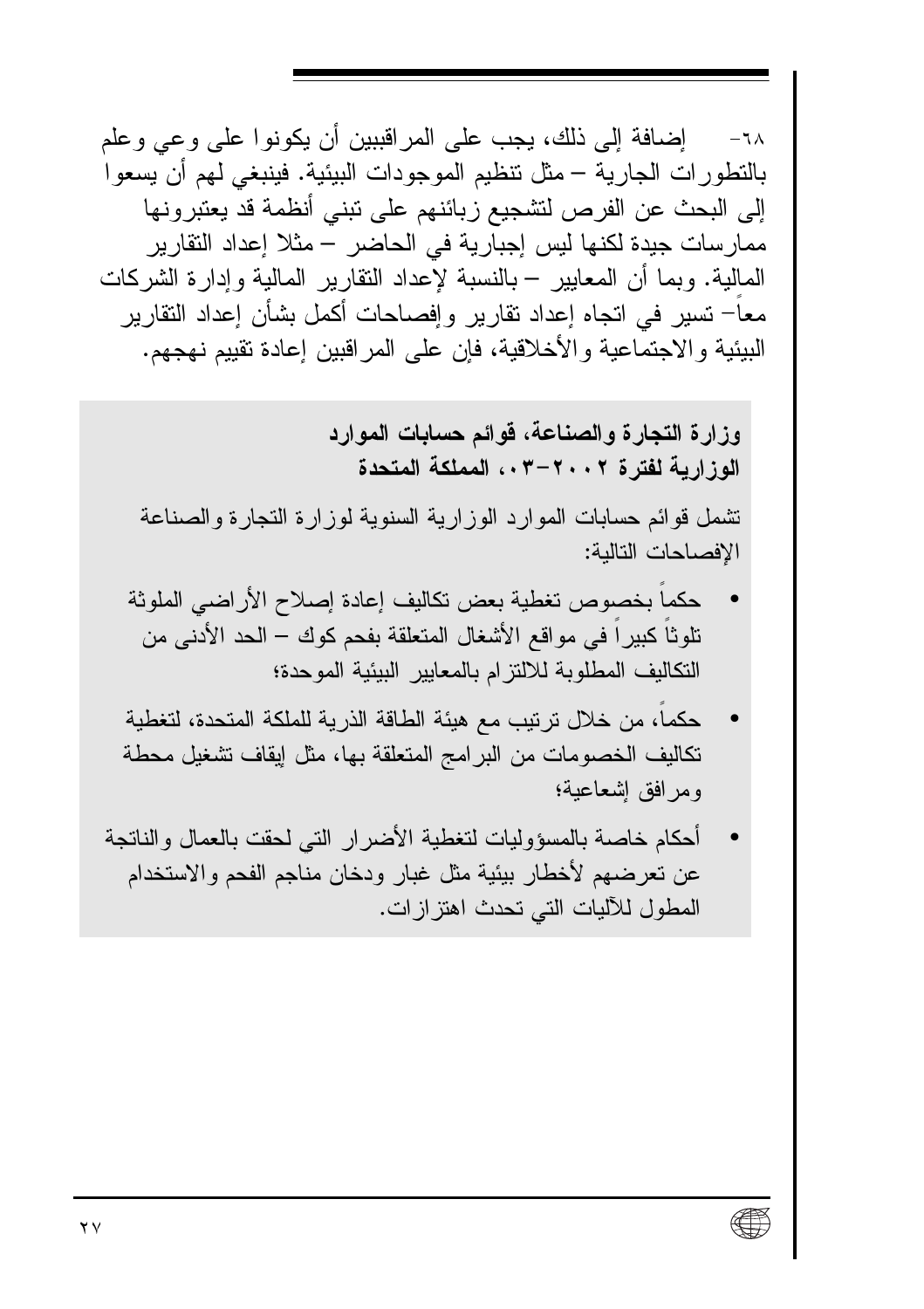مع الشكر واعتر افنا بالجميل نحو أعمال كل من:  $-19$ 

- بروس جيلكسون وكتابه "المحاسبة من أجل بيئة خضر اء نظيفة"^`.
- اللجنة الدولية لممار سات المر اجعة (JAPC) التابعة للاتحاد الدولي للمحاسبين على إصدار ها معيار المحاسبة الدولي رفم (١٠) الخاص بـــ "إدراج الأمور البيئية ضمن رقابة القوائم المالية".

<sup>١٨</sup> الإصدار ا ول ١٩٩٩– بروس جيلكسون و KPMG، أنكور المحدودة للنشر – نولسون-نيوزيلندا- رقم دولي ٢-٢٠١٠٦-٢٧٣ . ISBN

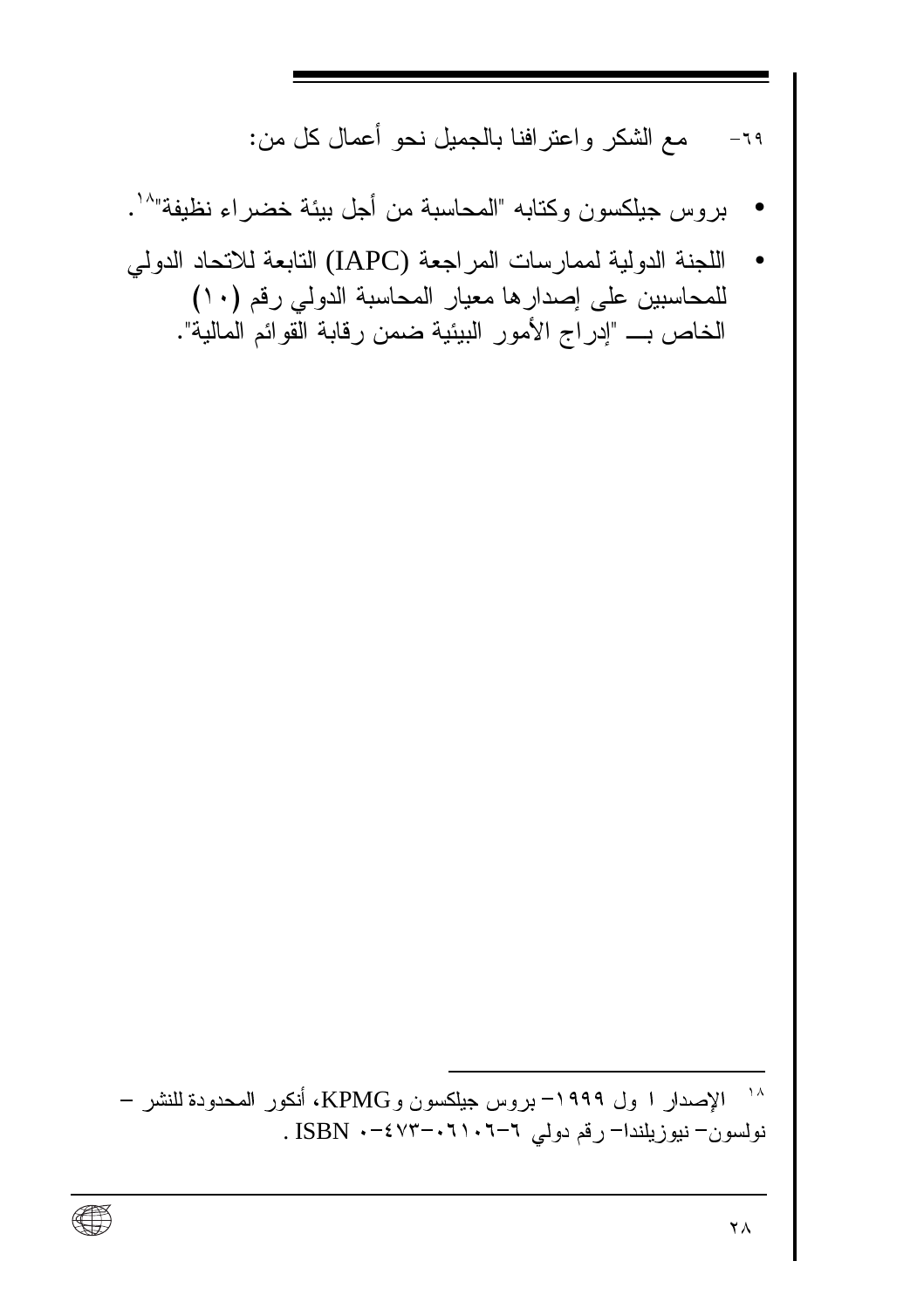ملحق – ملاحظات إرشادية

أسئلة لمعرفة الأبعاد الممكنة للمراجعة الببئبة

التشريعات أو السياسات القومية والمحلية المتعلقة بالبيئة هل لدى الحكومة أي أهداف بيئية قومية معلنة؟ من وضع تلك الأهداف؟ ما الذي تأمل في تحقيقه؟ هل أرست تلك الأهداف أي معايير أو إرشادات يجب الالتزام بها؟ هل لدى الحكومة أي وحدات/إدارات نتحمل مسئولية حماية وإدارة البيئة وإعادتها للوضع الطبيعي؟ ما هي نلك الإدارات وما هي مسئولياتها؟ كيف تحقق تلك الإدارات النتائج المرجوة عن طريق (اللوائح، السياسة أو بر امج الإدارة)؟ هل هناك فحص لمعايير المحاسبة المرتبطة بالموضوع؟ هل قامت الحكومة بإصدار تشريع مخصص لحماية واستعادة وإدارة البيئة؟ هل توجد قوانين تعتبر الإدارات الحكومية مسئولة عن تتفيذها؟  $\bullet$ هل الإدارات الحكومية مطالبة بالالتزام بالتشريعات أو اللوائح البيئية؟

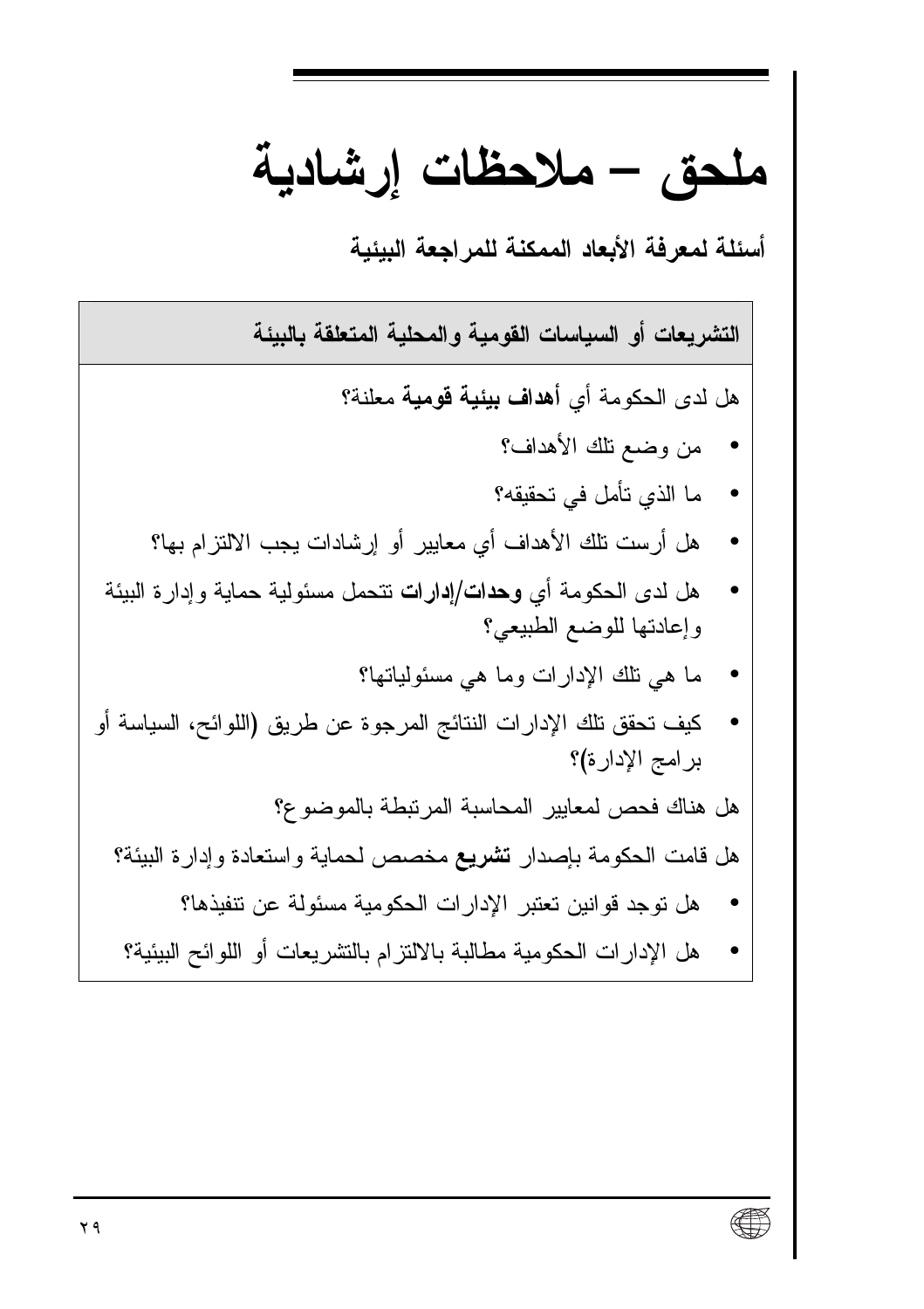البر امج أو الأنشطة الحكومية

هل لدى الحكومة أي **برامج** مصممة أساساً لحماية واستعادة وإدارة الببيئة؟ هل تشترك الحكومة في **تمويل** البر امج المصممة خصيصاً لتحقيق الأهداف البيئية؟

ويمكن أن تشمل تلك البرامج الجهود التالية: الحفاظ على النربة بالنسبة للأر اضبي الزر اعية، توفير ٍ مياه الري بالنسبة للزر اعة، حماية المناطق التي تتجمع بها مياه الأمطار ، دعم الغابات، دعم الزراعة، حماية الهيئات المائية، الحفاظ على النتوع الإحيائي (البيولوجي)، تحسين كفاية الطاقة، منع النلوث، إدار ة النفايات في الحضر ، حماية و الحفاظ على النلوث الثقافي، الحدائق الوطنية، المباني الأثرية والأماكن ذات الطابع الثقافي أو ذات القيمة العلمية.

- ما هي الموارد التي تستخدمها الإدارات للوصول إلى النتائج المرجوة؟
- هل يتم حساب نلك الموارد بدقة وهل وردت النتائج "بالنقارير بصورة دقبقة"؟
	- ما هي مسئو ليات الجهاز الأعلى للر قابة المالية و المحاسبة بالنسبة للمساءلة والإبلاغ عن نلك البر امج؟

معرفة الادارة أو الصناعة

هل يتبع الحكومة أي إدار ة/صناعة أو أجهزة ذات أنشطة يمكن أن تؤثر على البيئة؟ هل تعمل الإدار ة/الصناعة أو الأجهز ة التابعة للحكومة في صناعة تتعرض لأي مخاطر بيئية والتـي يمكن أن نؤثر بالسلب علـي الننائج المالية والنقارير الصادرة عن الوحدة؟ ما هي القوانين واللوائح البيئية المطبقة على الوحدة؟ هل تستخدم الجهة أي مواد تدخل في صناعة المنتج أو عملية الإنتاج تخضع لقوانين أو لوائح معينة؟

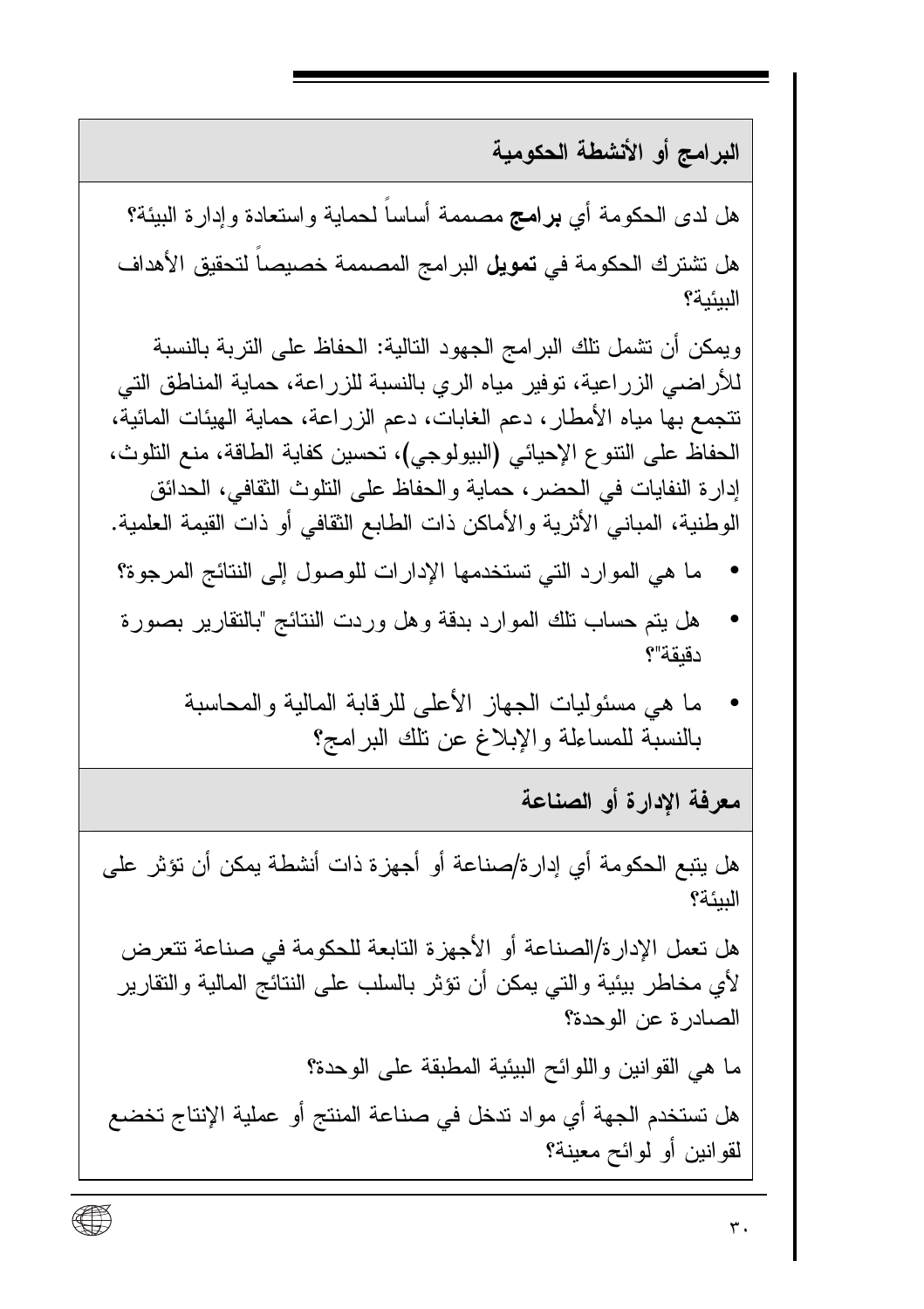هل تر اقب الأجهز ة التتفيذية التز ام الجهة بمتطلبات القوانين واللوائح والتر اخيص البيئية؟ هل توجد إجر اءات تنظيمية أو تقار بر مصدر ة بو اسطة الوكالات التتفيذية و التي يمكن أن تؤثِّر بصور ة مادية كبير ة على الجهة ونتائجها المالية و/أو نقار بر ها؟ هل هناك وقائع ناريخية للعقوبات (جزاءات أو غرامات) والإجراءات القانونية المتخذة ضد الجهة أو مدير يها فيما يتعلق بأمور بيئية؟ وفي حالة وجودها، ما هي الأسباب وراء نلك الإجراءات؟ هل توجد إجراءات قانونية معلقة ترتبط بالمطابقة مع القوانين واللوائح البيئية؟ هل يغطي التأمين المخاطر / الآثار البيئية؟

الرقابة الببئبة والاجر اءات الرقابية

ما هي فلسفة الإدارة ونظام التشغيل الخاص بالرقابة البيئية عموما؟ هل يشمل الهيكل التشغيلي للجهة تحديد مسئوليات الأفر اد المسئولين عن الر قابة البيئية بما في ذلك الفصل بين المسئوليات؟ هل تحتفظ الوحدة بنظام معلومات للبيئة مبنى على متطلبات المنظمين أو الجهة التي تقوم بتقييم المخاطر البيئية؟ هل لدى الوحدة نظام تشغيلي لإدارة البيئة(EMS)؟

- يمكن أن يوفر هذا النظام، على سبيل المثال، معلومات عن الكميات المادية من الانبعاثات والمخلفات، بالإضافة إلى الخصائص البيئية للمنتجات والخدمات أو نتائج الفحص، أو الحوادث العرضية.
- خير مثالين على معايير نظم إدارة البيئة المعترف بها هما: المعيار الدولي رقم ١٤٠٠١ (١٤٠٠١ (ISO ) والمفوضية الأوروبية للإدارة البيئية مر اجعة الخطة(EMAS)

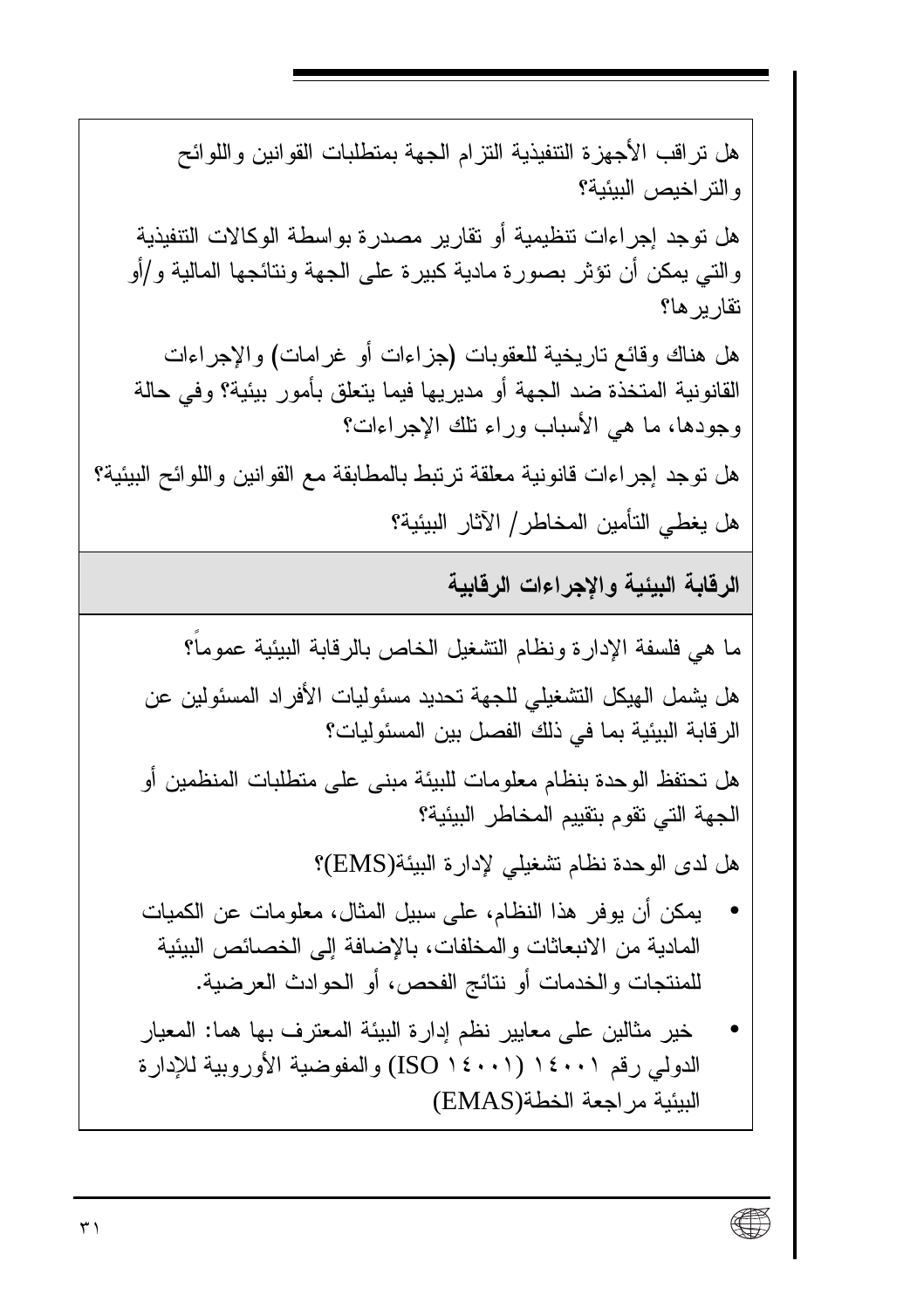والنفيات وفقاً للوائح القانونية؟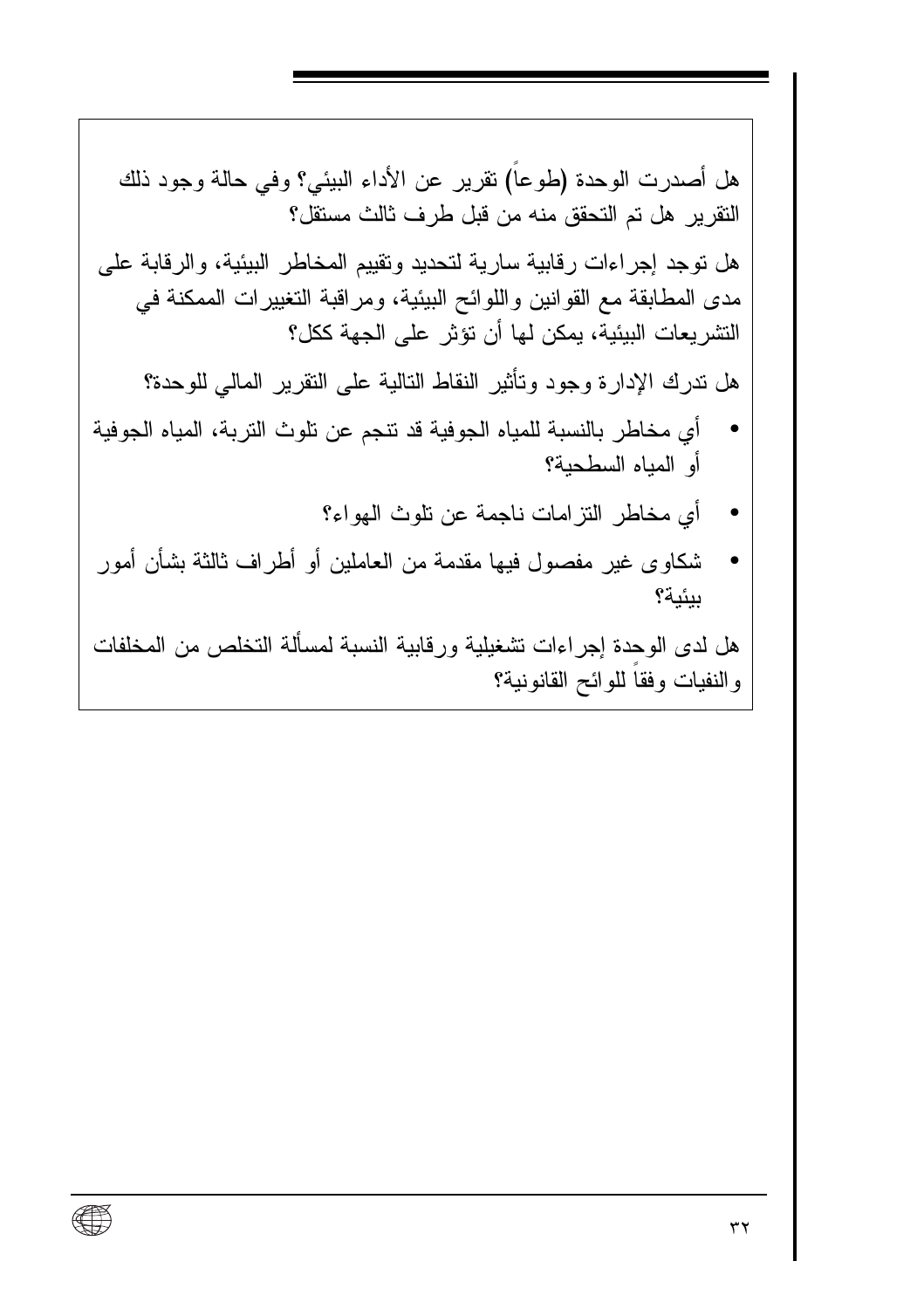| ملحق – أعضاء مجموعة العمل                                                       |                                   |                                             |           |  |
|---------------------------------------------------------------------------------|-----------------------------------|---------------------------------------------|-----------|--|
| المعنية بالرقابة البيئية التابعة                                                |                                   |                                             |           |  |
|                                                                                 |                                   |                                             | للانتوساي |  |
|                                                                                 | (ابتداء من يونيو/حزيران ٢٠٠٣)     |                                             |           |  |
| الرئيسة السيدة شيلا فرايزر، كندا<br>الرئيسة بالشراكة السيدة جوهان جيليناس، كندا |                                   |                                             |           |  |
| اللقب                                                                           | المراقب العام                     | ديوان المحاسبة                              | البلد     |  |
| الرئيس                                                                          | السيد عبد القادر بن<br>معروف      | مجلس المحاسبة                               | الجز ائر  |  |
|                                                                                 | الدكتور فانز فيدلير  الرئيس       | دبوان المحاسبة<br>النمساوي                  | النمسا    |  |
| المحاسب<br>والمراقب العام                                                       | السيد محمد أحسان<br>علي سرقار     | مكتب المحاسب<br>والمراقب العام<br>لبانغلادش | بنغلادش   |  |
|                                                                                 | السيد فالمير كامبيلو  الرئيس      | دبوان المحاسبة<br>البر ازيلي                | البرازيل  |  |
| المراقب العام                                                                   | السيد نجيمون ماما                 | مكتب الدولة الأعلى<br>للمحاسبة              | الكاميرون |  |
|                                                                                 | السبدة شيلا فرايزر  المراقب العام | مكتب المراقب العام                          | كندا      |  |

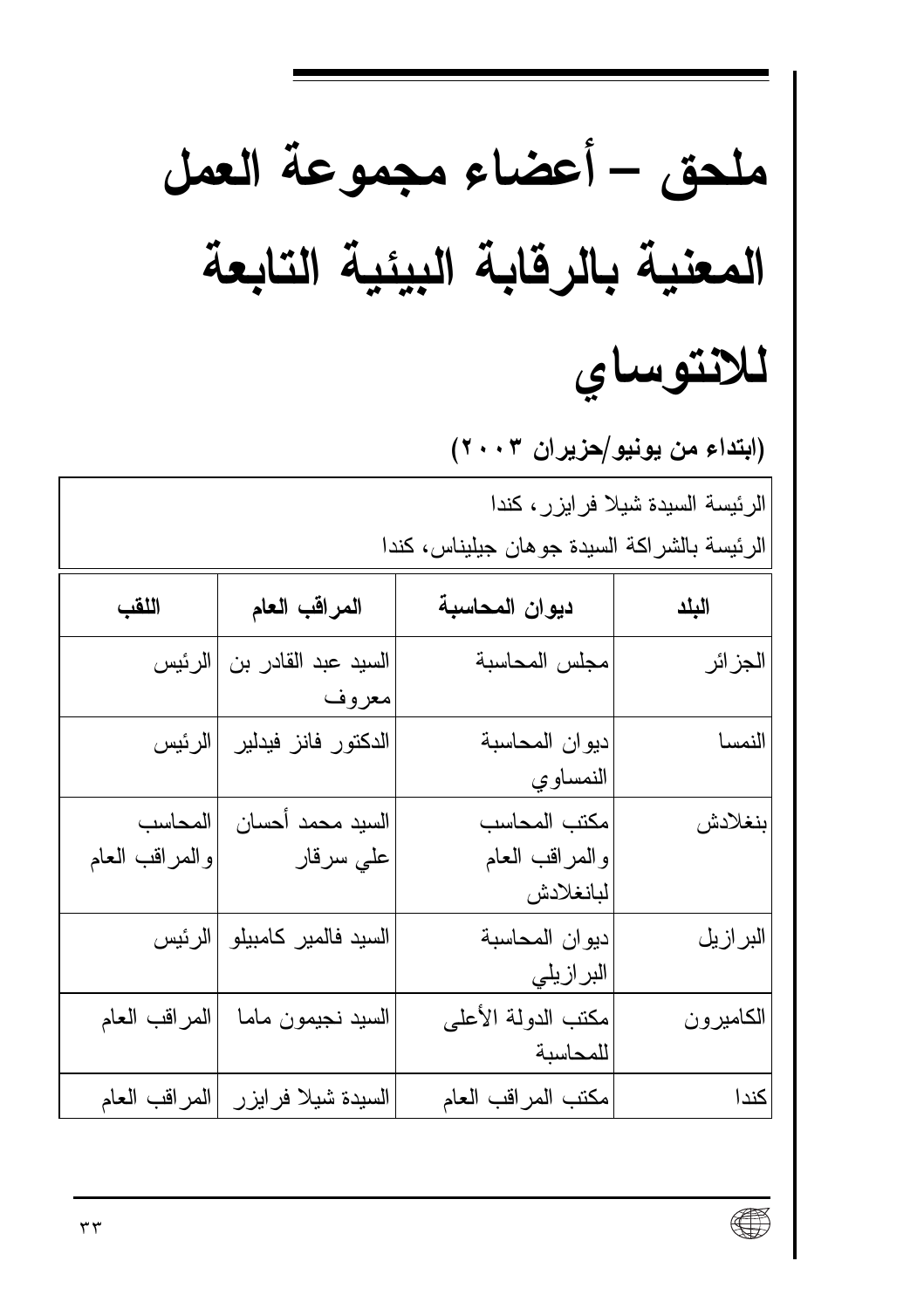| اللقب         | المراقب العام      | ديوان المحاسبة         | البلد          |
|---------------|--------------------|------------------------|----------------|
| المراقب العام | السيد غوستافو      | مكتب المحاسبة العامة   | شيلي           |
| للجمهورية     | سيولا أفندانو      | لجمهورية الشيلي        |                |
| المراقب العام | السيد لي جينهو ا   | مكتب المحاسبة الوطني   | الصين          |
|               |                    | لجمهورية الصين         | (جمهورية       |
|               |                    | الشعبية                | الصين الشعبية) |
| المراقب العام | الدكتور أنتونيو    | مكتب المحاسبة العامة   | كولومبيا       |
| للجمهورية     | هیرناندز غامارا    | لجمهورية كولومبيا      |                |
| المراقب العام | السيد لويس فرناندو | مكتب المحاسبة العامة   | كوستاريكا      |
| للجمهورية     | فارغاس بنافيدس     | للجمهورية              |                |
| المراقب العام | السيدة خريستالا    | مكتب المحاسبة          | قبرص           |
|               | جور غادجي          | للجمهورية              |                |
| الرئيس        | السيد لوبومير      | المكتب الأعلى للمحاسبة | جمهورية التشيك |
|               | فولينيك            |                        |                |
| المراقب العام | السيد هنريك أوتبو  | مكتب المحاسبة الوطني   | الدانمرك       |
|               |                    | للدانمرك               |                |
| الرئيس        | السيد محمد جودة    | الجهاز المركزي         | مصر            |
|               | أحمد الملط         | للمحاسبات              |                |
| رئيس ديوان    | السيد ر افائيل     | ديوان المحاسبة         | السلفادور      |
| المحاسبة      | هیرنان کونتریراس   | للجمهورية              |                |
| المراقب العام | السيد ميهكل أوفير  | مكتب الدولة للمحاسبة   | إستونيا        |
| المراقب العام | السيد ليما أرغاو   | مكتب المراقب العام     | إثيوبيا        |
| رئيس غرفة     | السيد سولخان       | غرفة المراقبة لجورجيا  | جورجيا         |
| المر اقبة     | مو لاشفيلي         |                        |                |

 $\overline{\bigoplus}$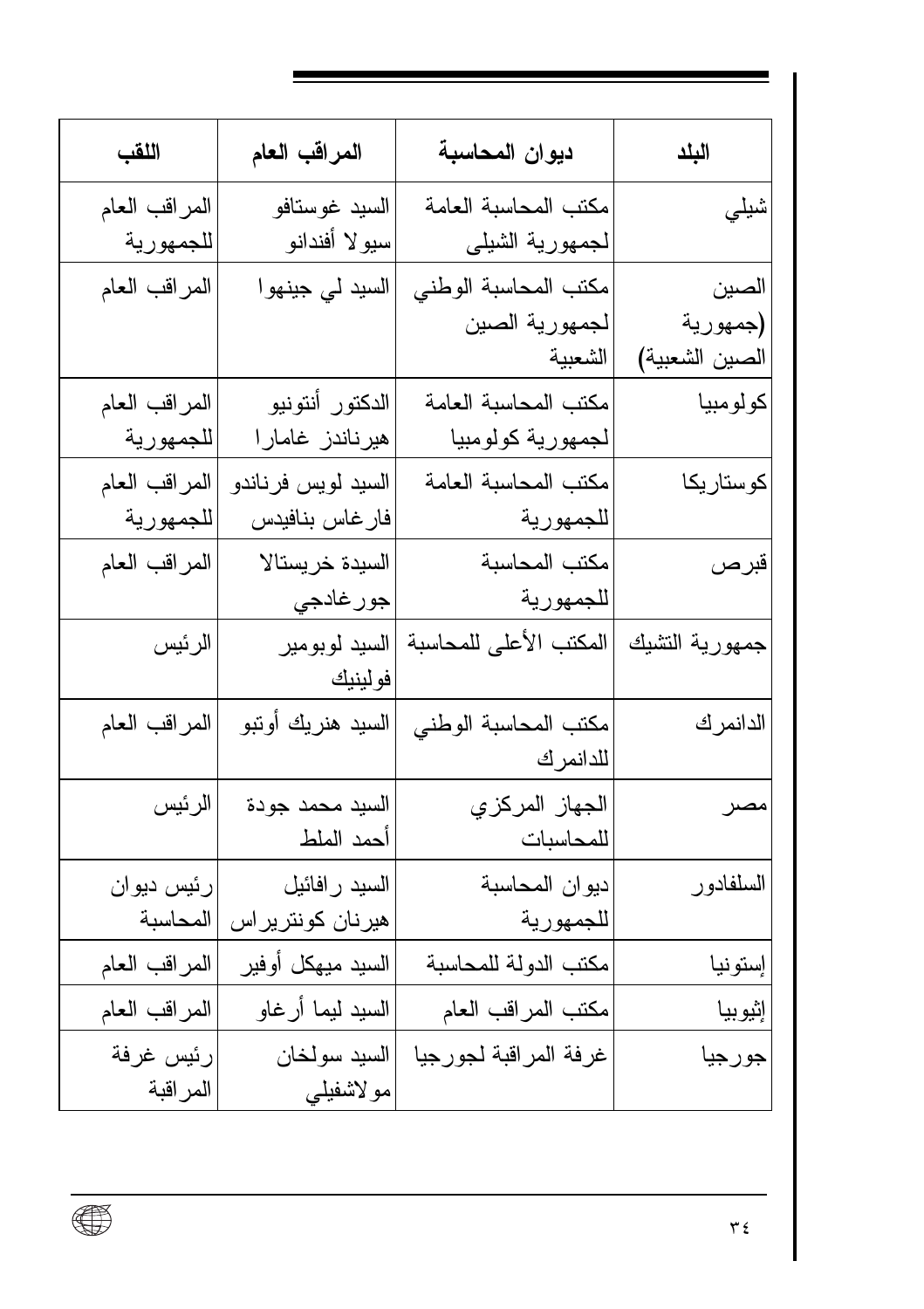| اللقب                     | المراقب العام                          | ديوان المحاسبة                                        | البلد              |
|---------------------------|----------------------------------------|-------------------------------------------------------|--------------------|
| المراقب العام             | السيد سواتانترا أناند<br>غولساران      | مكتب المراقب العام                                    | غيانا              |
| المراقب العام             | السيد سيغيردير<br>ثوردارسون            | مكتب المحاسبة الوطني                                  | أيسلندا            |
| المراقب<br>والمحاسب العام | السيد فيجايندر ا ناث<br>كاول           | مكتب المحاسب<br>والمراقب العام                        | الهند              |
| الرئيس                    | السيد ساتريو<br>بوديهار دجو<br>جويدونو | هيئة المحاسبة لجمهورية<br>إندونيسيا                   | إندونيسيا          |
| الرئيس                    | السيد سيد كاظم<br>میر و لاد            | ديوان المحاسبة الأعلى                                 | إيران              |
| الرئيس                    | السيد عابد<br>خر ابشش                  | ديوان المحاسبة                                        | الأردن             |
| الرئيس                    | السيد ز اكسيبيك<br>كوليكيف             | لجنة التقدير لمراقبة<br>تنفيذ الميز انية<br>الجمهورية | كاز اخستان         |
| الرئيس                    | السيد جونغ–نام لي                      | هيئة المحاسبة والنفتيش                                | كوريا<br>(جمهورية) |
| الرئيس بالنيابة           | السيد عبد العزيز<br>سليمان الرومي      | ديوان المحاسبة                                        | الكويت             |
| المراقب العام             | السيد ريتس<br>سيرناجس                  | مكتب الدولة للمحاسبة                                  | لاتفيا             |
| السكرتير                  | السيد حسني صادق<br>وحيشى               | اللجنة الشعبية العامة<br>للرقابة والمتابعة الشعبية    | ليبيا              |

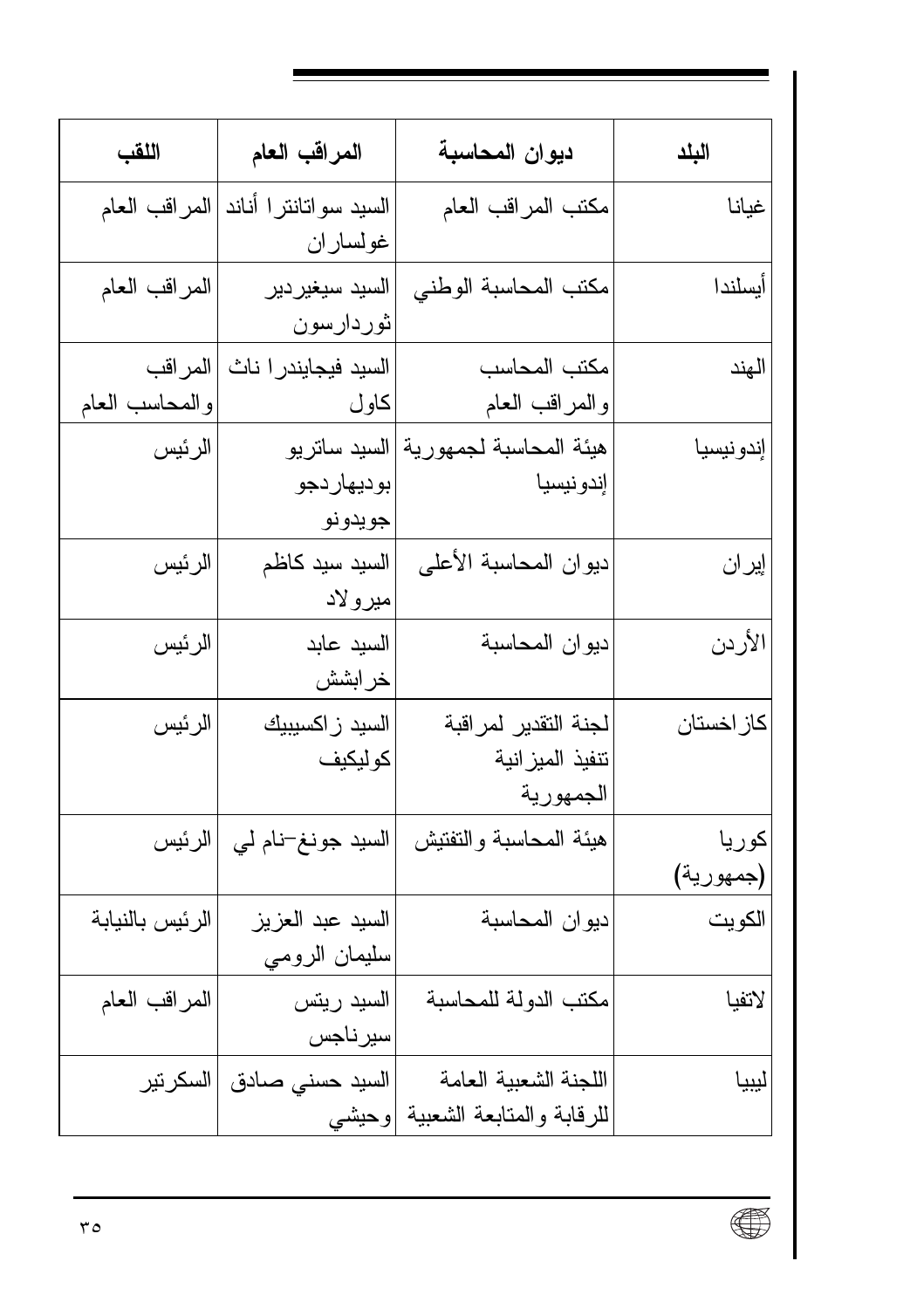| اللقب             | المراقب العام                | ديوان المحاسبة          | البلد     |
|-------------------|------------------------------|-------------------------|-----------|
| المراقب العام     | السيد جوناس                  | ديوان مراقبة الدولة     | ليثوينيا  |
| لجمهورية ليثوينيا | ليياسيوس                     | لجمهورية ليثوانيا       |           |
| المراقب العام     | السيد ميتوديجا               | مكتب الدولة للمحاسبة    | ماسيدونيا |
| للدولة            | توشفسكي                      |                         | (جمهورية) |
| المراقب العام     | السيد جوزيف ج.<br>غاليا      | مكتب الوطني للمحاسبة    | مالطة     |
| الرئيس            | السيدة ساسكيا ج.<br>ستويفلنغ | ديوان المحاسبة الهولندي | هولندا    |
| المر اقب          | السيد كيفن برادي             | مكتب المحاسب العام      | نيوزيلندا |
| والمحاسب العام    |                              |                         |           |
| لنيوزيلندا        |                              |                         |           |
| المراقب العام     | السيد بجارني                 | مكتب المراقب العام      | النرويج   |
|                   | مورك إيدم                    | للنرويج                 |           |
| المراقب العام     | السيد محمد يونس              | مكتب المراقب العام      | باكستان   |
|                   | خان                          | لباكستان                |           |
| مراقب العام       | السيد فرانسيسكو              | ديوان المحاسبة العامة   | باراغواي  |
| للجمهورية         | خافيير غاليانو               | لجمهورية باراغواي       |           |
|                   | موران                        |                         |           |
| مراقب العام       | الدكتور خيرانو               | ديوان المحاسبة العامة   | بيرو      |
| للجمهورية         | ماتوتي ميخيا                 | للجمهورية               |           |
| الرئيس            | السيد ميروسلو                | الغرفة العليا للمحاسبة  | بولندا    |
|                   | سيكو لا                      |                         |           |
| الرئيس            | السيد دان دروسو              | ديوان المحاسبات         | رومانيا   |
|                   | ساغونا                       |                         |           |

 $\overline{\bigoplus}$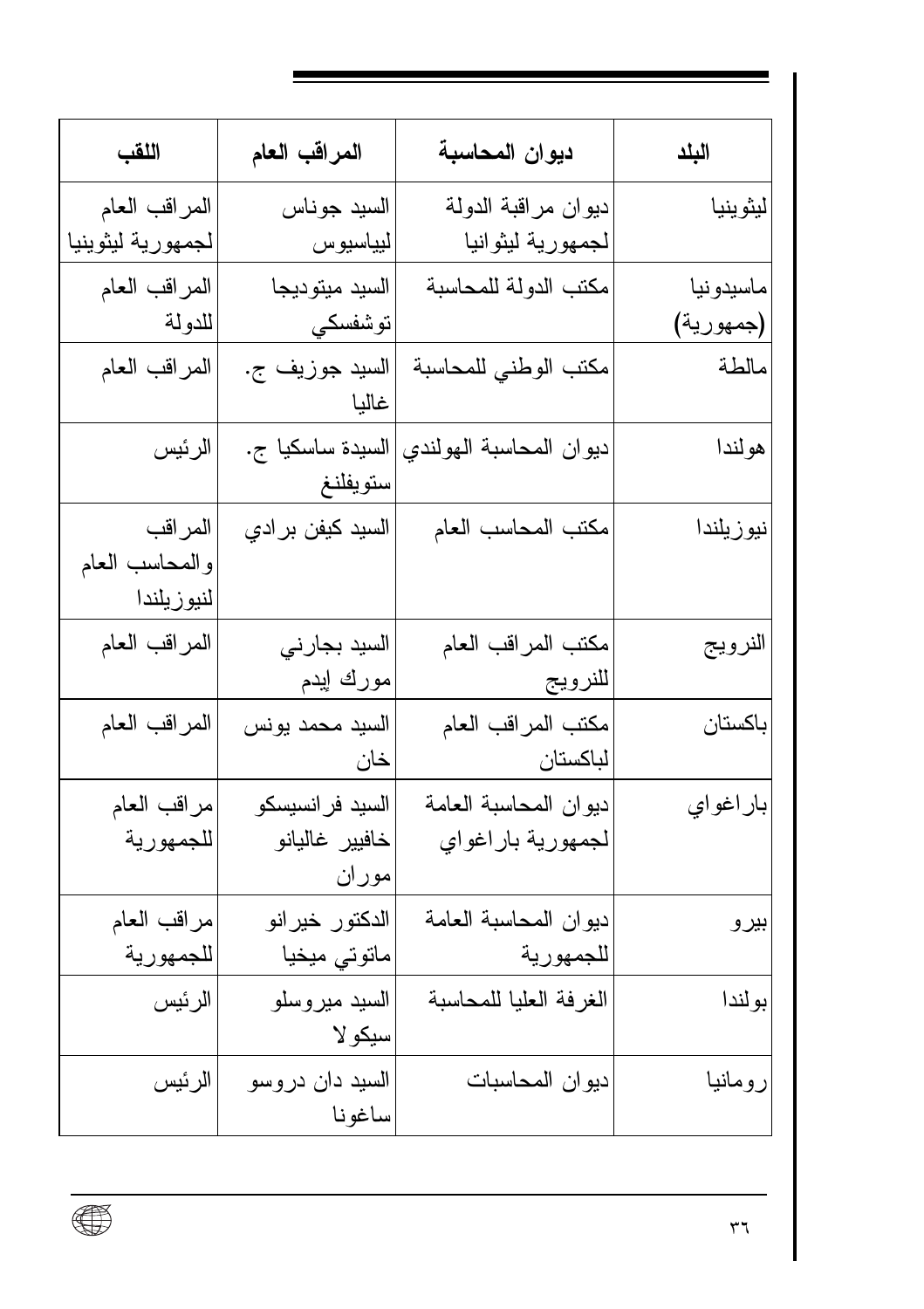| اللقب             | المراقب العام      | ديوان المحاسبة        | البلد            |
|-------------------|--------------------|-----------------------|------------------|
| رئيس غرفة         | السيد سرجي         | غرفة المحاسبات        | روسيا            |
| المحاسبات         | فاديموفتش          | لروسيا الاتحادية      |                  |
|                   | ستيفاشين           |                       |                  |
| الرئيس            | معالي السيد نوفيق  | ديوان المراقبة العامة | المملكة العربية  |
|                   | إبراهيم توفيق      |                       | السعودية         |
| المراقب العام     | السيد شوكت أ.      | مكتب المراقب العام    | جنوب أفريقيا     |
|                   | فاقي               |                       |                  |
| المراقب العام     | السيد س.س.         | دائرة المراقب العام   | سري لانكا        |
| لسري لانكا        | مايادون            |                       |                  |
| الرئيس            | السيد محمد دامار   | ديوان المحاسبة التركي | تركيا            |
| رئيس غرفة         | السيد فلانتين      | غرفة المحاسبة         | أوكرانيا         |
| المحاسبة          | كوستاتينوفش        |                       |                  |
|                   | سيموننكو           |                       |                  |
| المراقب           | سير جون بورن       | مكتب المحاسبة الوطني  | لمملكة المتحدة   |
| والمحاسب العام    | ك.س.ب              |                       |                  |
| المر اقب          | السيد دافيد م.     | مكتب المحاسبة العامة  | الولايات المتحدة |
| والمحاسب العام    | ووكر               | الأمريكي              |                  |
| للو لايات المتحدة |                    |                       |                  |
| المراقب           | السيد عبدلمان إيرك | مكتب المراقب العام    | زيمبابو ي        |
| والمحاسب العام    | حاريد              |                       |                  |